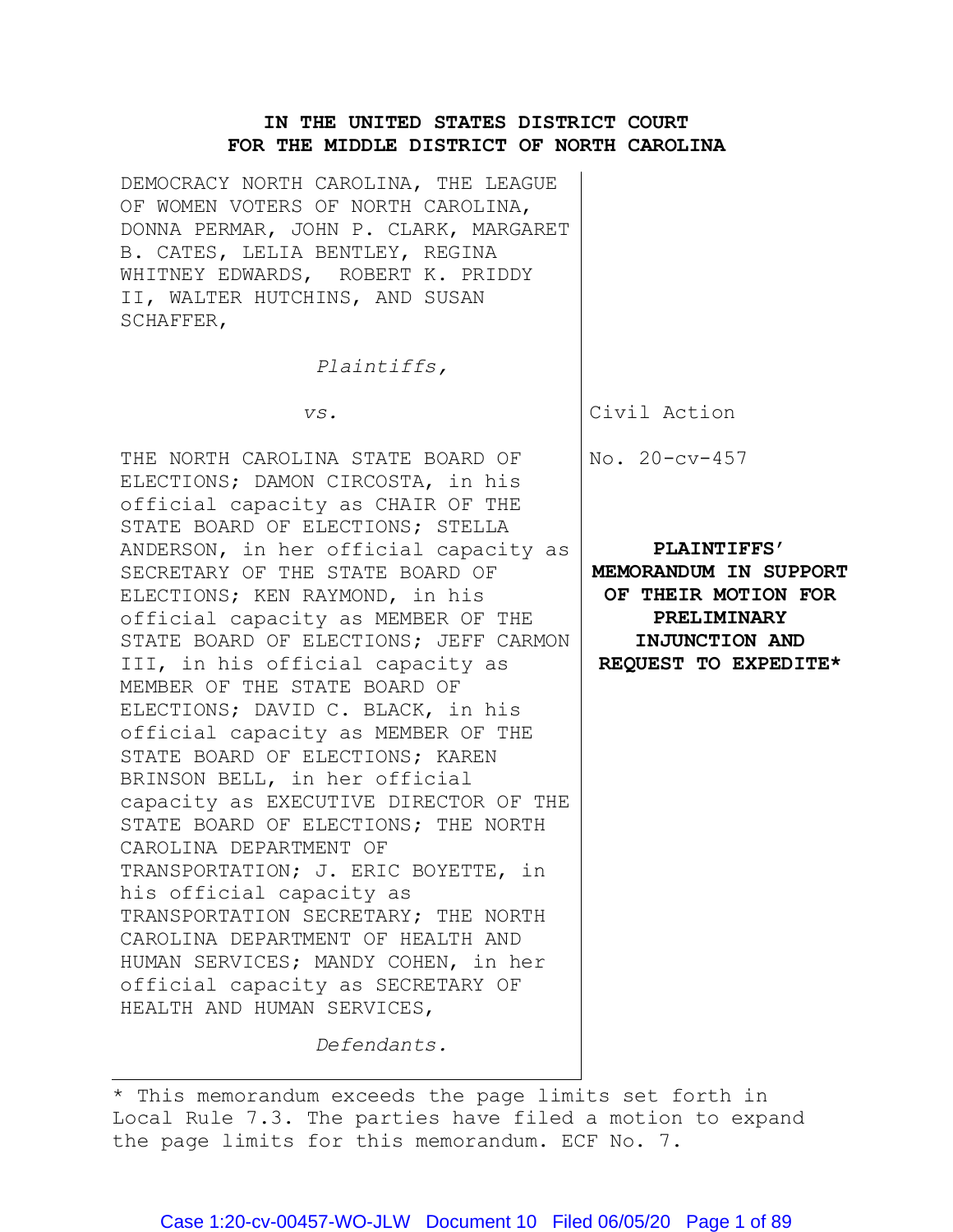# **TABLE OF CONTENTS**

<span id="page-1-0"></span>

| Α.                                                                                                                                                           |
|--------------------------------------------------------------------------------------------------------------------------------------------------------------|
| North Carolina's Response to COVID-19 10<br>$\, {\bf B}$ .                                                                                                   |
| Election Administration Timing  12<br>$C$ .                                                                                                                  |
|                                                                                                                                                              |
|                                                                                                                                                              |
|                                                                                                                                                              |
| I. Plaintiffs are likely to succeed on the merits of their                                                                                                   |
| Undue Burdens on the Right to Vote  15<br>Α.                                                                                                                 |
| i. Voter registration 17                                                                                                                                     |
| ii. Absentee Ballot Requirements  21                                                                                                                         |
| iii. In-Person Voting Restrictions 39                                                                                                                        |
| B. Unconstitutional Condition on the Right to Vote 48                                                                                                        |
| C. Violation of the Organizational Plaintiffs' and<br>Plaintiff Schaffer's First Amendment Rights to Free<br>Speech and Association 54                       |
| D. Procedural Due Process  59                                                                                                                                |
| E. Violation of Title II of the Americans with<br>Disabilities Act (42 U.S.C. SS 12131 et seq.) and S 504<br>of the Rehabilitation Act (29 U.S.C. § 794)  62 |

ii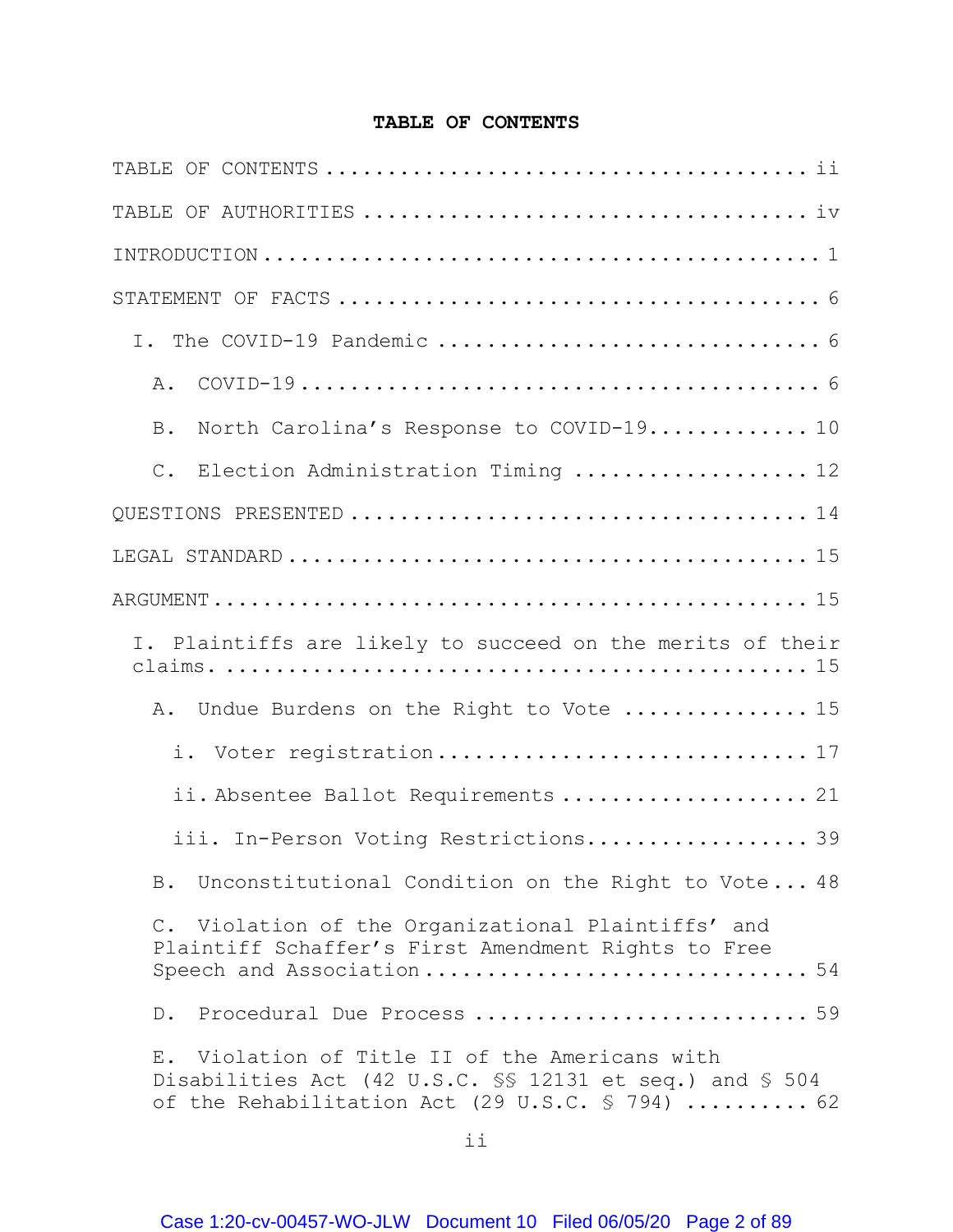| F. Violation of Section 208 of the Voting Rights Act of                                                        |  |
|----------------------------------------------------------------------------------------------------------------|--|
| II. Absent injunctive relief, Plaintiffs will suffer<br>irreparable harm in the November general election.  71 |  |
| III Given the dire circumstances of this deadly global<br>pandemic, the balance of hardships tips heavily in   |  |
| IV. The public interest strongly favors granting<br>Plaintiffs' requested relief to facilitate participation   |  |
| REQUEST FOR EXPEDITED CONSIDERATION  76                                                                        |  |
|                                                                                                                |  |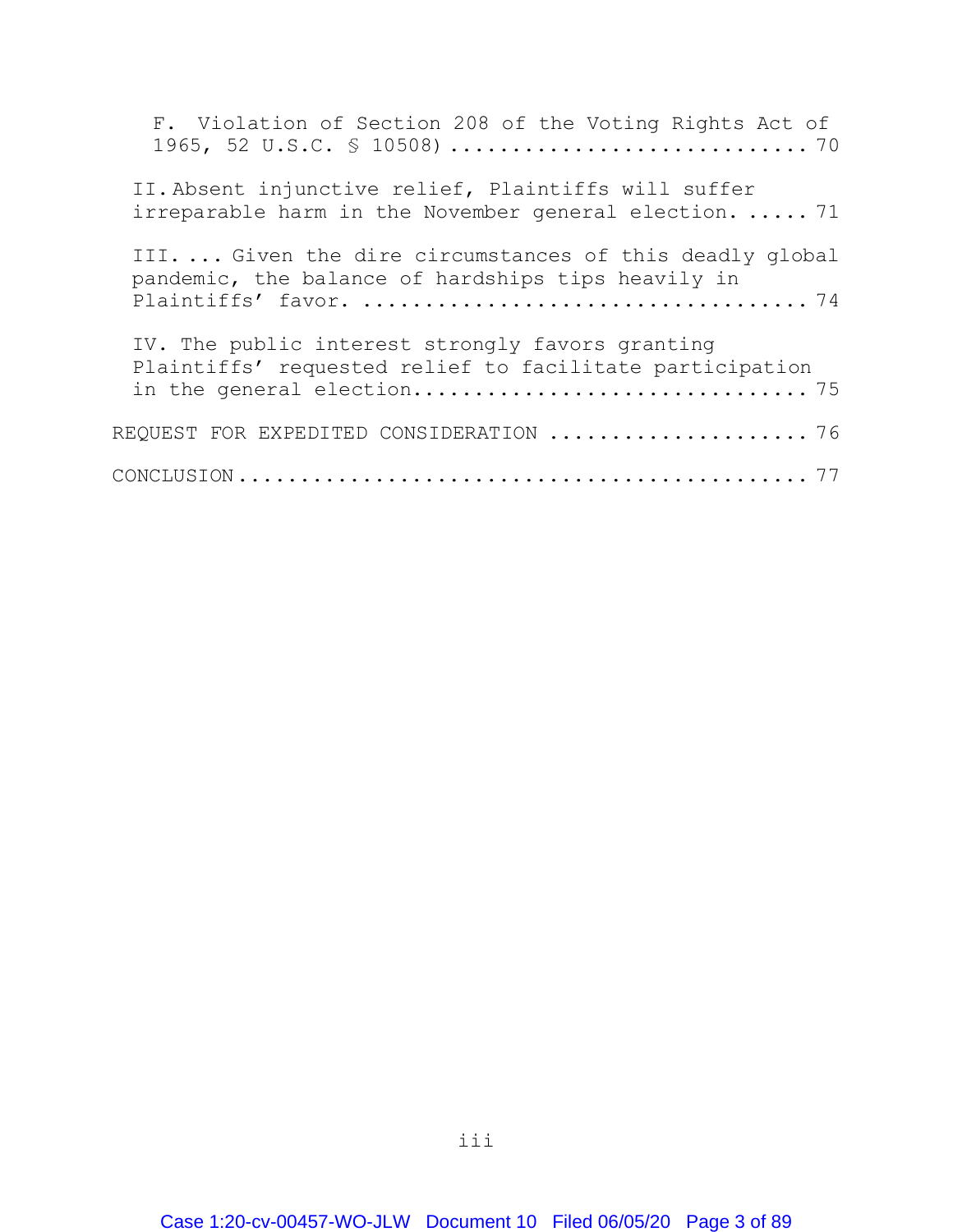### **TABLE OF AUTHORITIES**

#### <span id="page-3-0"></span>**Federal Cases**

*A Helping Hand, LLC v. Baltimore Cty.*, 515 F.3d 356 (4th Cir. 2008) *Action NC v. Strach*, 216 F. Supp. 3d 597 (M.D.N.C. 2016) *Anderson v. Celebrezze*, 460 U.S. 780 (1983) *Ariz. Free Enter. Club's Freedom Club PAC v. Bennett*, 564 U.S. 721 (2011) *United States v. Baker*, 45 F.3d 837 (4th Cir. 1995) *Bourgeois v. Peters*, 387 F.3d 1303 (11th Cir. 2004) *Bragdon v. Abbott*, 524 U.S. 624 (1998) (HIV) *Buckley v. Am. Constitutional Law Found*, 525 U.S. 182 (1999) *Burdick v. Takushi*, 504 U.S. 428 (1992) *Cleveland Bd. of Educ. v. Loudermill*, 470 U.S. 532 (1985) *Clingman v. Beaver*, 544 U.S. 581 (2005) (O'Connor, J., concurring) *Common Cause Ga. v. Kemp*, 347 F. Supp. 3d 1270 (N.D. Ga. 2018) *Common Cause Ind. v. Lawson*, 327 F. Supp. 3d 1139 (S.D. Ind. 2018)

iv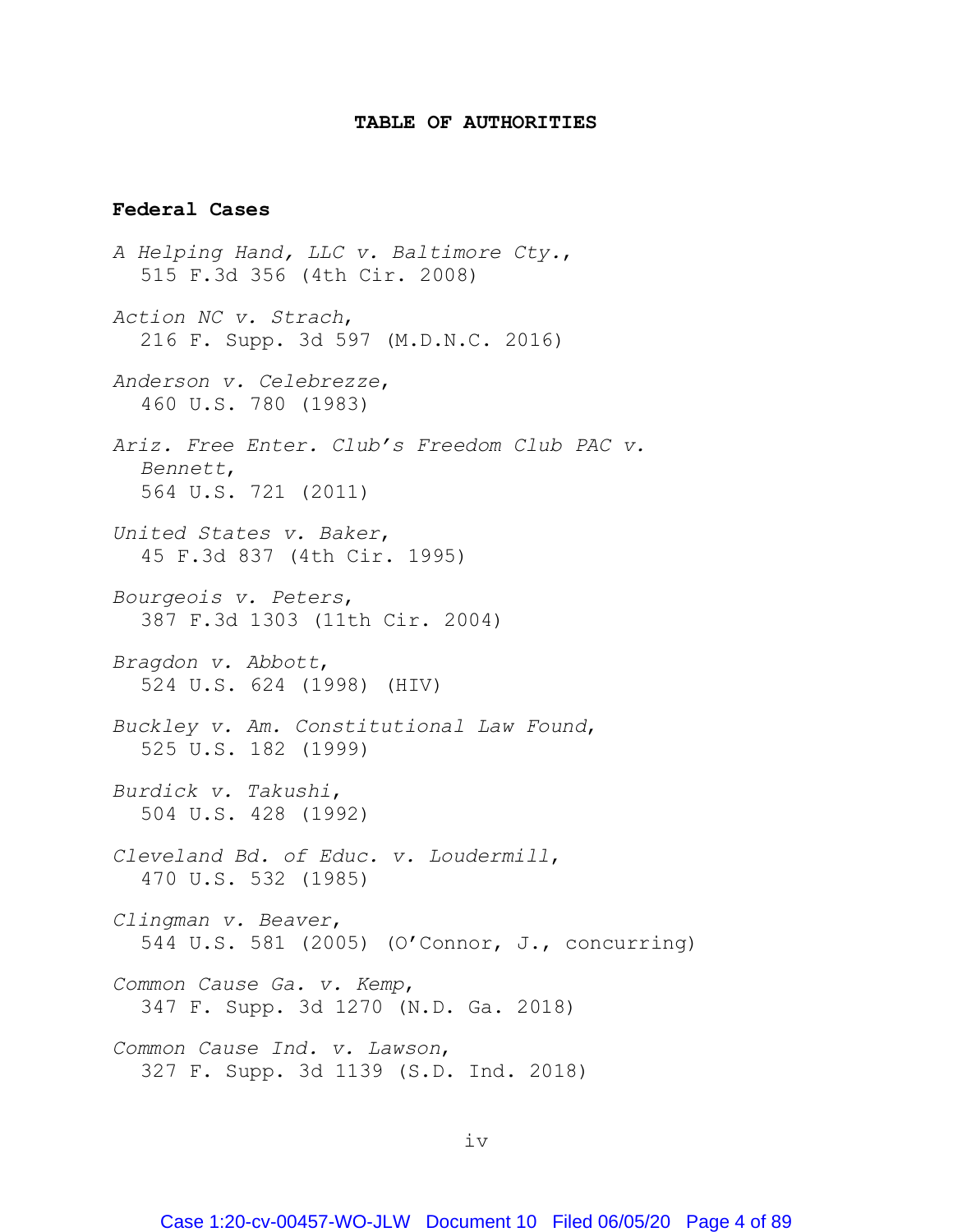*Crawford v. Marion Cty. Election Bd.*, 553 U.S. 181 (2008) *Cross v. Mokwa*, 547 F.3d 890 (8th Cir. 2008) (Bye, J., concurring in part) *Davis v. Nat'l R.R. Passenger Corp.*, 733 F. Supp. 2d 474 (D. Del. 2010) *Democratic Nat'l Comm. v. Republican Nat'l Comm.*, Nos. 20-1538 & 20-1546 (7th Cir. Apr. 3, 2020) *Fish v. Schwab*, 957 F.3d 1105 (10th Cir. 2020) *Fusaro v. Cogan*, 930 F.3d 241 (4th Cir. 2019) *Gill v. Whitford*, 138 S. Ct. 1916 (2018) *Harman v. Forssenius*, 380 U.S. 528 (1965) *Heiko v. Colombo Sav. Bank, F.S.B.*, 434 F.3d 249 (4th Cir. 2006) *Kallstrom v. City of Columbus*, 136 F.3d 1055 (6th Cir. 1998) *Kusper v. Pontikes*, 414 U.S. 51 (1973) *League of Women Voters of N.C. v. North Carolina*, 769 F.3d 224 (4th Cir. 2014) *League of Women Voters of Ohio v. Brunner*, 548 F.3d 463 (6th Cir. 2008) *League of Women Voters of U.S. v. Newby*, 838 F.3d 1 (D.C. Cir. 2016) *Lefkowitz v. Cunningham*, 431 U.S. 801 (1977)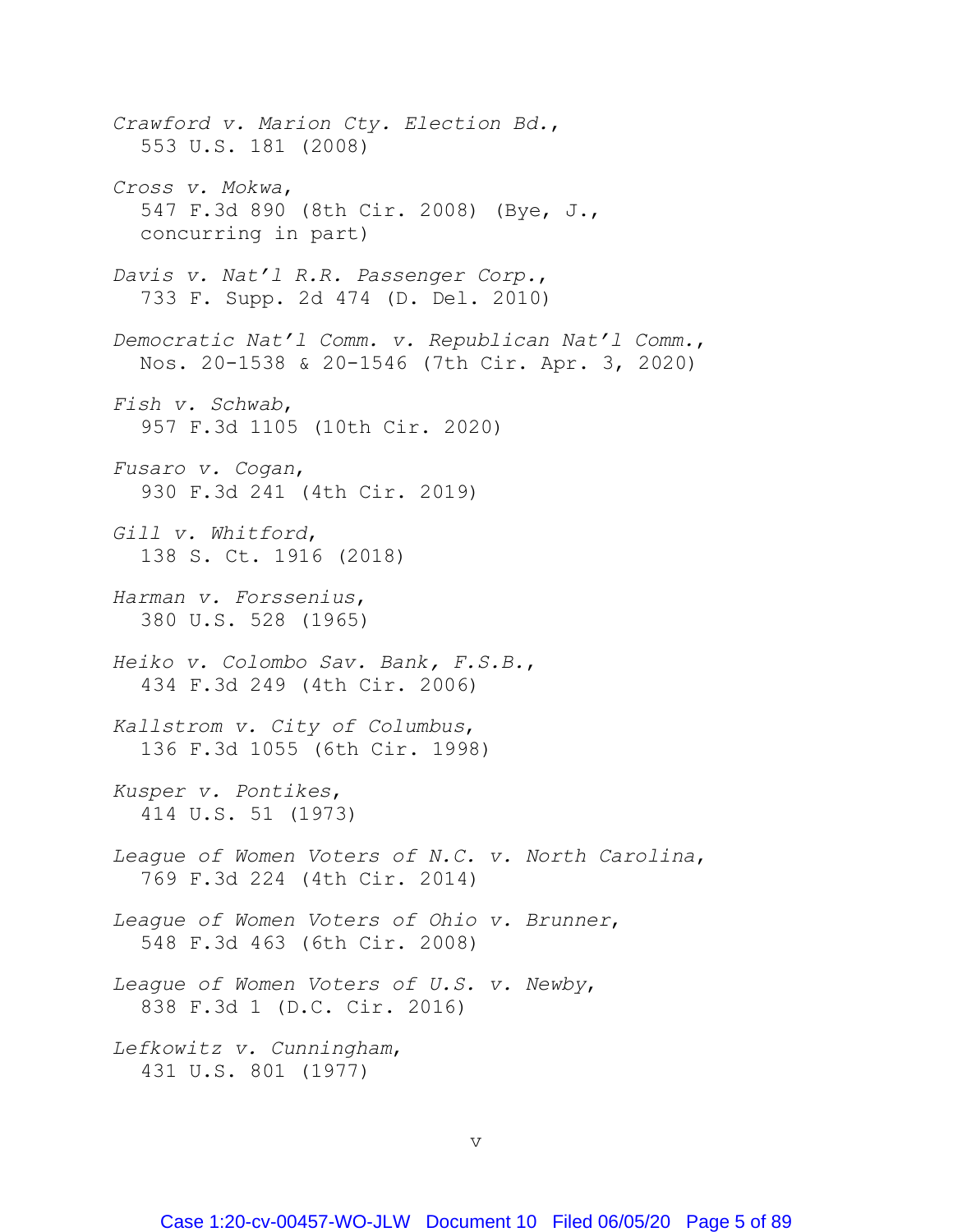*Libertarian Party of Ill. v. Pritzker*, No. 20-CV-2112, 2020 WL 1951687 (N.D. Ill. Apr. 23, 2020) *McCabe v. Sharrett*, 12 F.3d 1558 (11th Cir. 1994) *Mem'l Hosp. v. Maricopa Cty.*, 415 U.S. 250 (1974) *Meyer v. Grant*, 486 U.S. 414 (1988) *Multi-Channel TV Cable Co. v. Charlottesville Quality Cable Operating Co.*, 22 F.3d 546 (4th Cir. 1994) *Myers v. Hose*, 50 F.3d 278 (4th Cir. 1995) *N.C. State Conf. of NAACP v. Cooper*, 430 F. Supp. 3d 15 (M.D.N.C. 2019) *Nat'l Fed'n of the Blind v. Lamone*, 813 F.3d 494 (4th Cir. 2016) *Newsom ex rel. Newsom v. Albemarle Cty. Sch. Bd.*, 354 F.3d 249 (4th Cir. 2003) *Norman v. Reed*, 502 U.S. 279 (1992) *Saucedo v. Gardner*, 335 F. Supp. 3d 202 (D.N.H. 2018) (applying *Mathews* and concluding that the state's scheme "fails to guarantee basic fairness") *Seremeth v. Bd. of Cty. Comm'rs Frederick Cty*, 673 F.3d 333 (4th Cir. 2012) *Shapiro v. Thompson*, 394 U.S. 618 (1969) *Simmons v. United States*, 390 U.S. 377 (1968)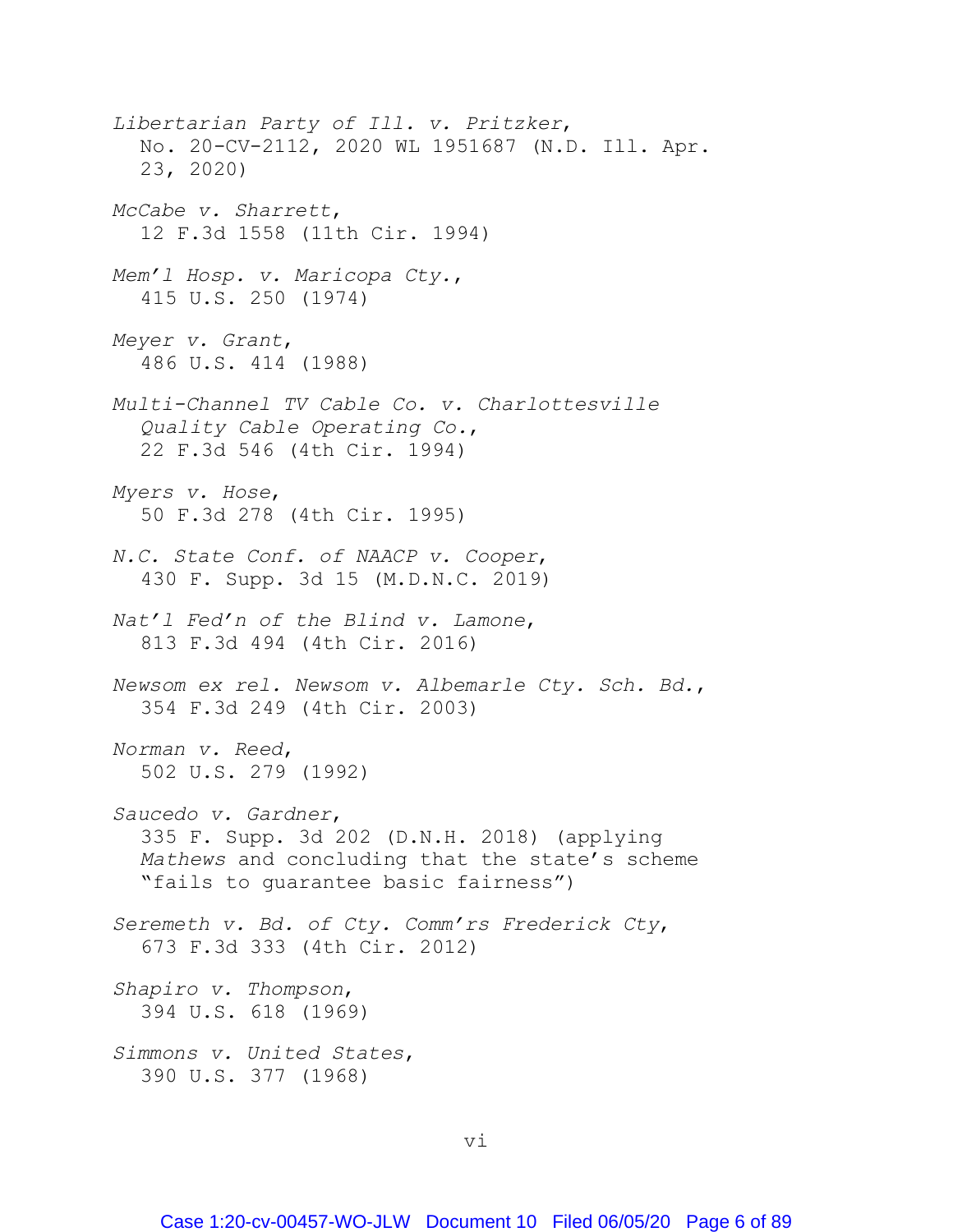*Snider Int'l Corp. v. Town of Forest Heights*, 739 F.3d 140 (4th Cir. 2014) *Thomas v. Andino*, No. 3:20-cv-01552-JMC, 2020 WL 2617329 (D.S.C. May 25, 2020) *Ury v. Santee*, 303 F. Supp. 119 (N.D. Ill. 1969) *Wilkinson v. Austin*, 545 U.S. 209 (2005) *Williams v. Rhodes*, 393 U.S. 23 (1968) *Winter v. Natural Res. Def. Council, Inc.*, 555 U.S. 7 (2008) *Zessar v. Helander*, No. 05 C 1917, 2006 WL 642646 (N.D. Ill. Mar. 13, 2006)

### **State Cases**

*League of Women Voters of Okla. v. Ziriax*, No. 118765, 2020 WL 2111348 (Okla. May 4, 2020)

### **Federal Statutes**

- 29 U.S.C. § 794(a)
- 42 U.S.C. § 1983
- 42 U.S.C. § 12132
- 52 U.S.C. §§ 20302(a)(3), 20303(a)(1)
- 52 U.S.C. § 20303(b)

Americans with Disabilities Act Title II (42 U.S.C. §§ 12131 et seq.)

Rehabilitation Act § 504 (29 U.S.C. § 794)

Uniformed and Overseas Citizens Absentee Voting Act, 52 U.S.C. § 20301 *et seq.*

#### vii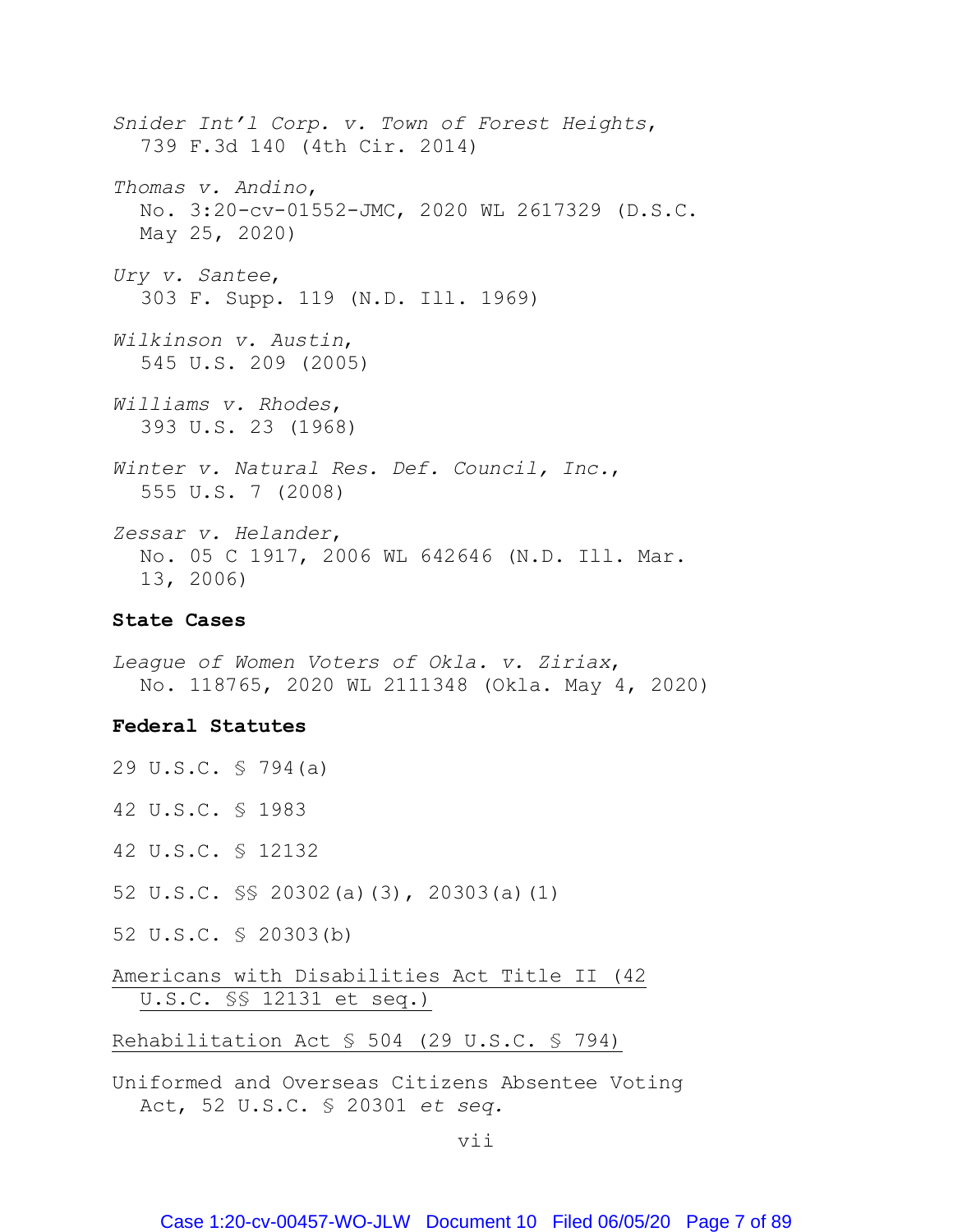#### **State Statutes**

- An Act to Amend the Laws Governing Mail-In Absentee Ballots, S.L. 2019-239
- N.C. Gen. Stat. § 163-23.2
- N.C. Gen. Stat. § 163-42(b)
- N.C. Gen. Stat. § 163-82.6(c)
- N.C. Gen. Stat. §§ 163-82.6(d), 163-82.20(g), (h)
- N.C. Gen. Stat. § 163-128(a)
- N.C. Gen. Stat. § 163-226(a)
- N.C. Gen. Stat. §§ 163-226.3(a)(4) and 163- 237(b)(1)
- N.C. Gen. Stat. §§ 163-226.3(a), 163-229(b)(4), 163-231(a)
- N.C. Gen. Stat. § 163-227.2(b)
- N.C. Gen. Stat. § 163-227.6(c)
- N.C. Gen. Stat. § 163-228(c)
- N.C. Gen. Stat. § 163-230.2(a)(4), (f)
- N.C. Gen. Stat. § 163-230.2(a), (e)(1)
- N.C. Gen. Stat. § 163-230.2(e)1
- N.C. Gen. Stat. § 163-230.2 (e)(2)
- N.C. Gen. Stat. § 163-231(a)
- N.C. Gen. Stat. § 163-237
- N.C. Gen. Stat. §§ 163-274, 163-275

### **Regulations**

- 10 C.F.R. § 4.101
- 28 C.F.R. § 35.108(b)(2)

viii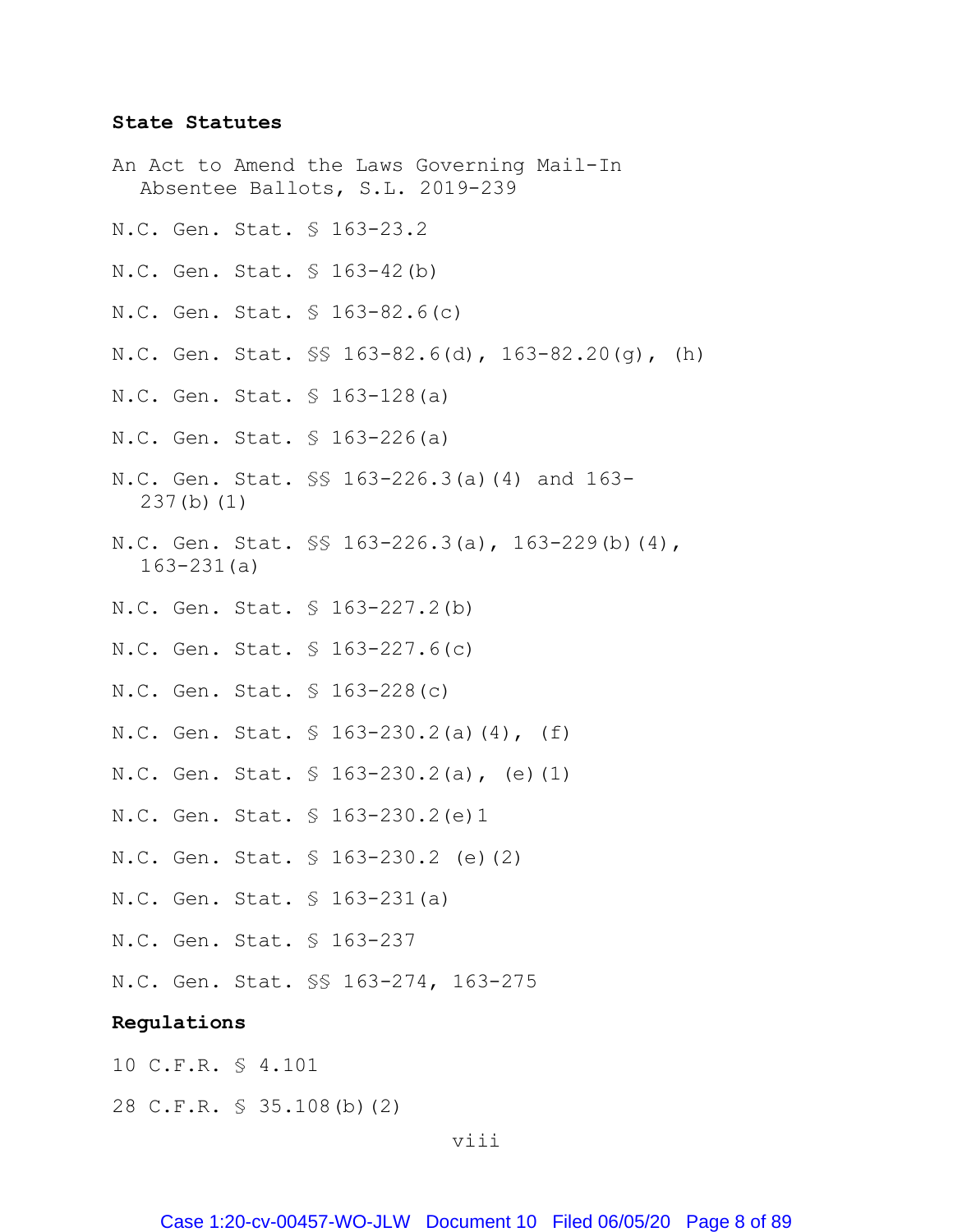28 C.F.R. § 35.164

28 C.F.R. § 36.105(c)(1)

# **Other Authorities**

Local Civil Rule 7.3(f)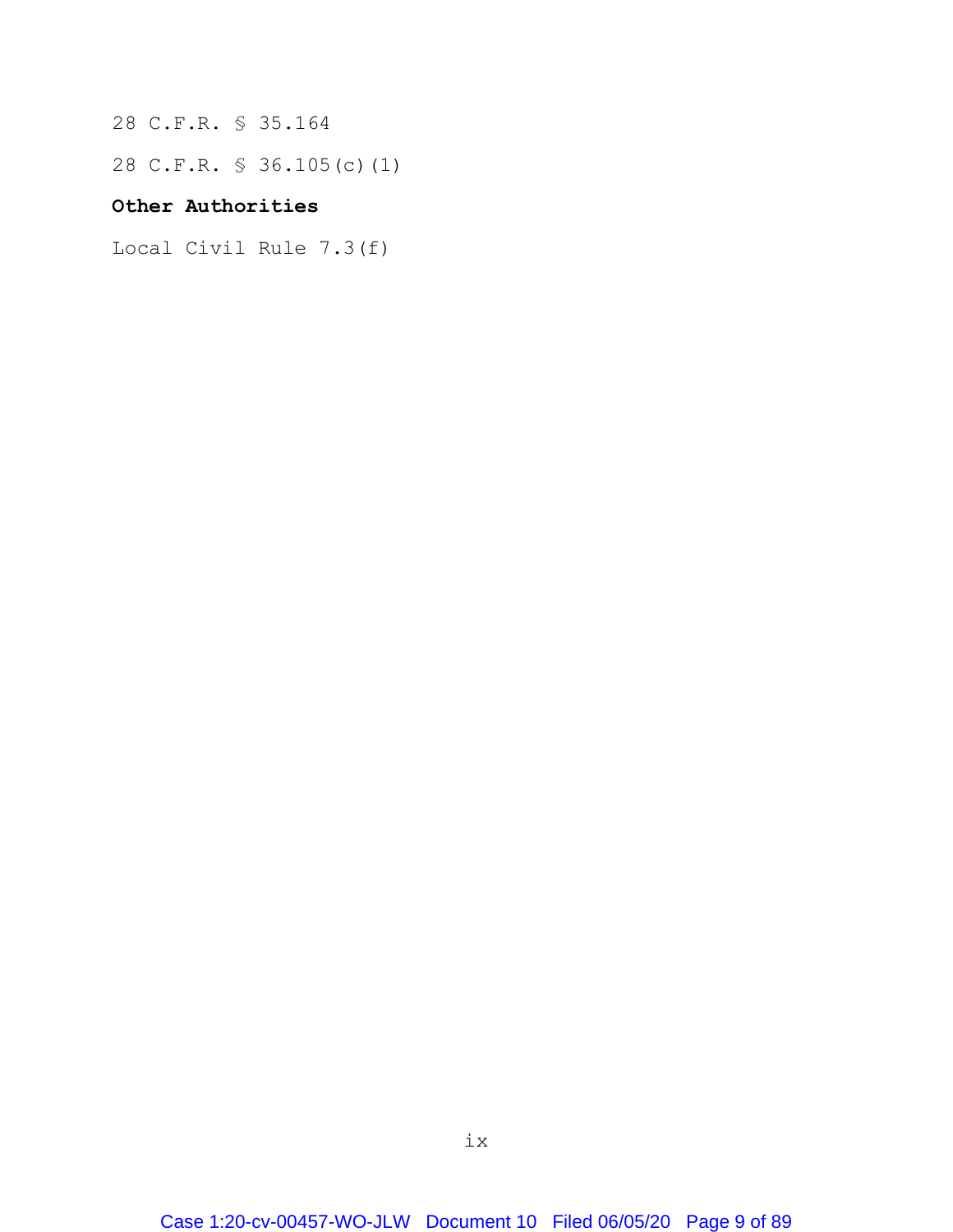#### **INTRODUCTION**

<span id="page-9-0"></span>The COVID-19 pandemic has upended the normal functioning of our democracy. State officials nationwide have attempted to ensure that voters can cast their ballots safely. Some states have postponed their elections, while others have shifted to mail-in voting only. In states that have maintained in-person voting in the face of the pandemic, thousands of elderly poll workers have withdrawn from service, drastically reducing the number of operational polling sites. The experience of states that have already conducted their primaries has shown that the pandemic has deterred voters, strained election administrators' finite resources, and ultimately disenfranchised countless citizens.

In North Carolina, Defendant the North Carolina State Board of Elections ("SBE") anticipates an unprecedented, tenfold increase in the use of mail-in absentee ballots relative to the 2016 general election as voters seek to maintain physical distancing and limit their exposure to the novel coronavirus that causes COVID-19. Yet Defendants remain unprepared to manage that level of absentee mail-in voting or to adapt in-person voting to ensure both safety and equal access. North Carolina's election code was not enacted with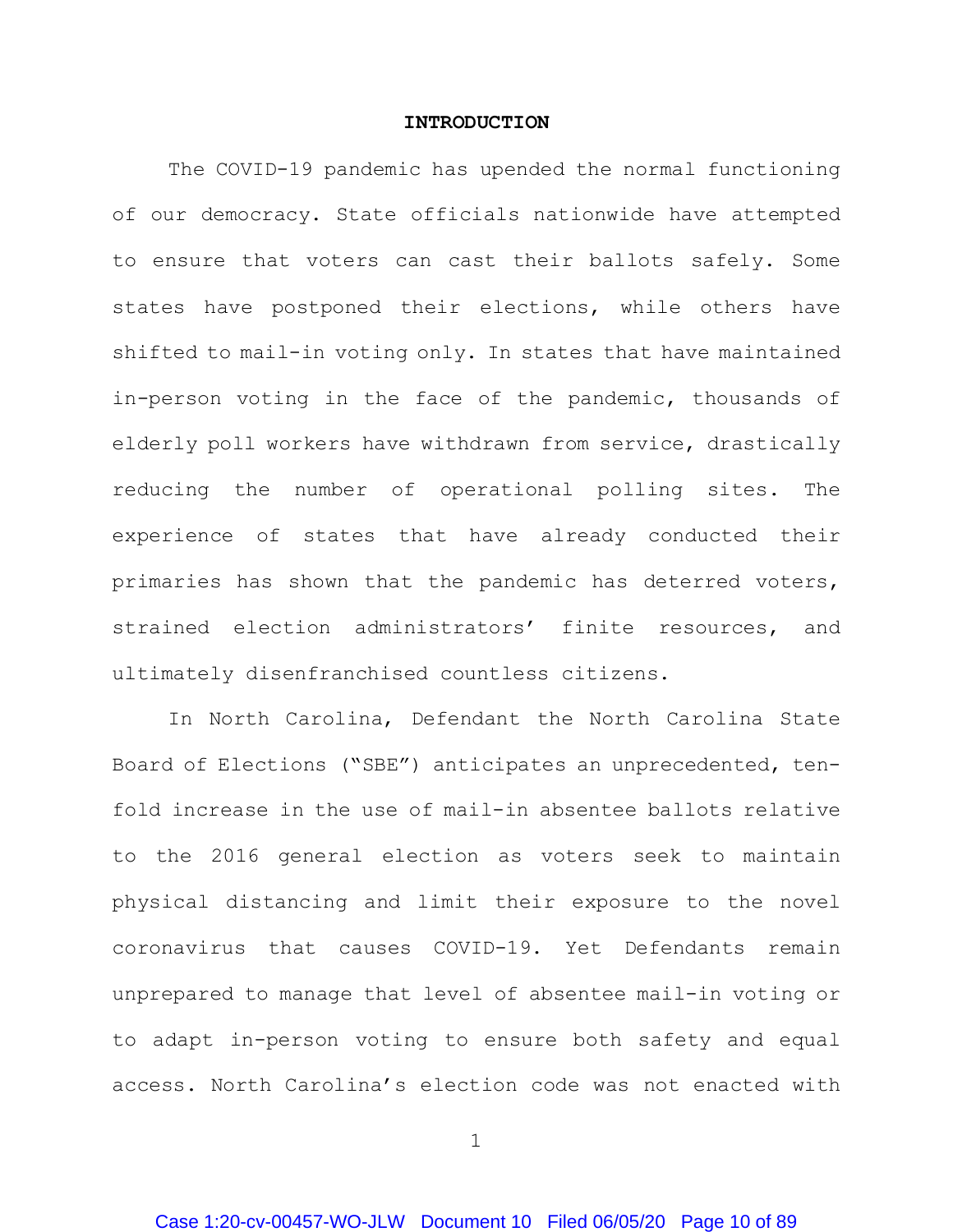a global pandemic in mind, let alone one of this ferocity. And in the context of a pandemic caused by a highly contagious and lethal virus, a number of statutory provisions pose a grave threat to voters' health and therefore severely burden the most fundamental right of U.S. citizenship, no matter how voters exercise it. Absent relief from this Court, voters will needlessly face great hardship and disenfranchisement.

First, the 25-day deadline to register to vote must be lifted to ensure adequate opportunities for voters to safely complete the registration process. In a typical presidential election year, voters register in robust and increasing numbers. This year, however, registration rates have cratered as in-person registration drives have been cancelled and other in-person opportunities for registration have disappeared. Normally, this fallout would be mitigated by the opportunity to register at an early voting site within the 25-day window, but this option risks exposing voters and their families to infection.

Second, in light of the pandemic, voting by mail should theoretically be a safer option for many North Carolina voters, but the absentee ballot laws require voters to take unreasonable risks with their health. North Carolina's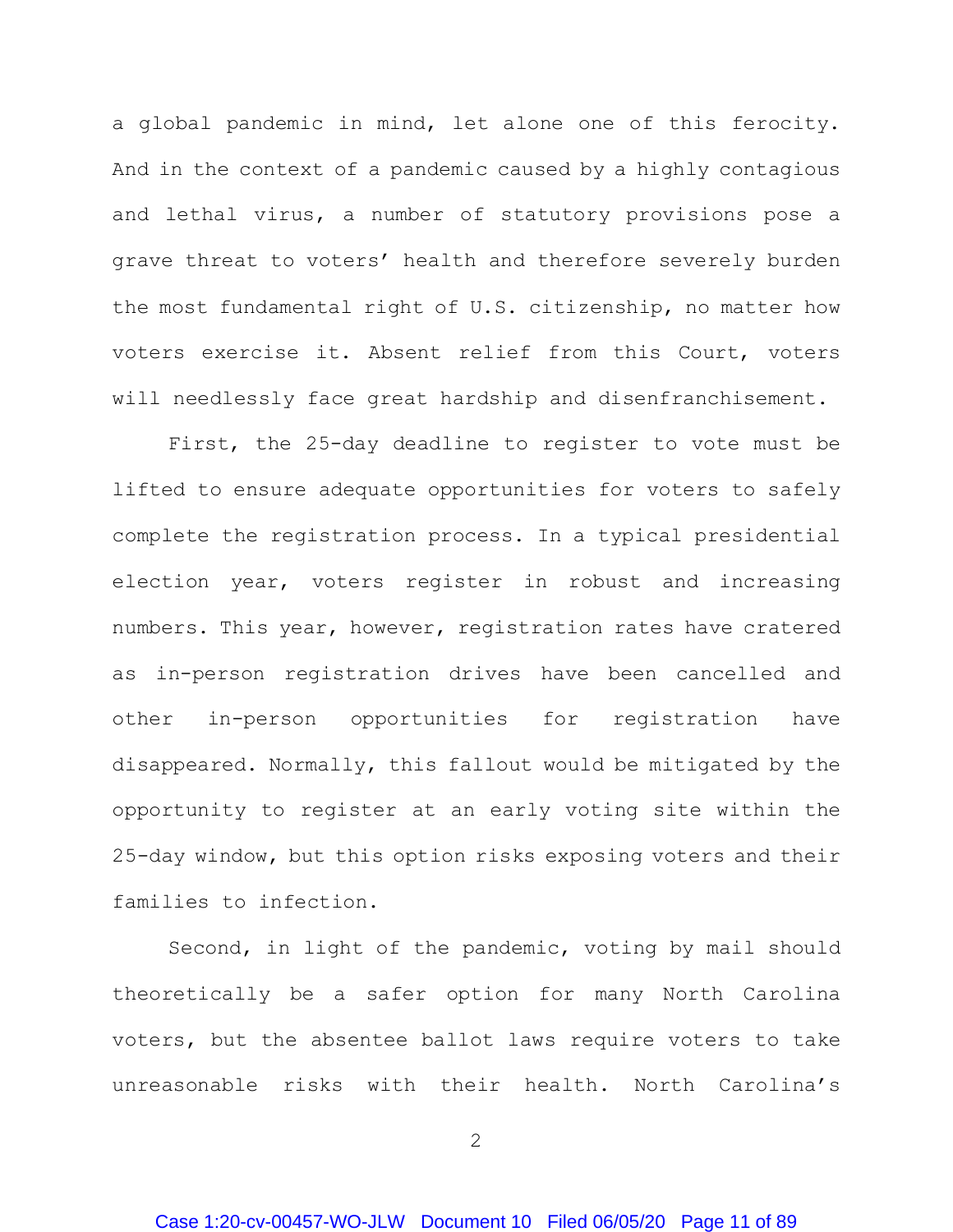restrictions on requesting, completing, and submitting a mail-in absentee ballot—including the requirement that voters complete their ballot in the presence of two witnesses—have already caused at-risk and quarantined voters to conclude that they will not be able to participate in the November election.

Third, restrictions on the administration of in-person voting must be relaxed to safeguard voters' rights, as well as their health. For example, requiring that a majority of poll workers reside in the precinct where they serve will result in inadequate staffing; the risk of exposure to COVID-19 is already causing dire shortfalls in poll worker recruitment. The additional requirement under North Carolina law that counties maintain uniform hours for early voting sites will further reduce early voting capacity. Both of these provisions will lead to long lines and large crowds, forcing voters to violate social distancing directives to exercise the right to vote.

Plaintiffs Donna Permar, John P. Clark, Margaret B. Cates, Lelia Bentley, Regina Whitney Edwards, Robert K. Priddy II, and Walter Hutchins, similar to many others in North Carolina, live with underlying health conditions and/or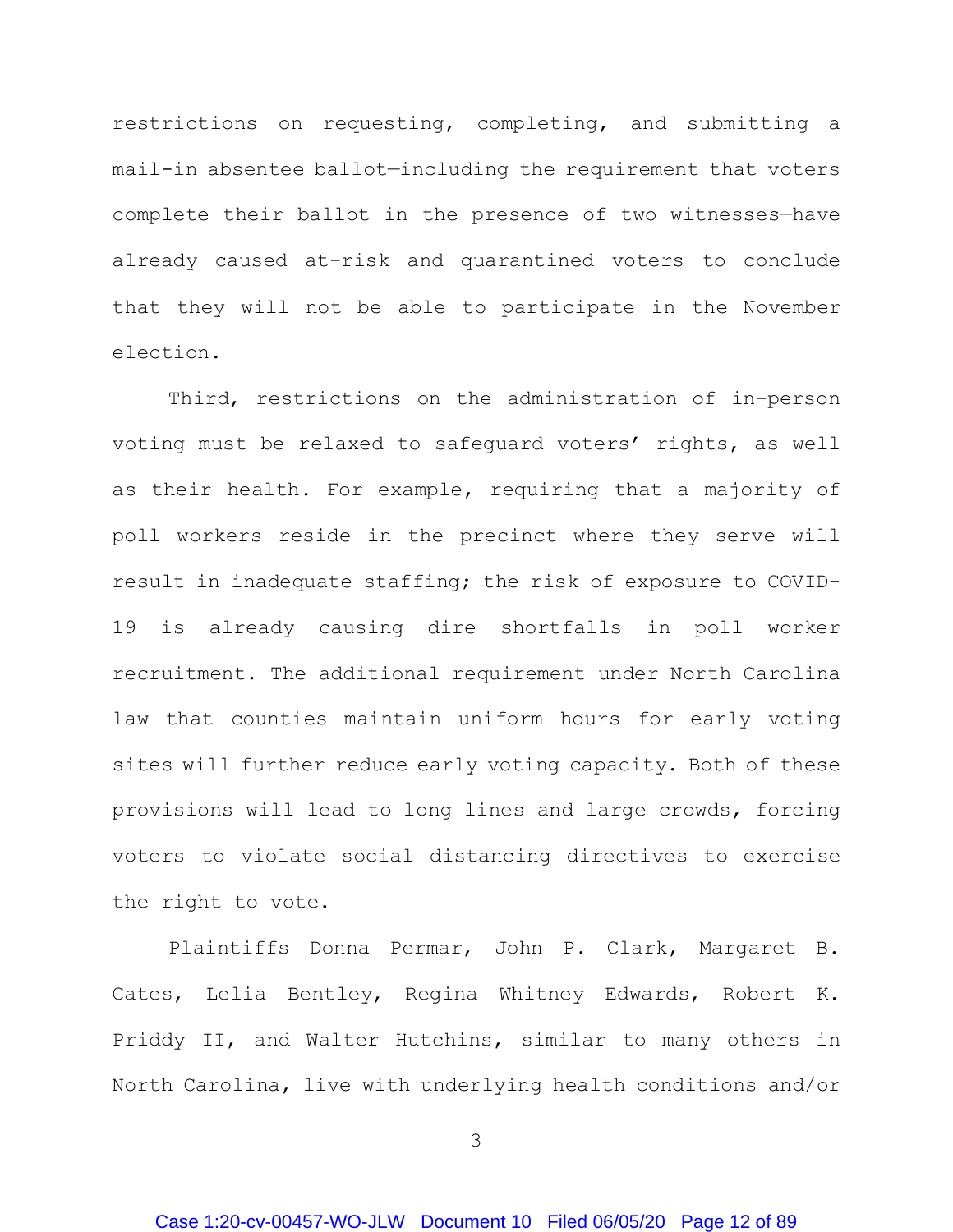disabilities that heighten their risks of severe complications and death from COVID-19. If this Court does not relax the state's unconstitutionally burdensome registration and voting requirements for mail-in absentee and in-person voting—relief that Plaintiffs request solely for the November 2020 general election—Plaintiffs and countless North Carolina voters will not be able to vote in that election, or will have to choose between forgoing this right and risking their health and the health of their family members.

The time to act is *now*. Epidemiologists and infectious disease specialists predict that COVID-19 infections will surge in the fall. Election administration procedures follow an inexorable timeline, and the necessary steps—to procure equipment such as personal protective equipment ("PPE"), designate polling places, print mail-in ballots with instructions, educate the electorate about voting procedures, and recruit and train poll workers—must begin well in advance of Election Day. Absent timely intervention by this Court, Plaintiffs will suffer irreparable injury.

Plaintiffs Democracy North Carolina (DemNC) and the League of Women Voters of North Carolina ("LWVNC" and, together with DemNC, the "Organizational Plaintiffs"), as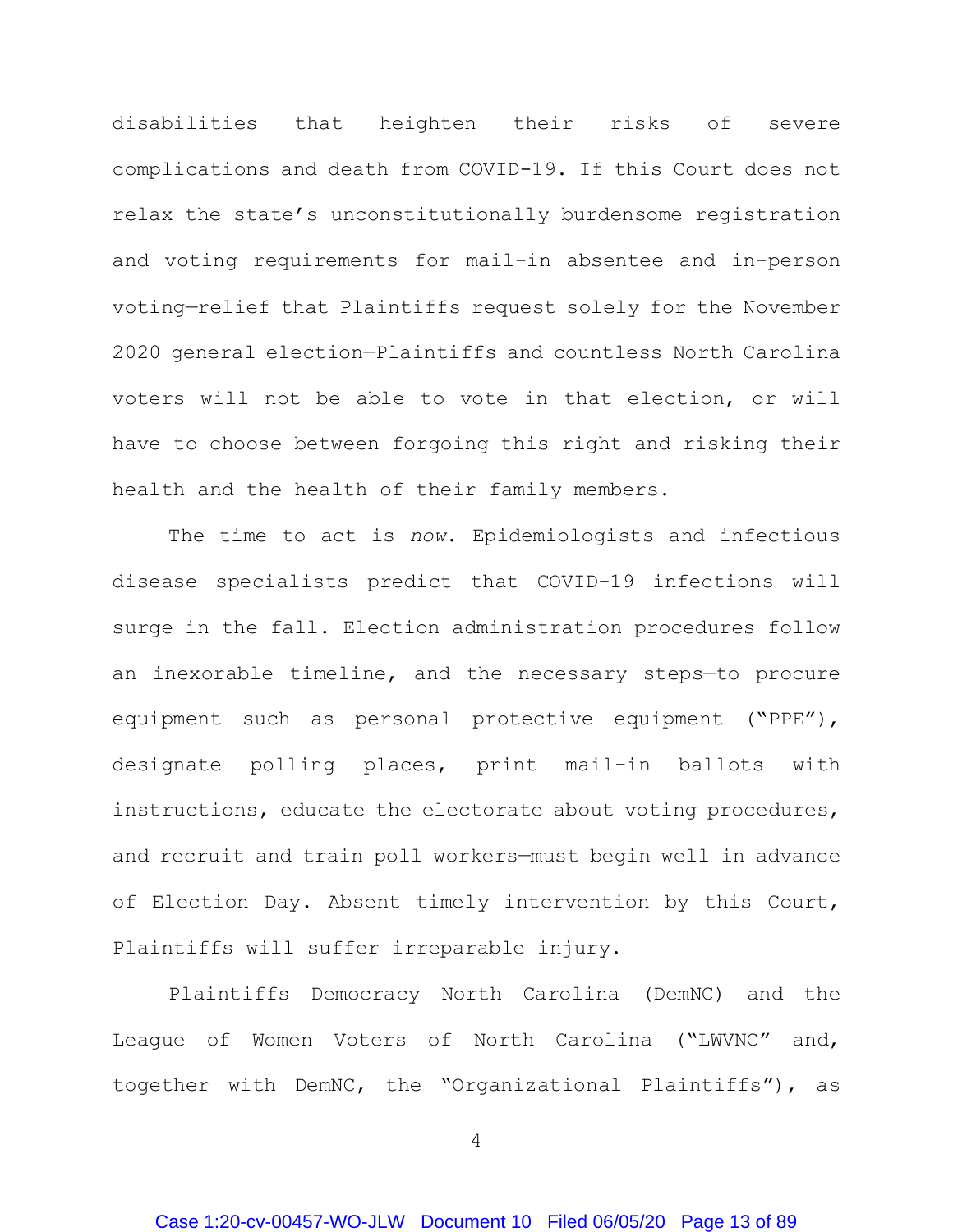well as Donna Permar, John P. Clark, Margaret B. Cates, Lelia Bentley, Regina Whitney Edwards, Robert K. Priddy II, Walter Hutchins, and Susan Schaffer ("Individual Plaintiffs") (collectively, "Plaintiffs"), bring this civil rights action under the First and Fourteenth Amendments, Title II of the Americans with Disabilities Act (the "ADA"), 42 U.S.C. §§ 12131 *et seq.*, and Section 504 of the Rehabilitation Act (the "RA"), 29 U.S.C. § 794, as enforced by 42 U.S.C. § 1983, for preliminary declaratory and injunctive relief against Defendants SBE; Damon Circosta, in his official capacity as Chair of SBE; Stella Anderson, in her official capacity as Secretary of SBE; Ken Raymond, Jeff Carmon III, and David C. Black, all in their official capacities as Members of SBE; Karen Brinson Bell, in her official capacity as Executive Director of the State Board of Elections (collectively "SBE Defendants"); Defendants the North Carolina Department of Transportation ("DOT") and J. Eric Boyette, in his official capacity as Secretary of the Department of Transportation (the "DOT Defendants"); and Defendants the North Carolina Department of Health and Human Services ("DHHS") and Dr. Mandy Cohen, in her official capacity as Secretary of Health and Human Services ("DHHS Defendants"). Plaintiffs seek an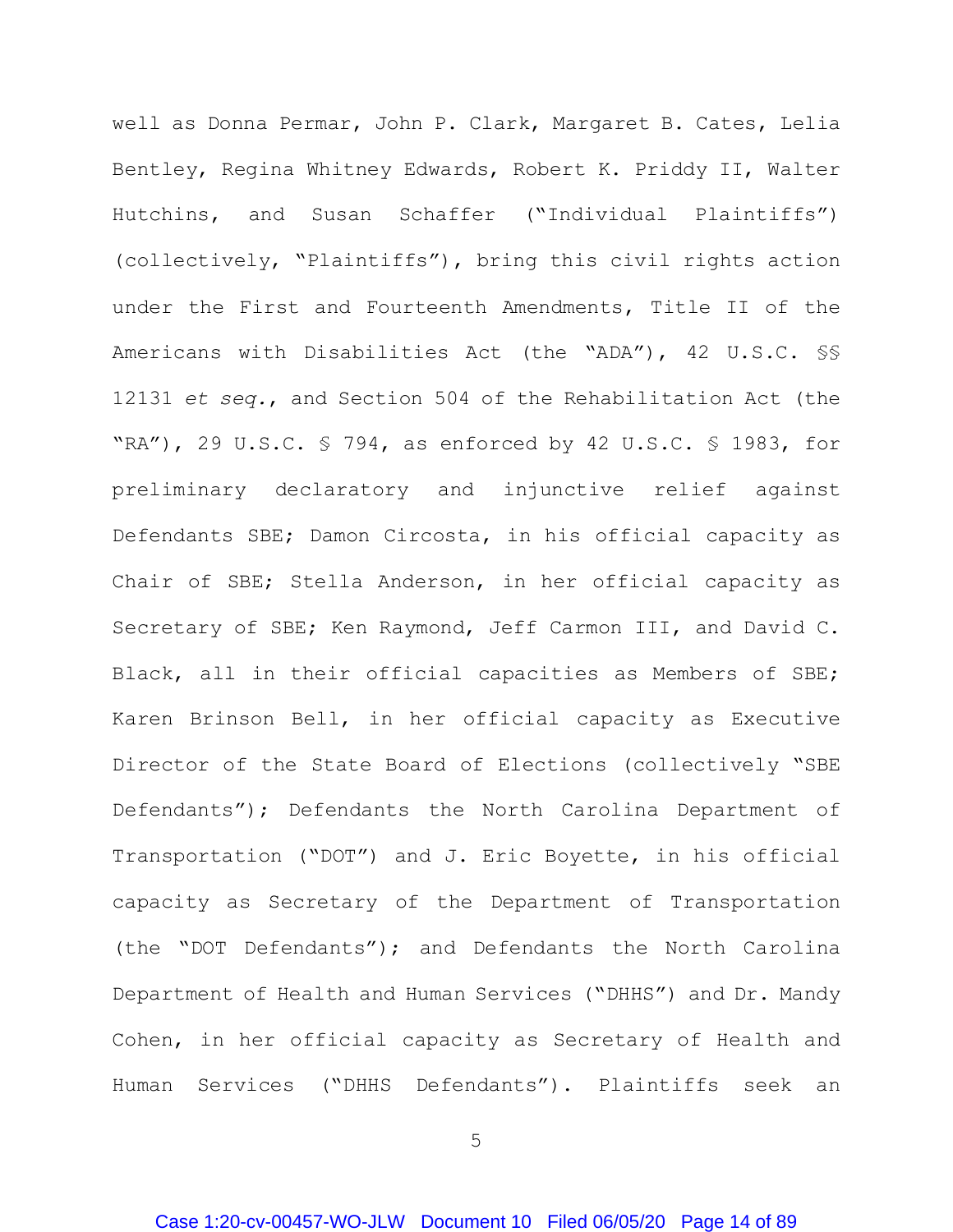injunction against the voting laws that will most interfere with conducting a free and fair election in the fall, and respectfully request that the Court expedite the briefing and consideration of this issue.

#### **STATEMENT OF FACTS**

# <span id="page-14-2"></span><span id="page-14-1"></span><span id="page-14-0"></span>**I. The COVID-19 Pandemic**

#### A. COVID-19

 $\ddot{\phantom{a}}$ 

"SARS-CoV-2 is a newly identified coronavirus that is the causative agent involved in Coronavirus Disease 2019 (Covid-19)." Murray Decl. ¶ 6. The World Health Organization ("WHO") designated COVID-19 to be a Public Health Emergency of International Concern on January 30, 2020, then declared less than two months later that COVID-19 had become a pandemic. Riggs Decl. ¶ 6.

The coronavirus continues to spread at an unprecedented pace. As of June 4, 2020, there were 1,842,101 confirmed cases and [1](#page-14-3)07,029 deaths in the United States.<sup>1</sup> This virus spreads through respiratory droplets that are attached to the surfaces of objects or are suspended in air and transmitted

<span id="page-14-3"></span><sup>1</sup>Coronavirus Disease 2019 (COVID-19), *Cases in the U.S.*, CDC, [https://www.cdc.gov/coronavirus/2019-ncov/cases](https://www.cdc.gov/coronavirus/2019-ncov/cases-updates/cases-in-us.html)[updates/cases-in-us.html](https://www.cdc.gov/coronavirus/2019-ncov/cases-updates/cases-in-us.html) (last updated June 4, 2020).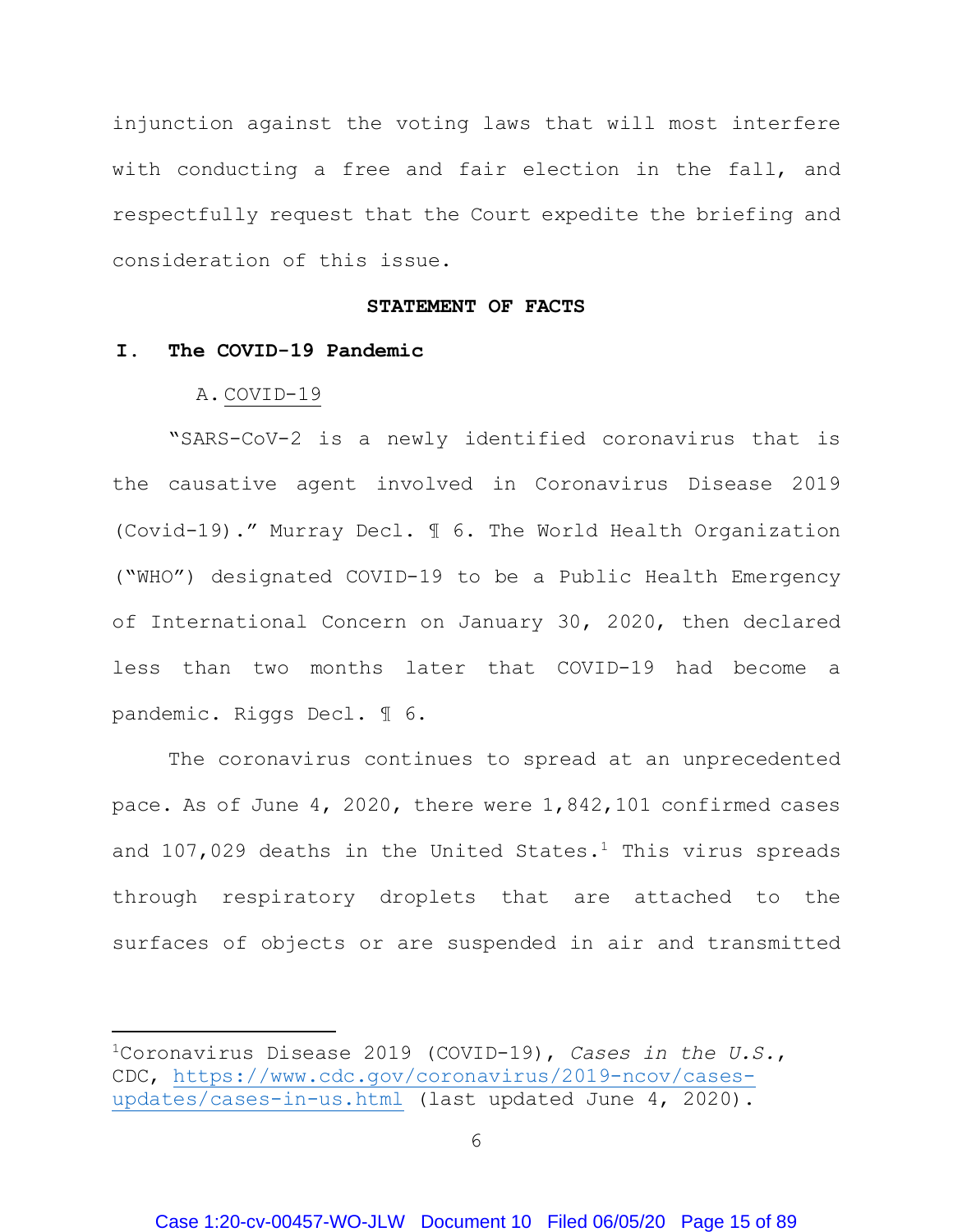via inhalation and "emitted during coughs, sneezes or even talking." Murray Decl. ¶¶ 8–9. Since it can be transmitted by symptomatic and asymptomatic people alike, individuals can spread the disease before realizing they are infected and self-quarantining. *Id.* ¶ 9.

Though COVID-19 typically begins with "a flu-like illness that starts out with fever, cough, sore throat and shortness of breath," some people "develop much more serious illness, characterized by respiratory compromise due to pneumonia that can be gradual or sudden." Murray Decl. ¶¶ 14–15. The major complication in patients with severe disease is acute respiratory distress syndrome ("ARDS*"*)*,* which commonly requires patients to be put on a ventilator. *Id*. ¶ 16. People who develop severe complications and require mechanical ventilation to survive ARDS "are likely to develop lung scarring that may permanently impair their pulmonary function" or, in the case of stroke, "long term neurological deficits from these events." *Id*. ¶ 19. In critical cases, COVID-19 can be fatal. *Id. ¶* 16. Even young individuals, including children, are at risk of severe complications and death from COVID-19. *Id*. ¶¶ 16, 20.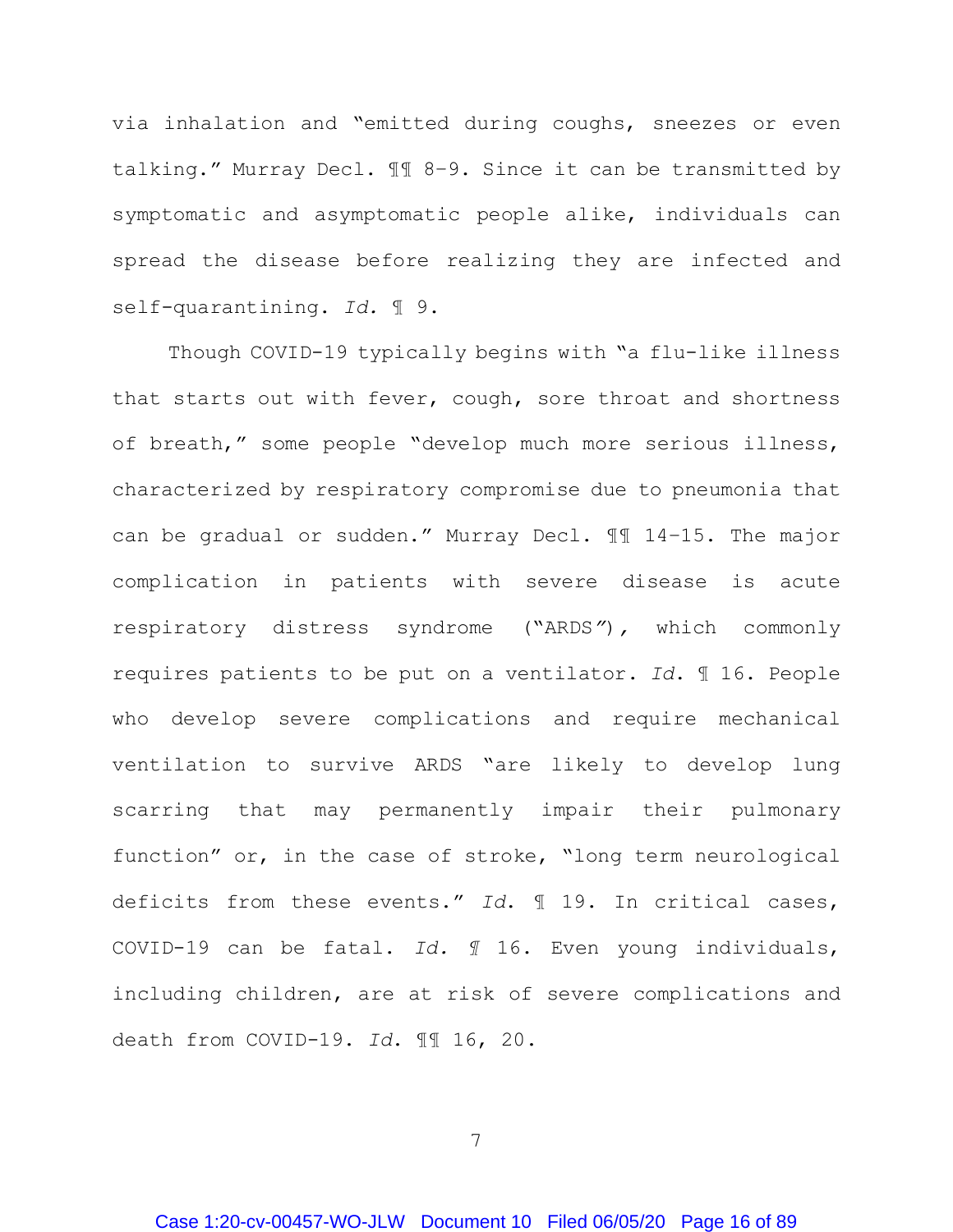According to the CDC, individuals are at higher risk of severe complications and death from COVID-19 if they are 65 years of age or older, are immunocompromised, or have underlying health conditions and diseases, including chronic lung disease such as chronic obstructive pulmonary disease ("COPD"), asthma, serious heart conditions, diabetes, and severe obesity. Riggs Decl. ¶ 7; Murray Decl. ¶¶ 20–21.

The COVID-19 pandemic is expected to produce steady or increased transmission in the United States through the fall, as voters seek to cast their ballots on or before Election Day. Dr. Megan Murray notes in her declaration that within the range of different possible scenarios for COVID-19 epidemic trajectories, "all scenarios are similar in that they predict that it is highly likely that Covid-19 will continue to circulate at its current level or at an even higher level than currently in October and November of 2020." *Id*. ¶ 33. Likewise, Dr. Anthony Fauci, Director of the National Institute of Allergy and Infectious Diseases, has said a second wave of infections in the United States is "inevitable," and CDC Director Robert Redfield has said that wave may "be even more difficult than the one we just went through." Riggs Decl. ¶ 8.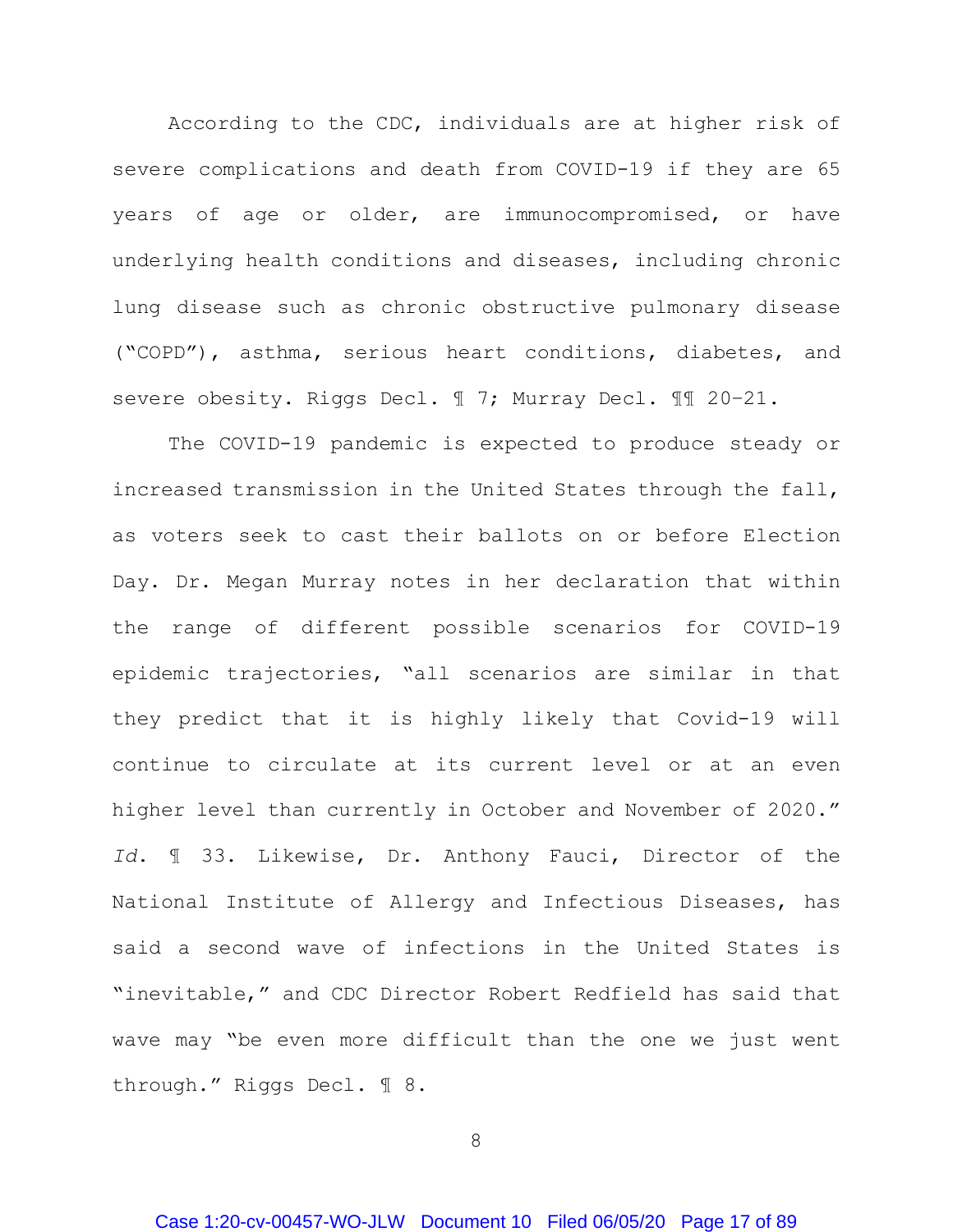Due to the relaxation of social distancing measures, the corresponding increase in social contacts, and seasonal changes, "it is reasonable to expect that, like other betacoronaviruses, [COVID-19] may transmit somewhat more efficiently in fall and winter than summer." Murray Decl. ¶¶ 37–39. The projected persistent or increased risk of transmission in the fall and winter is, in part, due to seasonal factors, including "differences in the ways people congregate," as "people tend to spend more time indoors with less ventilation and less personal space than they do in the summer." *Id*. ¶ 39. Based on studies of previous influenza epidemics, Dr. Murray notes that the "most likely scenario" is that "the current first wave of Covid-19 will be followed by a larger wave in the fall or winter of 2020 and one or more smaller subsequent waves in 2021," and that "most epidemiologists expect that incidence will increase in the fall/winter months of 2020-2021." *Id*. ¶¶ 41–42. "In the period prior to the widespread use of an effective vaccine, this spread will continue to lead to serious disease and death in at-risk groups." *Id*. ¶ 44. Finally, progress towards herd immunity and vaccine development and production are unlikely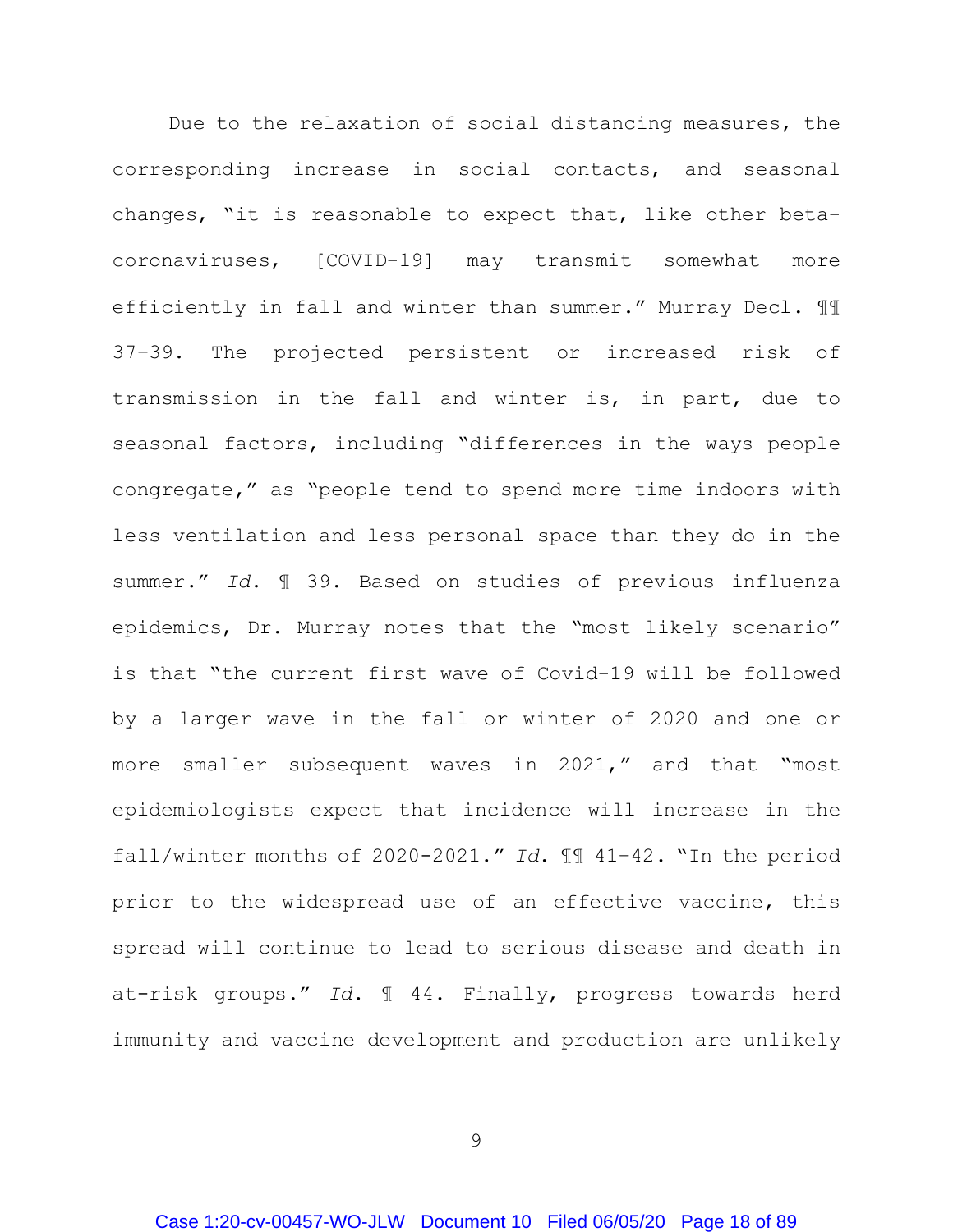to advance sufficiently quickly to significantly alter the trajectory of the COVID-19 outbreak. *Id*. ¶¶ 51.

# B. North Carolina's Response to COVID-19

<span id="page-18-0"></span>As of June 4, 2020, the North Carolina Department of Health and Human Services ("DHHS") had confirmed 31,966 positive cases and 960 deaths in North Carolina, with 1,189 new cases reported in North Carolina on June 4, [2](#page-18-1)020 alone.<sup>2</sup>

Governor Cooper has announced a three-phase plan for easing restrictions in North Carolina, and the timeline for implementing the plan will depend on whether North Carolina has successfully met key metrics regarding infection in the state. Since May 20, 2020, North Carolina has been in "Phase 2," which "very strongly encourage[s]" individuals at high risk of severe illness, including those 65 years or older and/or with underlying medical conditions, to stay home and travel only for "absolutely essential purposes." *Id.* It maintains the prior guidance that individuals maintain at least six feet of social distancing, and requires businesses to limit occupancy and take other measures promoting social

 $\ddot{\phantom{a}}$ 

<span id="page-18-1"></span><sup>2</sup> COVID-19 Response, *COVID-19 North Carolina Dashboard*, NCDHHS (last updated June 4, 2020).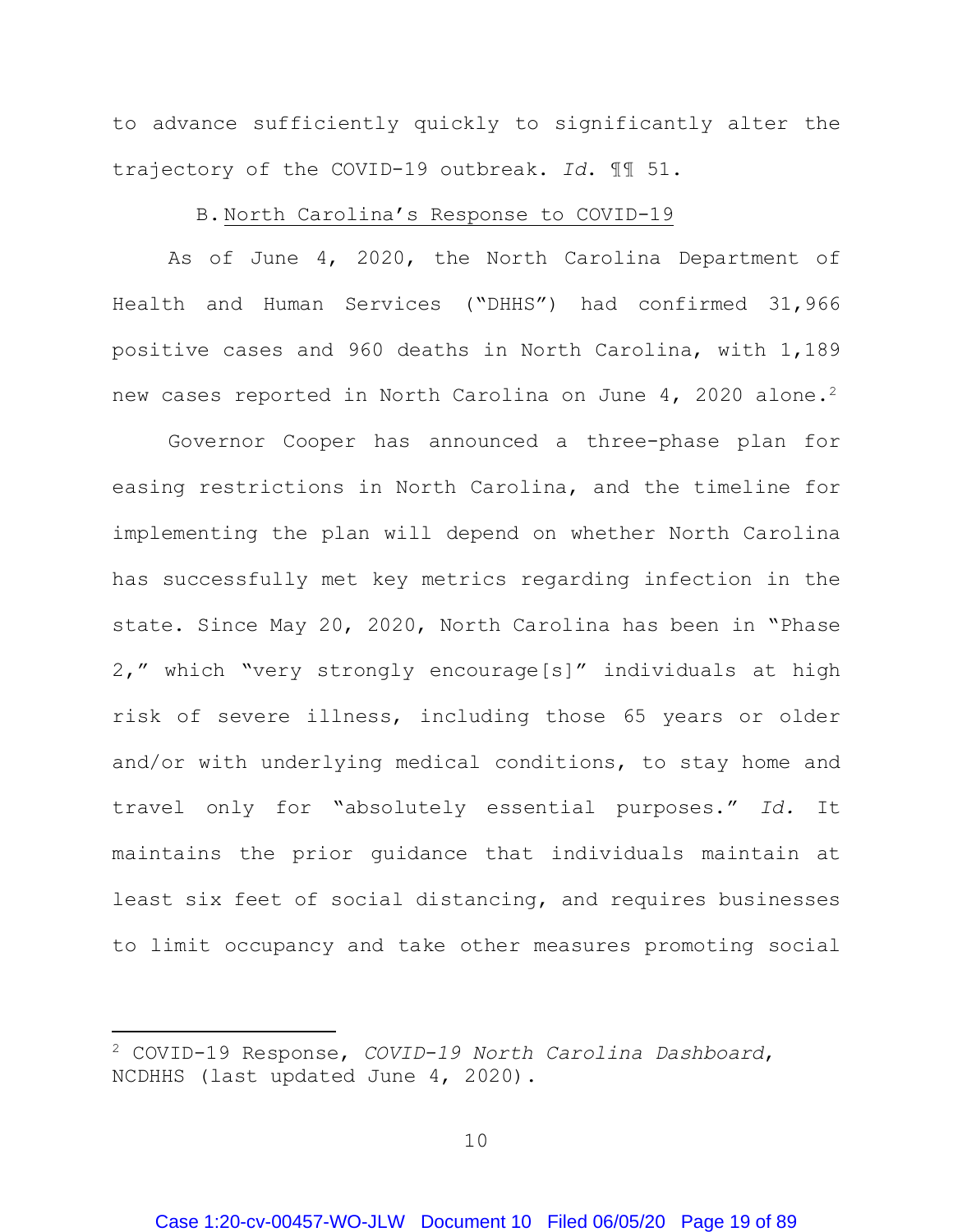distancing. *Id.* It also encourages individuals to wear face coverings. *Id.* Mass gatherings of more than 10 people indoors and 25 people outdoors remain prohibited. *Id.*[3](#page-19-0) Given the trend of increasing transmission, similar measures will likely be required for the remainder of 2020, and Governor Cooper has stated that any spike in infections may require tightening restrictions again. Riggs Decl. ¶ 10.

COVID-19 will have an unprecedented impact on the upcoming general election on November 3, 2020. State and county election officials have recently drawn attention to the inadequacies of North Carolina's election laws to facilitate safe, free, and fair voting during a pandemic. On March 26, 2020, Defendant Karen Brinson Bell wrote to Governor Cooper and the General Assembly's leadership requesting statutory changes to address the anticipated impact of the COVID-19 pandemic on the upcoming elections. Riggs Decl. ¶ 3. In a follow-up letter, Defendant Bell emphasized that changes were required immediately during the April 28 legislative

 $\overline{a}$ 

<span id="page-19-0"></span><sup>&</sup>lt;sup>3</sup> The DHHS Defendants similarly recommend that individuals "put distance between yourself and other people" and advise, "[t]he very best evidence on reducing the spread is to maintain social distance and stay at home." Riggs Decl. ¶ 22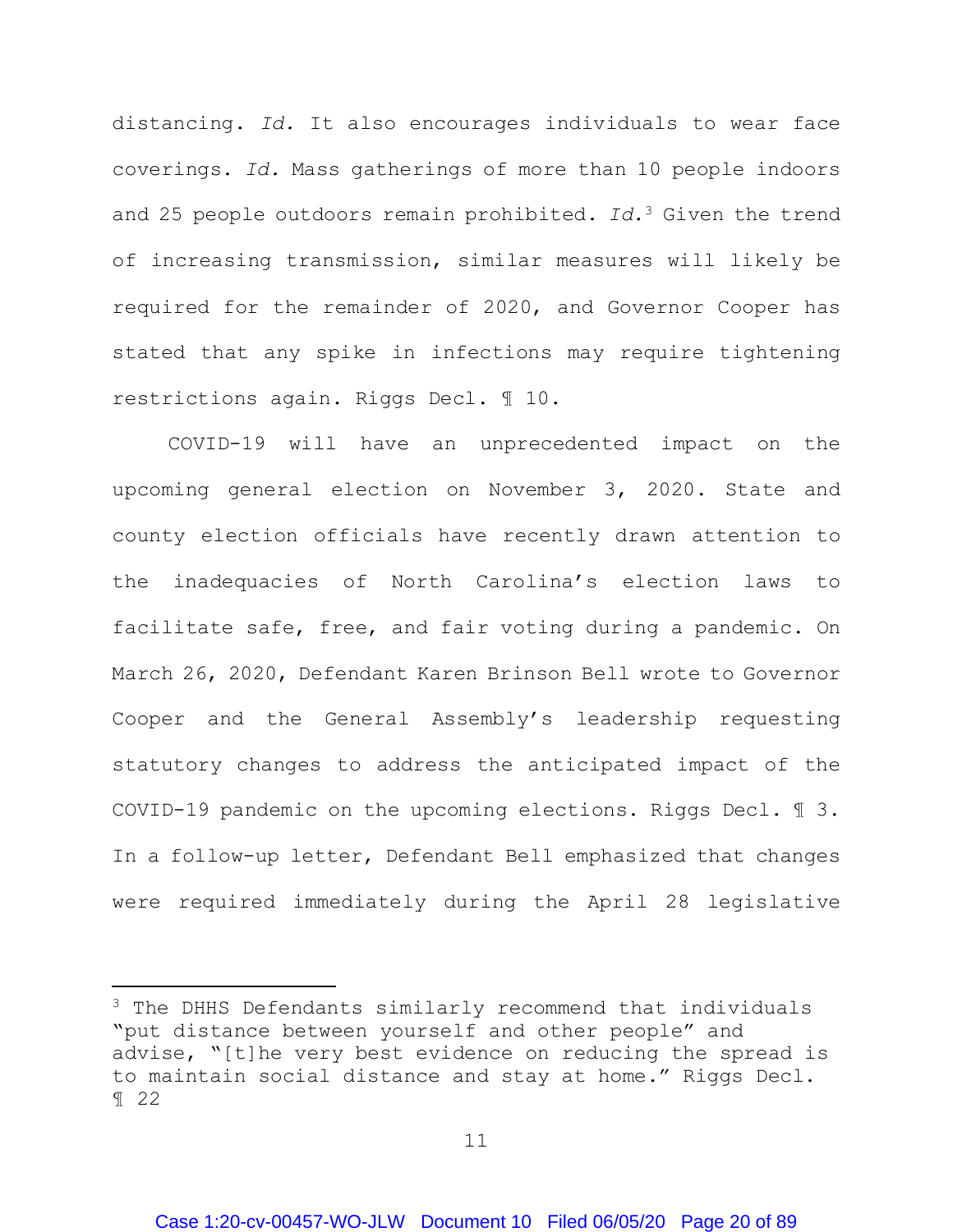session in order to be effective for North Carolina's upcoming general election. Riggs Decl. ¶ 4.

On April 27, 2020, dozens of county board of elections officials from eleven counties in North Carolina's 11th Congressional District similarly issued an "urgent request" of legislators to protect upcoming elections. Riggs Decl. ¶ 5. They warned that regular poll workers were "reluctant to serve" because a large percentage of them are elderly and at higher risk of severe complications and death from COVID-19. *Id.* These county officials requested that the legislators eliminate the requirement that a majority of poll workers reside in the precinct in which they serve and instead permit officials to recruit poll workers from anywhere in the county.

### C. Election Administration Timing

<span id="page-20-0"></span>In her letter to Governor Cooper, Defendant Bell stated the urgency of certain requested changes, particularly to absentee voting by mail, noting that "[b]ecause of deadlines associated with the 2020 General Election . . . there is an immediate need to prepare for a coronavirus response." Riggs Decl. ¶ 4. She advised that expanding the options for absentee requests needed to be made "as soon as possible as voters may already request absentee ballots for the June 23 and November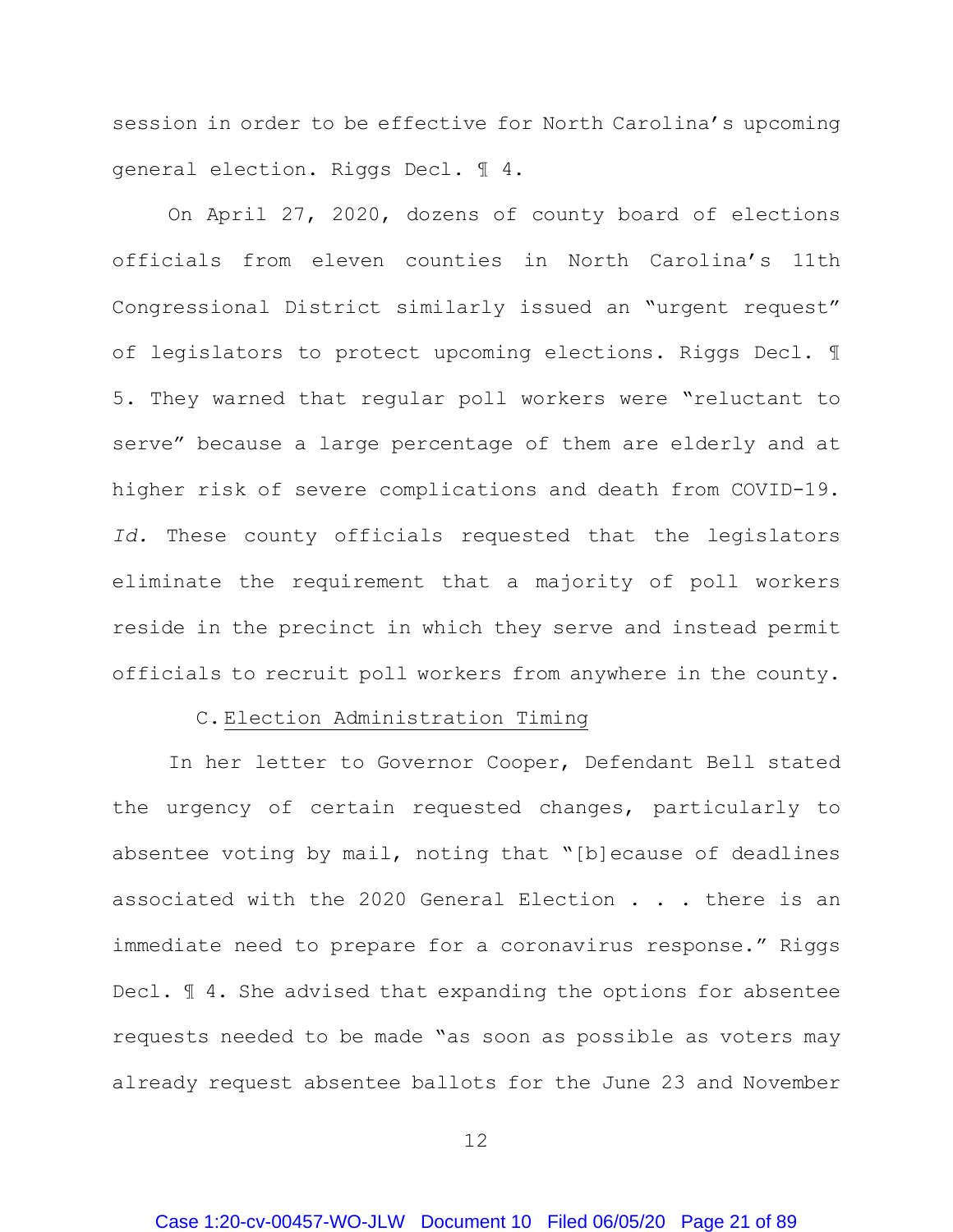3 elections," that an online portal would need to be established "immediately," and that reducing or eliminating the witness requirement needed to happen "now in order to update the absentee instructions and return envelope, since these will need to be redesigned by June and printed in early July to ensure the counties can meet the start of absenteeby-mail voting on September 4, 2020." *Id.* She also noted that modifying the uniform hours requirement would need to be made "as soon as possible to allow time for county boards to locate and procure appropriate sites, a process that has already begun for the November 3 election." *Id.*

Consistent with this, election expert Dr. Paul Gronke states that "The experiences of Wisconsin, Pennsylvania, and other states provide evidence that North Carolina will want to prepare as soon as possible" for the November election. Gronke Decl. ¶ 50; *see also* ¶¶ 39–49, 63–64. Former Executive Director of the North Carolina State Board of Elections likewise concurs with Defendant Bell's assessment that immediate action is required to prepare for the November election. Bartlett Decl. ¶ 29.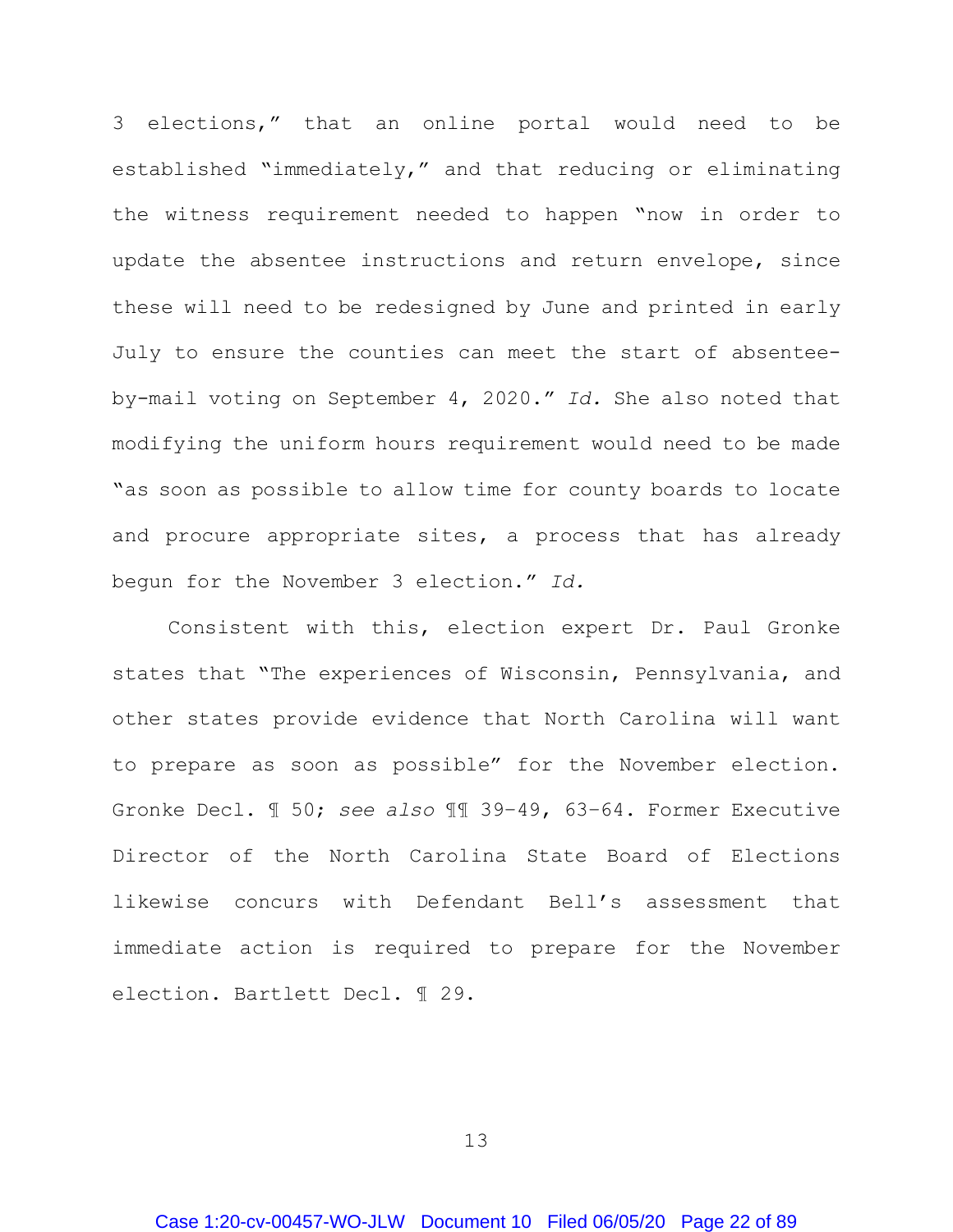#### **QUESTIONS PRESENTED**

<span id="page-22-0"></span>A. Whether N.C. Gen. Stat. §§ 163-82.6(d), 163-82.20(g), (h) , 163-230.2(a), (c), (e), (e1), 163-231(a), 163- 227.6(c), and 163-42(b) imposing restrictions on voter registration, mail-in voting, and in-person voting, and the Defendants' failures to expand voter registration via online portals available through DHHS services, establish contactless drop boxes for absentee ballots, establish mechanisms for requesting absentee ballots by phone, email, and online, establish mechanisms to cure deficient absentee ballot requests and absentee ballots, allow for submission of Federal Write-in Absentee Ballots ("FWAB"), provide personal protective equipment ("PPE") to county boards of election for use during in-person voting, and establish a more accessible, centralized way in which voters and advocates can monitor precinct consolidation, in the context of the pandemic violate the First and Fourteenth Amendments, Title II of the Americans with Disability Act, and Section 504 of the Rehabilitation Act.

B. Whether Plaintiffs are entitled to preliminary injunctive relief.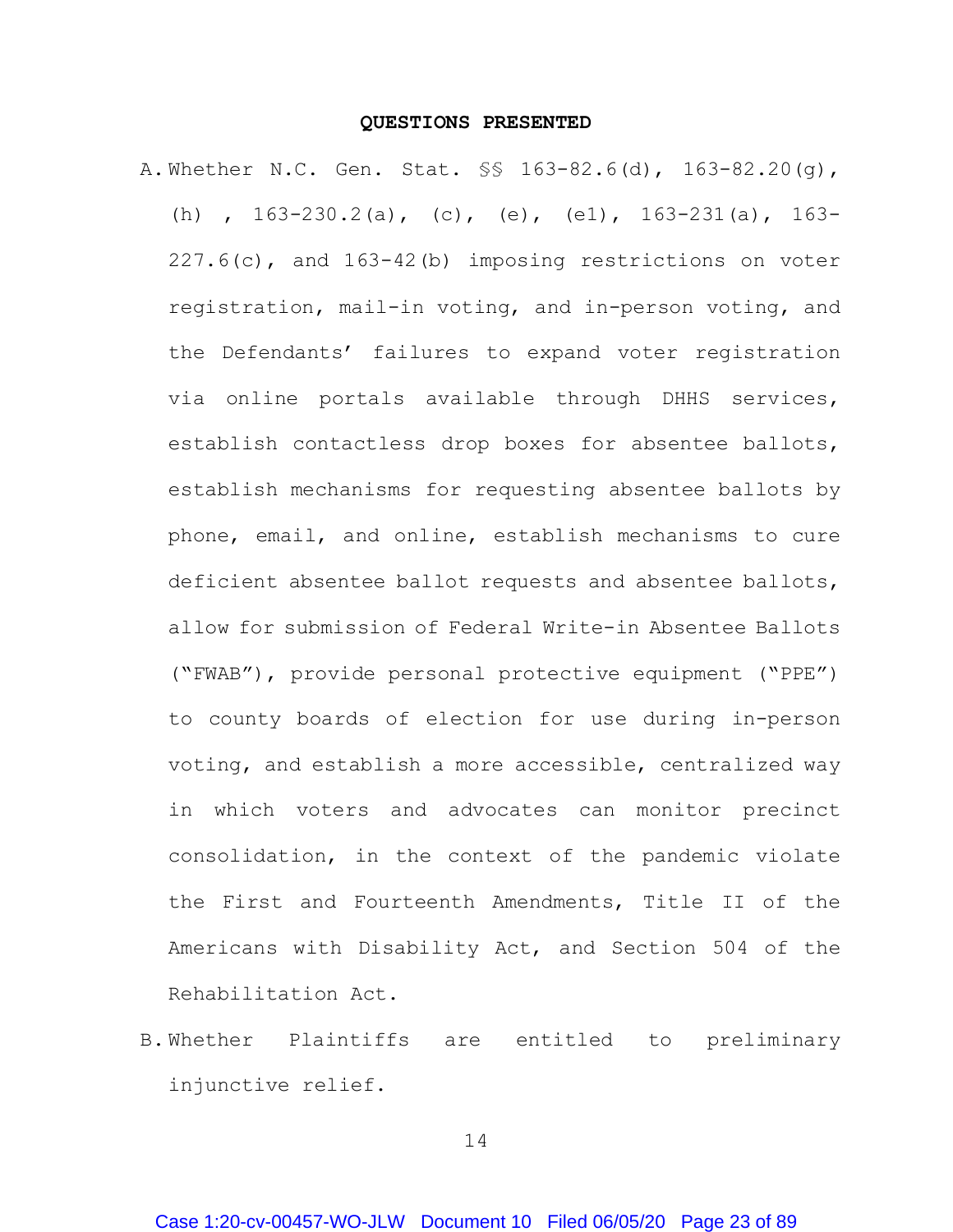#### **LEGAL STANDARD**

<span id="page-23-0"></span>To prevail on a motion for a preliminary injunction, plaintiffs must demonstrate that (1) they are "likely to succeed on the merits"; (2) they "will likely suffer irreparable harm absent an injunction"; (3) "the balance of hardships weighs in their favor"; and (4) "the injunction is in the public interest." *League of Women Voters of N.C. v. North Carolina*, 769 F.3d 224, 236 (4th Cir. 2014). "In each case, courts 'must balance the competing claims of injury and must consider the effect on each party of the granting or withholding of the requested relief.'" *Winter v. Natural Res. Def. Council, Inc.*, 555 U.S. 7, 24 (2008) (citation omitted). Plaintiffs readily meet these requirements.

#### **ARGUMENT**

# <span id="page-23-2"></span><span id="page-23-1"></span>**I. Plaintiffs are likely to succeed on the merits of their claims.**

## A. Undue Burdens on the Right to Vote

<span id="page-23-3"></span>Under the First and Fourteenth Amendments to the U.S. Constitution, any burden on the right to vote must be balanced against a state's legitimate interest in that requirement. The Fourth Circuit has distilled governing Supreme Court precedent into the following test: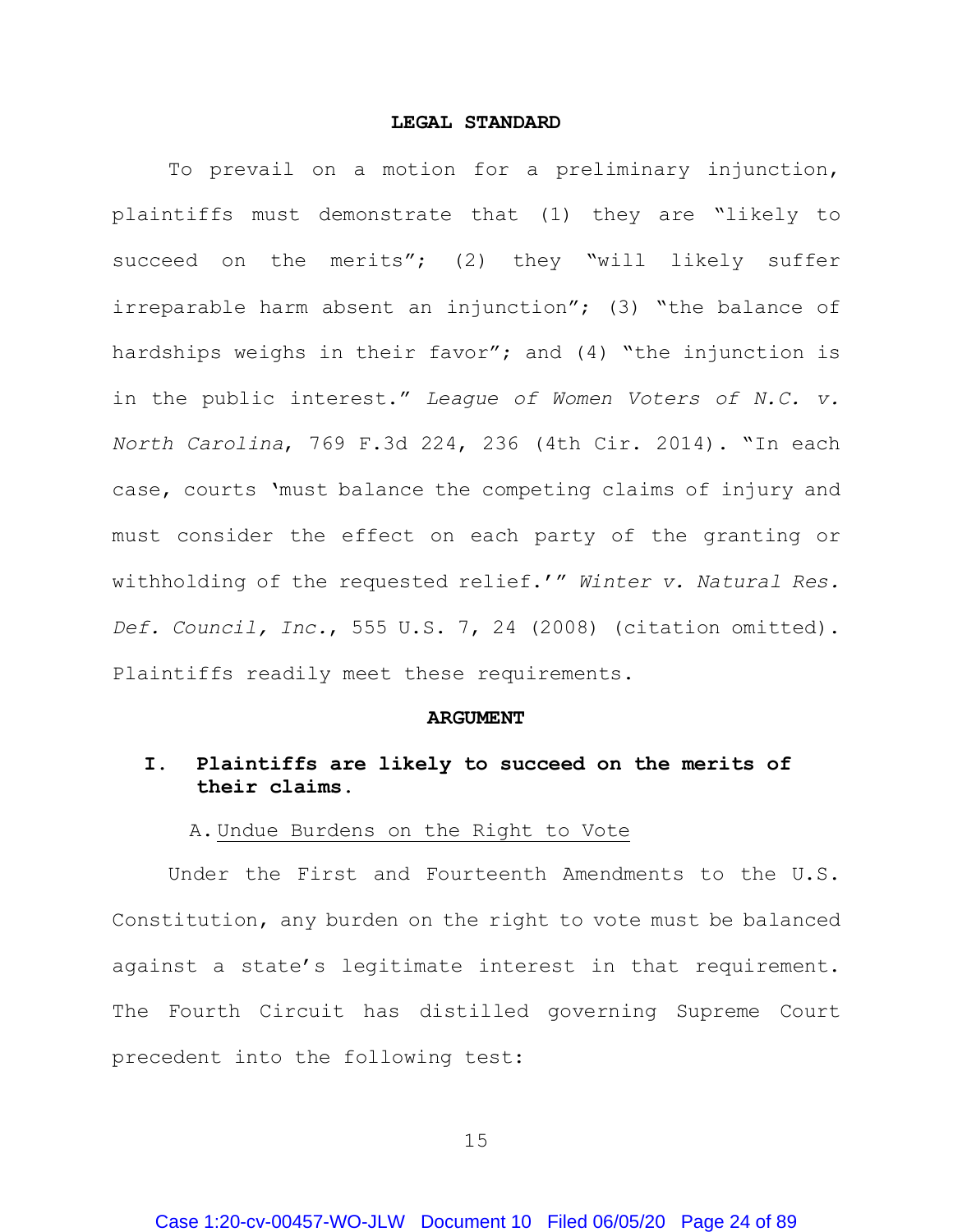When facing any constitutional challenge to a state's election laws, a court must first determine whether protected rights are severely burdened. If so, strict scrutiny applies. If not, the court must balance the character and magnitude of the burdens imposed against the extent to which the regulations advance the state's interests in ensuring that 'order, rather than chaos, is to accompany the democratic processes.'

*Fusaro v. Cogan*, 930 F.3d 241, 257–58 (4th Cir. 2019) (quoting *McLaughlin v. N.C. Bd. of Elections*, 65 F.3d 1215, 1221 (4th Cir. 1995)). To survive strict scrutiny, the regulation must be "narrowly drawn to advance a state interest of compelling importance." *Burdick v. Takushi*, 504 U.S. 428, 434 (1992) (quoting *Norman v. Reed*, 502 U.S. 279, 289 (1992)).

Even in the absence of a severe burden, the court must still evaluate *"*the legitimacy and strength of each of [the state's] interests" and "consider the extent to which those interests make it necessary to burden the plaintiff's rights." *Anderson v. Celebrezze*, 460 U.S. 780, 789 (1983). While states certainly have an interest in protecting against voter fraud and ensuring voter integrity, the interest will not suffice absent "concrete evidence" that "those interests make it necessary to burden the plaintiff's rights." *Fish v. Schwab*, 957 F.3d 1105, 1133 (10th Cir. 2020) (internal quotation marks omitted).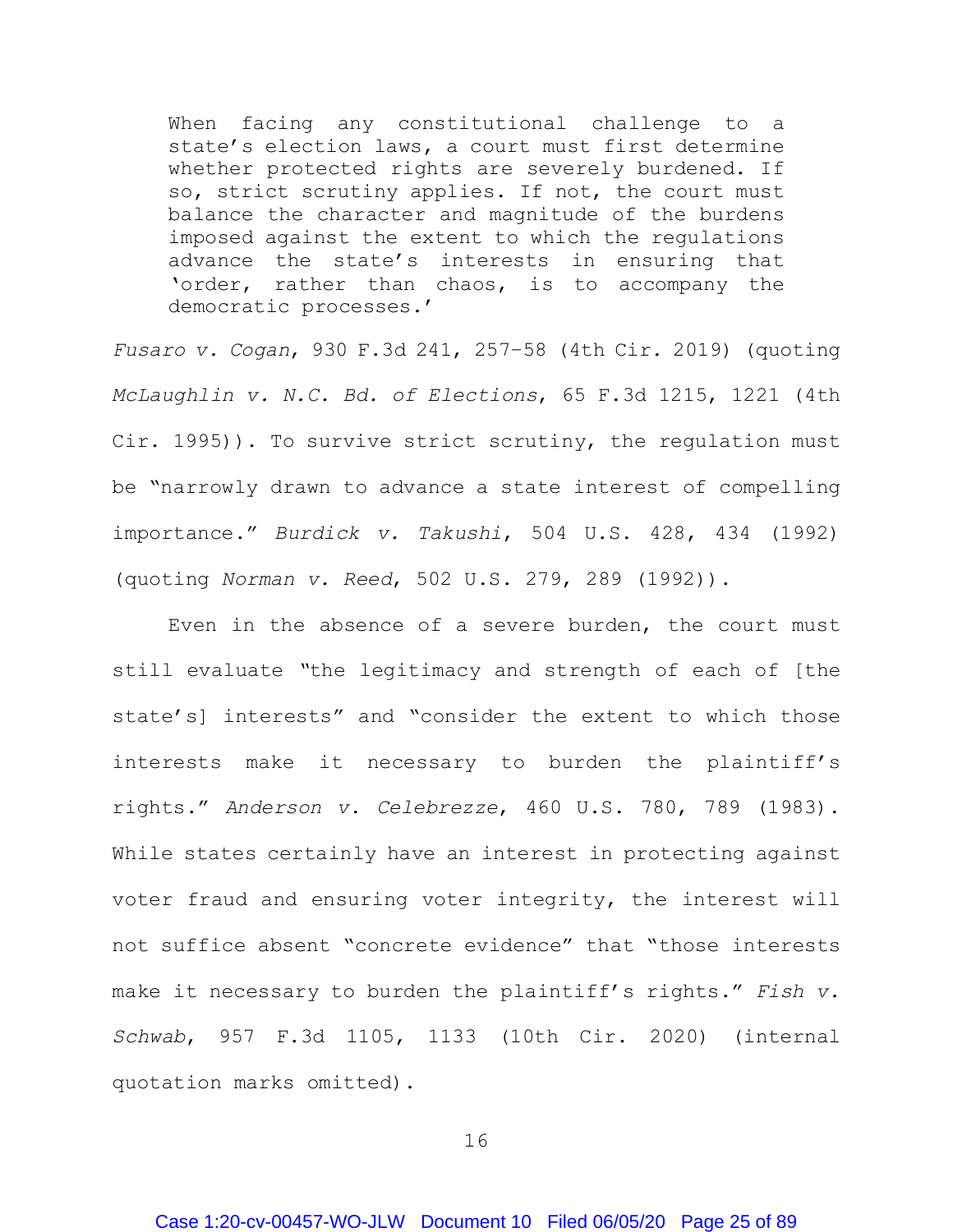Each of the laws challenged and other modifications requested in this action, taken individually and as a collective scheme, unduly burden Plaintiffs' right to register and vote. In the midst of this ongoing public health crisis, the burdens on Plaintiffs' right to vote imposed by the challenged provisions and any refusal to provide the requested modifications are neither justified by nor narrowly drawn to advance a compelling state interest. Unless Plaintiffs are granted the relief requested, thousands of North Carolinians' voting rights will be severely burdened, or even denied completely, in the November general election.

# *i. Voter registration*

<span id="page-25-0"></span>In North Carolina, voters who register by mail, through state agencies, or online through the Department of Motor Vehicles ("DMV") (a division of Defendant DOT), must do so at least 25 days before the election in which the voter wishes to cast a ballot. *See* N.C. Gen. Stat. §§ 163-82.6(d), 163- 82.20(g), (h); *Registering to Vote in North Carolina,* N.C. State Bd. Bol. The Business Base of Elections, <https://www.ncsbe.gov/Voters/Registering-to-Vote> (last visited June 3, 2020); *see also* N.C. Gen. Stat. § 163-82.6(c) (voter registration via original form); *id.* §§ 163-82.20–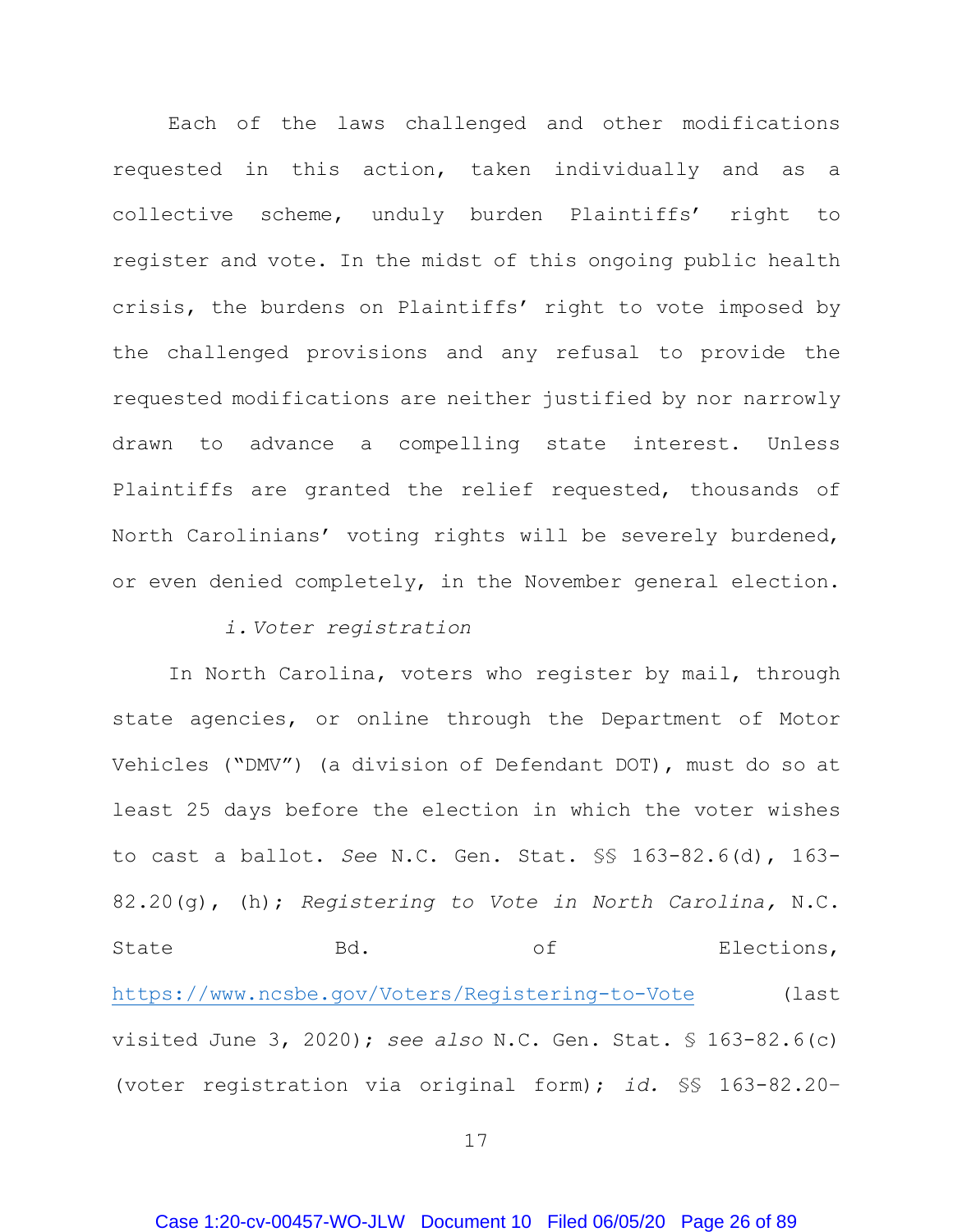82.23 (agency registration); *id.* § 163-82.19 (DMV registration). Online registration, moreover, is available only to DMV customers, and until recently required voters to complete a DMV transaction, such as a license renewal, at the same time. *See* Riggs Decl. ¶ 21. The only alternative for voters to register within 25 days of an election is same-day registration during early in-person voting, which is available until the last Saturday before the election. *See*  N.C. Gen. Stat. § 163-227.2(b).

In light of the COVID-19 pandemic North Carolina's 25 day registration deadline and failure to provide broader online voter registration severely burden the right to vote. The COVID-19 pandemic has limited voter registration opportunities. Like other voter registration organizations, LWVNC has reduced or canceled its in-person voter registration initiatives, Nicholas Decl. ¶ 8, 13; Lopez Decl. ¶ 20–21, and the DMV and state agencies have closed or limited in-person access. Riggs Decl. ¶ 11. These conditions have prevented voters from registering for the November 2020 election, as indicated by the dramatic drop in voter registration rates compared to the last presidential election year. January 2020 started with a 162% increase in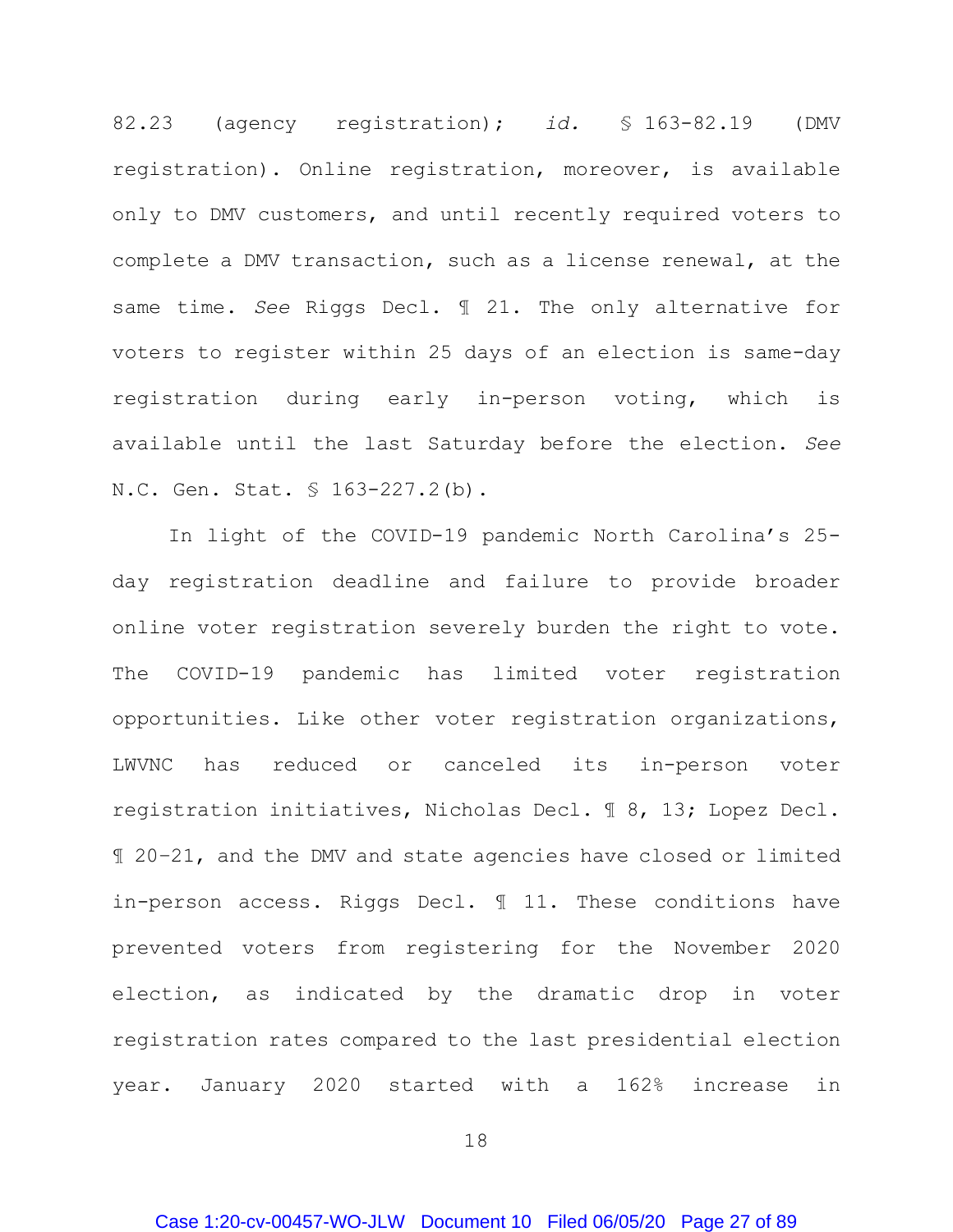registrations in comparison to 2016, but comparative rates have fallen to -10% for February, -14% for March, and -50% for April. Ketchie Decl. ¶ 4.

Plaintiff LWVNC anticipates that many voters will "seek[] to register closer to the election because of limitations on in-person voter registration efforts." Nicholas Decl. ¶ 8. If enforced, the 25-day registration deadline will seriously hinder LWVNC's purpose to promote voter registration, especially given that the fail-safe option of registering during early voting is no longer viable for voters at high risk from COVID-19. Nicholas Decl. ¶ 8. Voters who could register online through the DMV are generally unaware that they no longer need to complete a "transaction," and thus the 25-day deadline for DMV registration similarly hinders the efforts of LWVNC to educate and help voters register leading up to the election. Nicholas Decl. ¶ 9. DemNC also traditionally receives many calls to its hotline during the early voting period about voter registration, and traditionally recommends same-day registration to voters, which is not an option for many voters during the pandemic. Lopez Decl. ¶ 21. Additionally, Defendants' failure to provide online registration through other agencies beyond the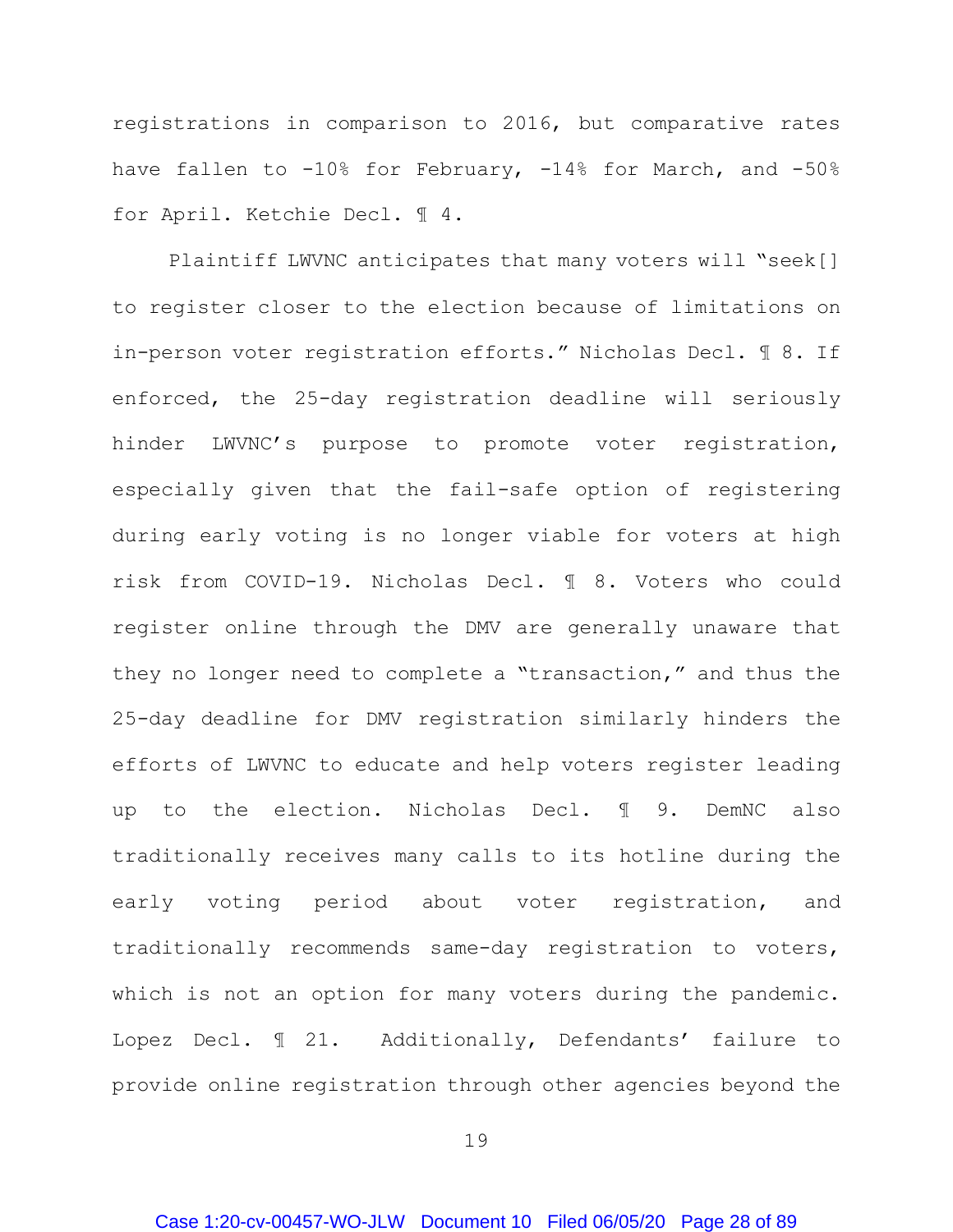DMV, such as agencies administered by Defendant DHHS, likewise hinders LWVNC's efforts to promote registration online (in lieu of its in-person events) and renders DemNC's advising efforts more difficult. Nicholas Decl. ¶ 10; Lopez Decl. ¶ 20.

The burdens discussed above are not justified by a legitimate or important state interest while COVID-19 persists. North Carolina already allows for same-day registration at one-stop early voting sites up until the Saturday before Election Day, and if needed, supplemental poll books can be printed for Election Day. Despite once having online voter registration systems "ready to test and roll out," North Carolina still fails to offer broader online registration—with no justification. Bartlett Decl. ¶ 15a. And any purported state interest would pale in comparison to the extremity of the situation, as demonstrated by the unprecedented decline in registration numbers. Accordingly, the voter registration deadline must be extended until the Saturday before the election, and Defendants must offer broader online registration through DHHS. These measures will ensure that voters have adequate opportunities to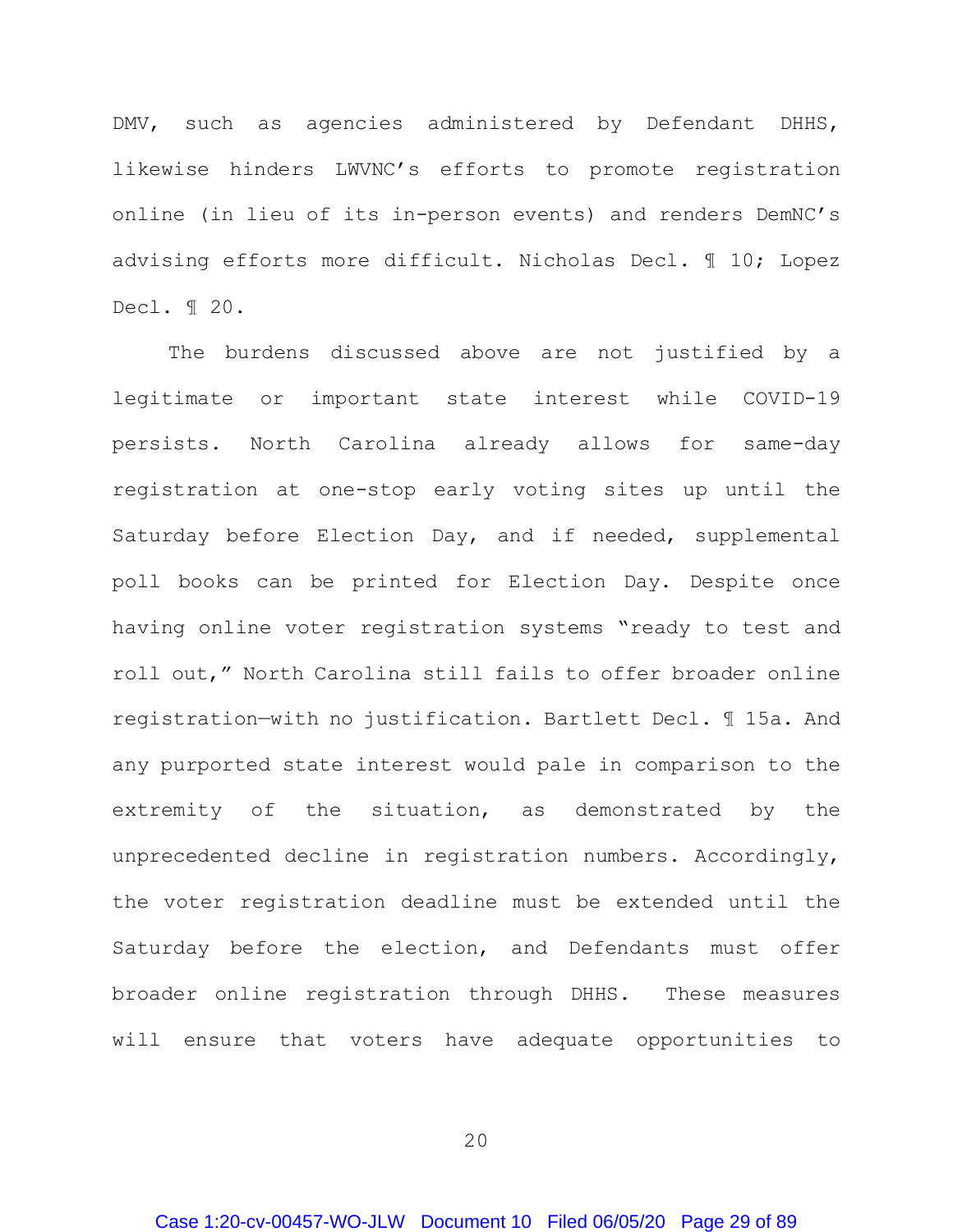register this year and will reduce the demand for in-person registration during early voting.

# *ii. Absentee Ballot Requirements*

<span id="page-29-0"></span>COVID-19 has caused Defendant SBE to anticipate a dramatic increase in mail-in absentee voting in 2020. Riggs Decl. ¶ 3. But North Carolina's election laws contain restrictions on absentee voting that will impermissibly force voters to choose between voting and protecting their health. The State also lacks crucial mechanisms for guaranteeing that the mail-in absentee ballots of eligible voters will be counted.

#### Burdens on Requesting and Submitting Absentee Ballots

North Carolina's election code and administration presents numerous burdens on mail-in absentee voting. These include: (*i*) requiring voters to submit a completed State Absentee Ballot Request Form to their county board of elections in order to receive an absentee ballot, pursuant to N.C. Gen. Stat. § 163-230.2(a), (e)(1), without allowing for voters to request absentee ballots by phone, email, or online (the "Form Requirement"); (*ii*) allowing only a "voter's near relative or verifiable legal guardian" or multi-partisan assistance teams to help voters complete and deliver an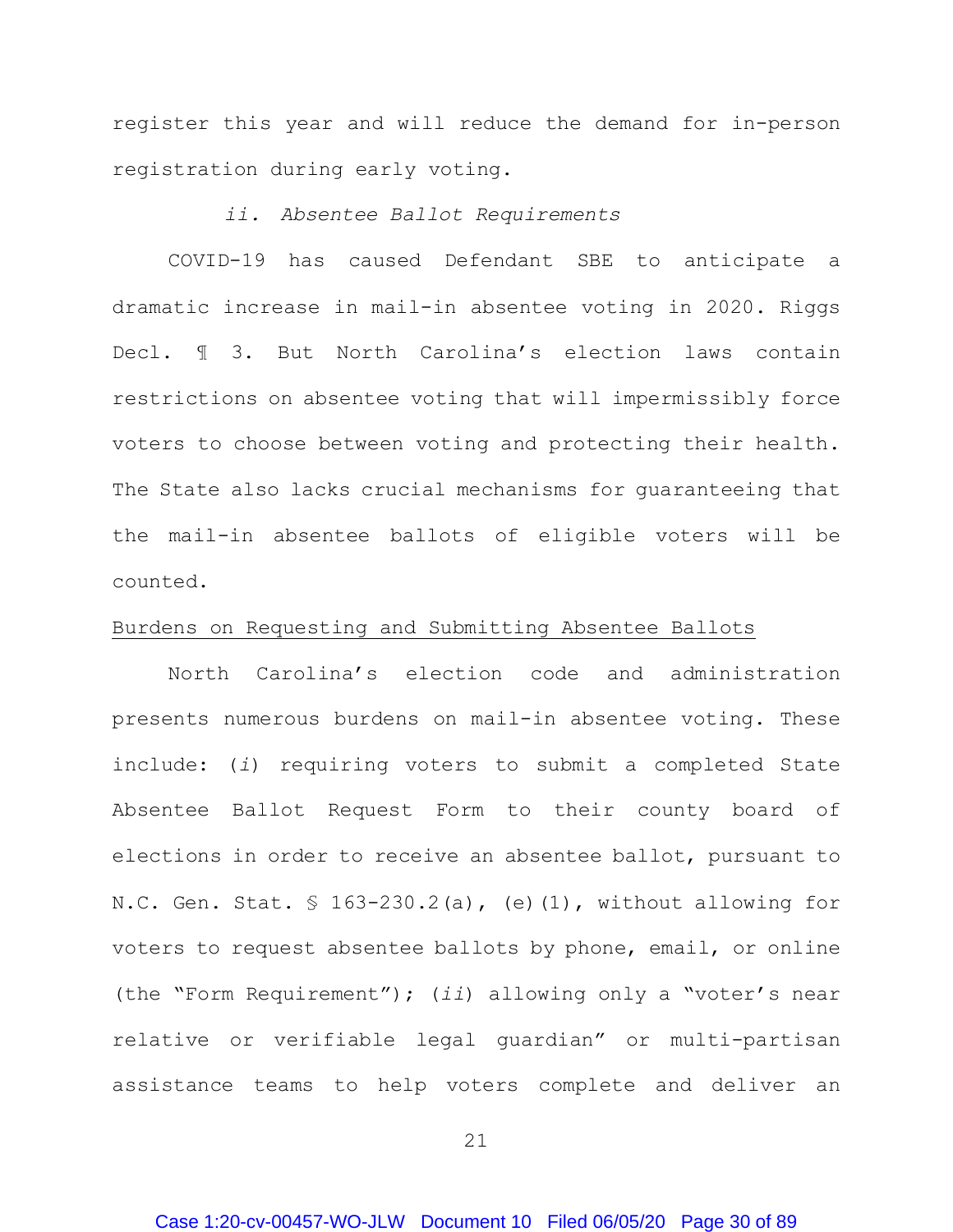absentee ballot request form, pursuant to N.C. Gen. Stat. § 163-230.2 (e)(2) (the "Organizational Assistance Ban");<sup>[4](#page-30-0)</sup> (*iii*) requiring individuals voting an absentee ballot to do so either "[i]n the presence of two persons who are at least 18 years of age" (among other requirements),  $5$  or in the presence of a notary public, pursuant to N.C. Gen. Stat. § 163-231(a) (the "Two Witness Requirement"); and (*iv*) failing to provide for contactless drop boxes for voters to deliver absentee ballots.

In light of the COVID-19 pandemic, these requirements each impose a severe, unjustified burden on Plaintiffs' right to vote because complying with these provisions would require voters to risk their health by violating social-distancing directives and self-quarantines. Specifically, the Form

 $\ddot{\phantom{a}}$ 

<span id="page-30-0"></span><sup>&</sup>lt;sup>4</sup> Voters requiring assistance to complete the absentee ballot request form due to blindness, disability, or inability to read or write may request another person if "there is not a near relative or legal guardian available to assist that voter." N.C. Gen. Stat. § 163-230.2(e)1. However, there is no exception for those who require assistance with *returning* the request form by reason of their blindness, disability, or inability to read or write. *See id*. § 163-230.2 (e)(4).

<span id="page-30-1"></span><sup>&</sup>lt;sup>5</sup> Other restrictions include prohibiting owners, managers, directors, employees of any hospital, clinic, nursing home, or rest home from witnessing for a voter who is a patient or resident. *See* N.C. Gen. Stat. §§ 163-226.3(a)(4) and 163- 237(b)(1).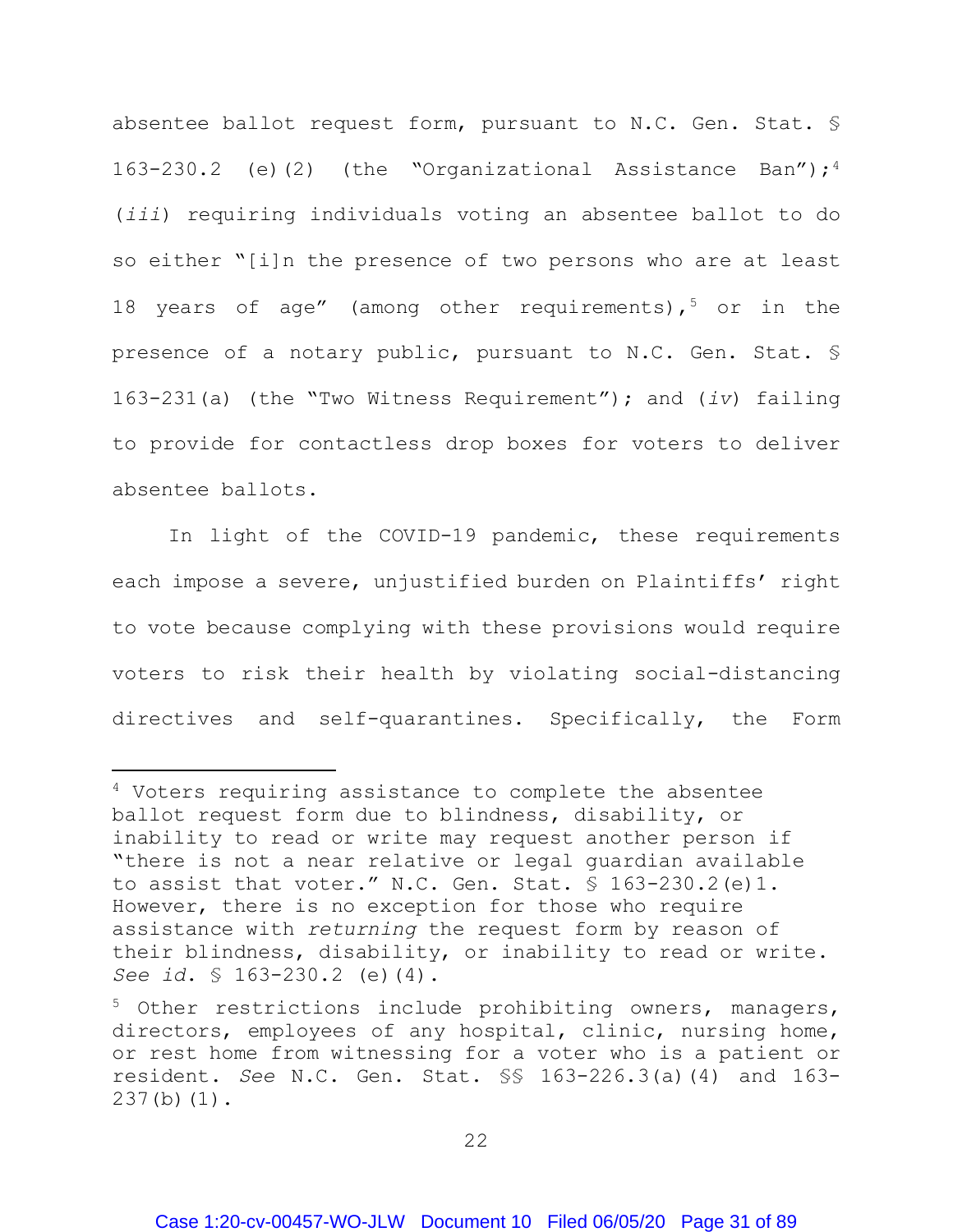Requirement means that voters like Plaintiff Peggy Cates, who lacks means to print the request form, will be unable to request an absentee ballot while social distancing; they will have to seek help from others, whereas they could make such a request by alternative means if the form were not required. Cates Decl. ¶ 8. Plaintiff LWVNC has already received similar reports from members and others who have no way to download and print the request form. Nicholas Decl. ¶ 14.

The Organizational Assistance Ban augments these challenges, preventing organizations like LWVNC from helping voters to correctly complete and deliver request forms. This process can be "particularly difficult for those who are selfquarantining and do not have access to envelopes, postage, or secure USPS mail pick-up." Nicholas Decl. ¶ 14. Recent national polls indicate that a substantial number of voters are not confident that they understand the process of voting by mail. Gronke Decl. ¶ 53. Plaintiffs Clark, Cates, Edwards, Priddy, and Bentley, who all intend to vote by mail-in absentee ballot, will be restricted in terms of whom they can receive assistance from. Clark Decl. ¶ 10; Cates Decl. ¶ 9– 10; Edwards Decl. ¶ 10; Priddy Decl. ¶ 5, 8; Bentley Decl. ¶ 7. The Organizational Assistance Ban thus prevents voters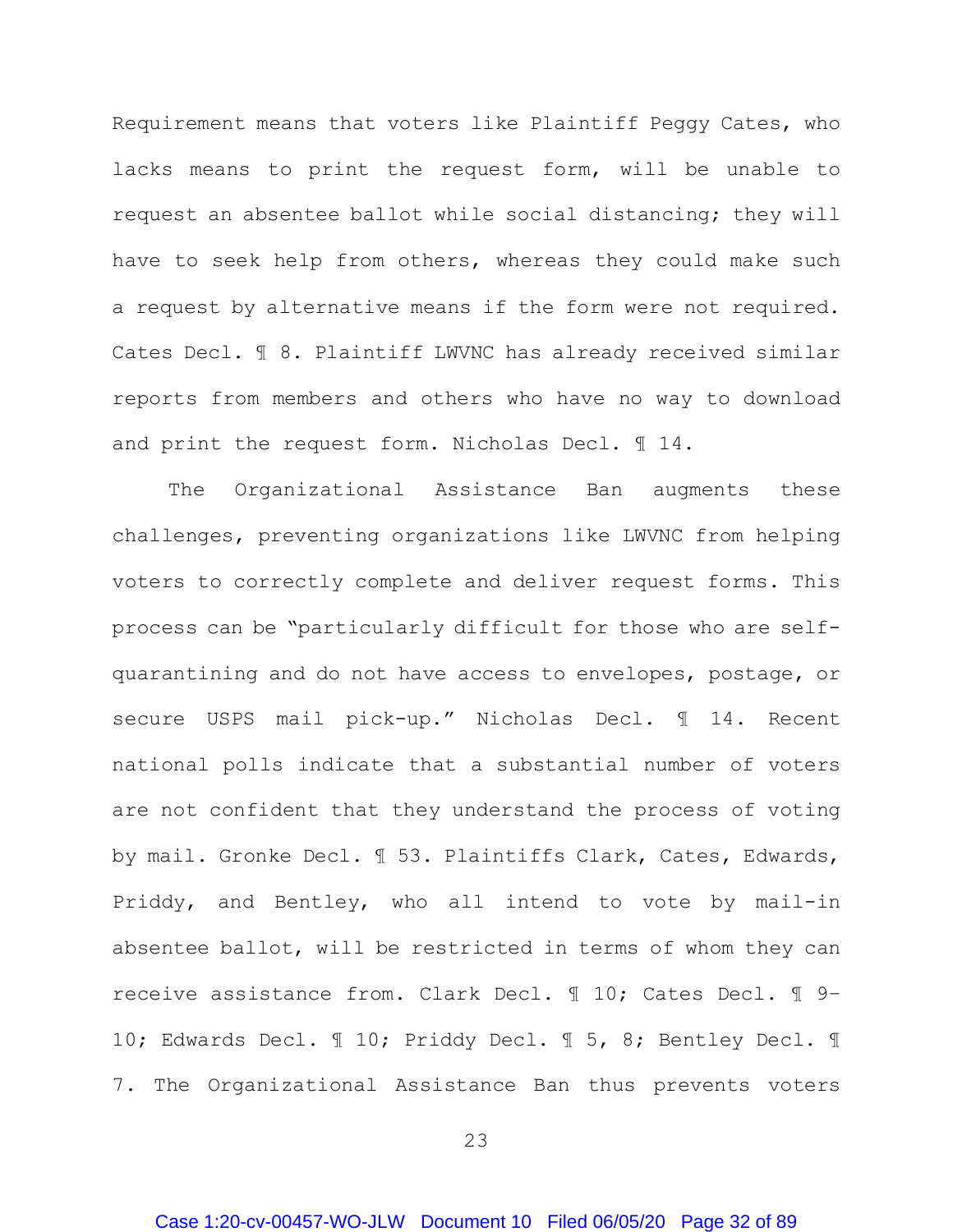from receiving needed assistance to navigate the ballot request process even though this assistance is crucial at this time.

The Organizational Assistance Ban also severely hinders the work of LWVNC and similar organizations to help those wishing to vote by mail, a population that will dramatically increase this year with an influx of voters who have never voted by mail. Nicholas Decl. ¶¶ 13–14; *see also* Lopez Decl. ¶ 24. The Ban impedes LWVNC's educational mission and message of participation in voting, its ability to build relationships and associate with voters, and most importantly, its mission of promoting voter participation and civic engagement. Nicholas Decl. ¶ 14. Additionally, the multi-partisan assistance teams cannot remedy these barriers in certain North Carolina counties, where their availability has been inadequate under the best of circumstances. *See* Riggs Decl. ¶ 12. For similar reasons, Susan Schaffer and others who (separate from LWVNC) have previously assisted voters in requesting and completing absentee ballots will be prevented from doing so. Declaration of Susan Schaffer ("Schaffer Decl.) ¶¶ 4–7.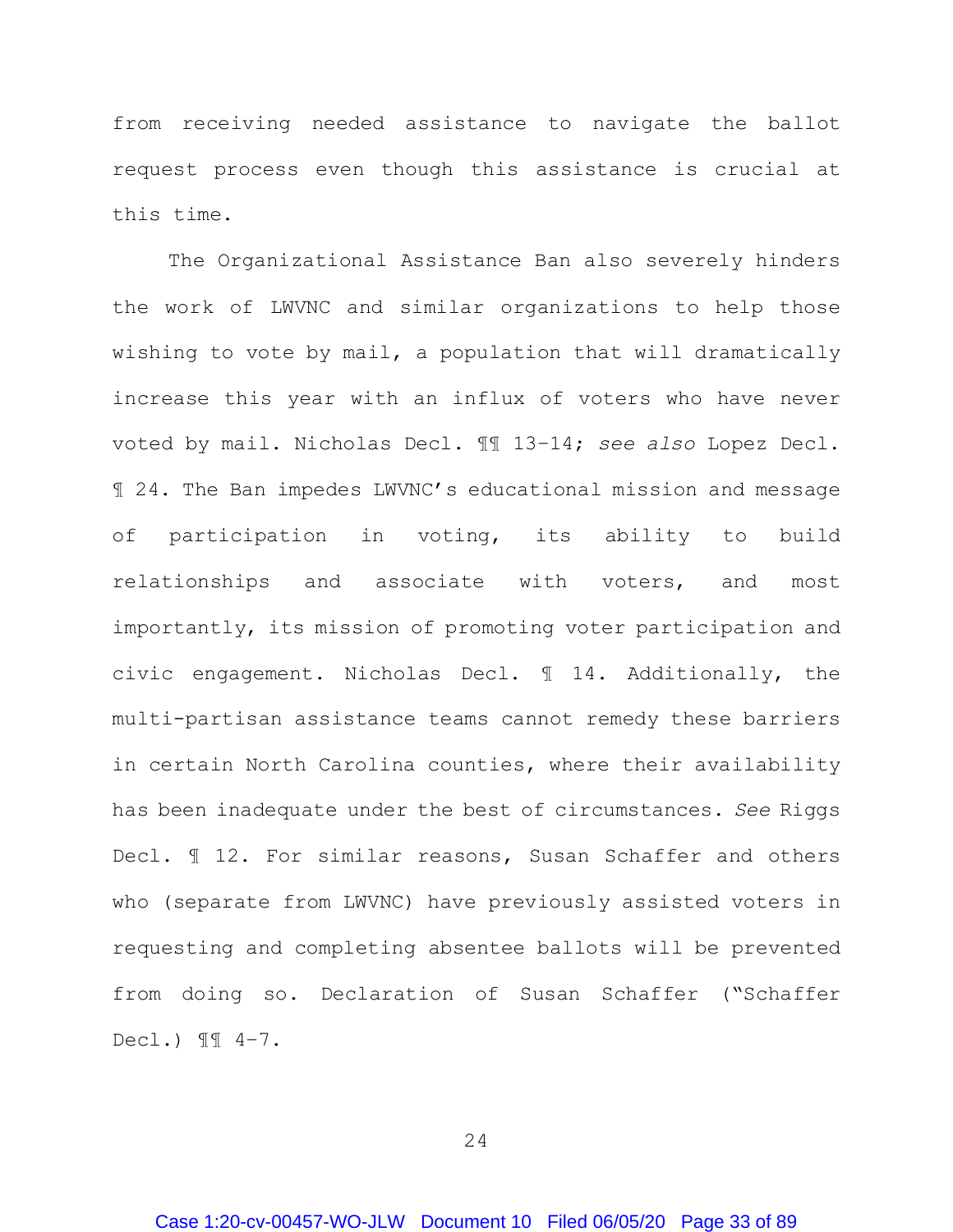The Two Witness Requirement also presents an insurmountable barrier to voting by mail for many voters in North Carolina. Plaintiffs Clark, Cates, Edwards, Priddy, Bentley, and Hutchins are all eligible North Carolina voters who are at high risk of developing severe complications from COVID-19 and therefore need to vote by mail to safeguard their lives and the health and well-being of their family members or co-habitants. Clark Decl. ¶¶ 2, 4–6; Cates Decl. ¶¶ 2, 4; Edwards Decl. ¶¶ 5–6; Priddy Decl. ¶¶ 4–5; Bentley Decl. ¶¶ 2, 4–7; Hutchins ¶ 6. Following advice from medical professionals or the CDC, these Plaintiffs have quarantined themselves in their homes, either alone, Cates Decl. ¶¶ 6, 9– 10; Bentley Decl. ¶¶ 1, 4, or with one other individual, Clark Decl. ¶¶ 6–7; Edwards Decl. ¶¶ 1, 6; Priddy Decl. ¶¶ 1, 5. Plaintiff Hutchins is under quarantine in a nursing home due to the pandemic and the residents' vulnerability to COVID-19. Hutchins Decl. ¶ 6. These Plaintiffs have no way to safely comply with the two-witness requirement. As a result, they will be forced to choose between exercising their right to vote and risking their health by interacting with a witness. Putting Plaintiffs to this choice constitutes a severe burden on their right to vote.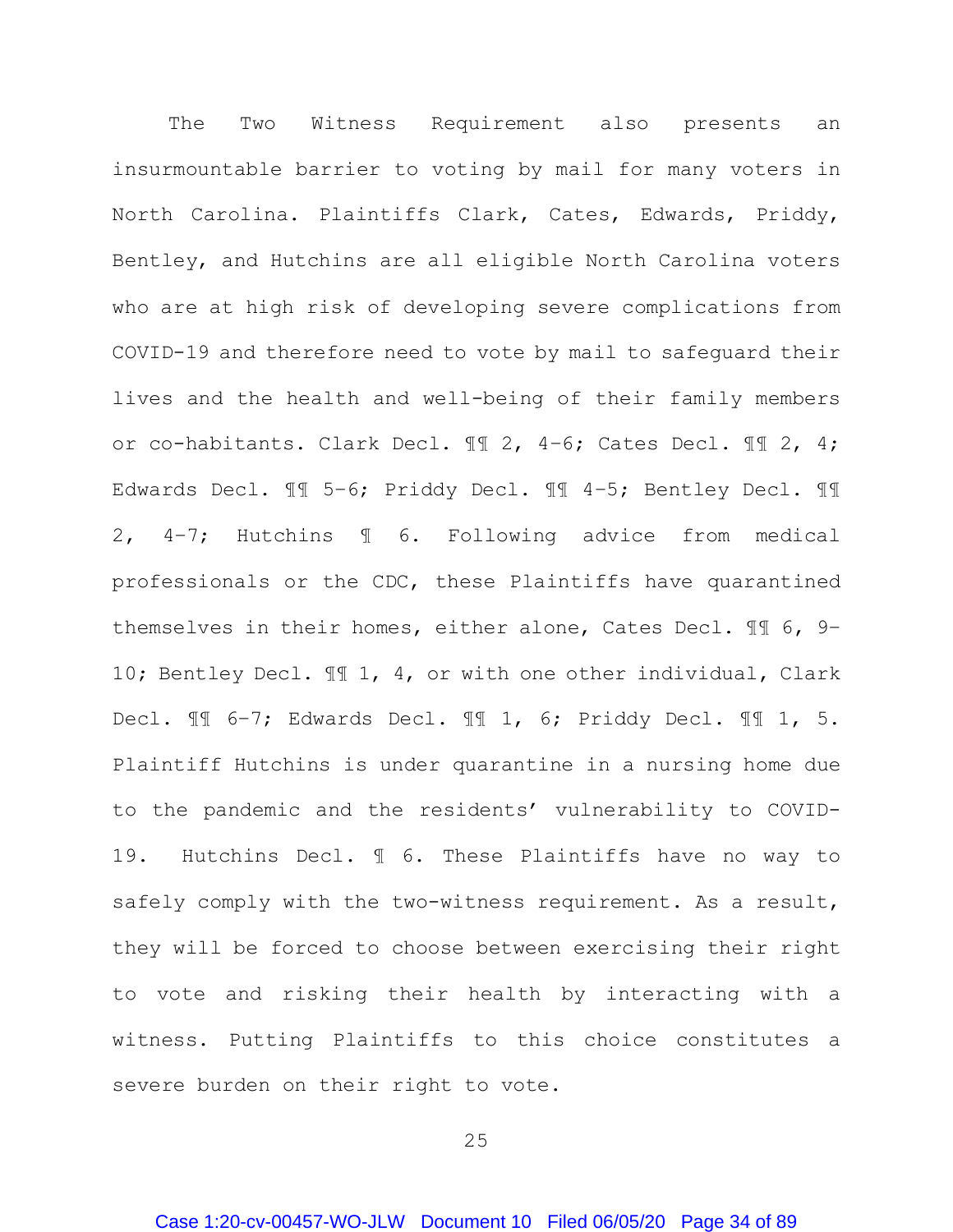These Plaintiffs are just a few among many in North Carolina. According to the U.S. Census, there are 1,113,548 single-member households in North Carolina, 37% of which are occupied by someone 65 or older, in addition to 1,388,442 two-person households (who would similarly be unable to meet the Two Witness Requirement without contact with an adult outside of their household)[.6](#page-34-0) In addition to bringing the voter in close proximity to others, the Two Witness exposes them to the risks of surface contamination and transmission of COVID-19 via the dispersion of respiratory droplets and aerosolization. Murray Decl. ¶¶ 8, 24. The alternative of obtaining a notary public's signature does not alleviate this issue since the recent remote-notarization provisions in North Carolina's COVID-19 response bill specifically exempted absentee ballots. Riggs Decl. ¶ 13. For higher-risk voters, this burden is especially severe and must be justified by and narrowly drawn to a compelling interest and the law.

Finally, the SBE Defendants' failure to provide contactless drop boxes for absentee ballots creates an

 $\overline{a}$ 

<span id="page-34-0"></span><sup>6</sup> Table S2501, *Occupancy Characteristics, American Community Survey 2014*–*2018*, U.S. CENSUS BUREAU, [https://data.census.gov/cedsci/table?q=S2501&g=0400000US37&](https://data.census.gov/cedsci/table?q=S2501&g=0400000US37&tid=ACSST5Y2018.S2501) [tid=ACSST5Y2018.S2501.](https://data.census.gov/cedsci/table?q=S2501&g=0400000US37&tid=ACSST5Y2018.S2501)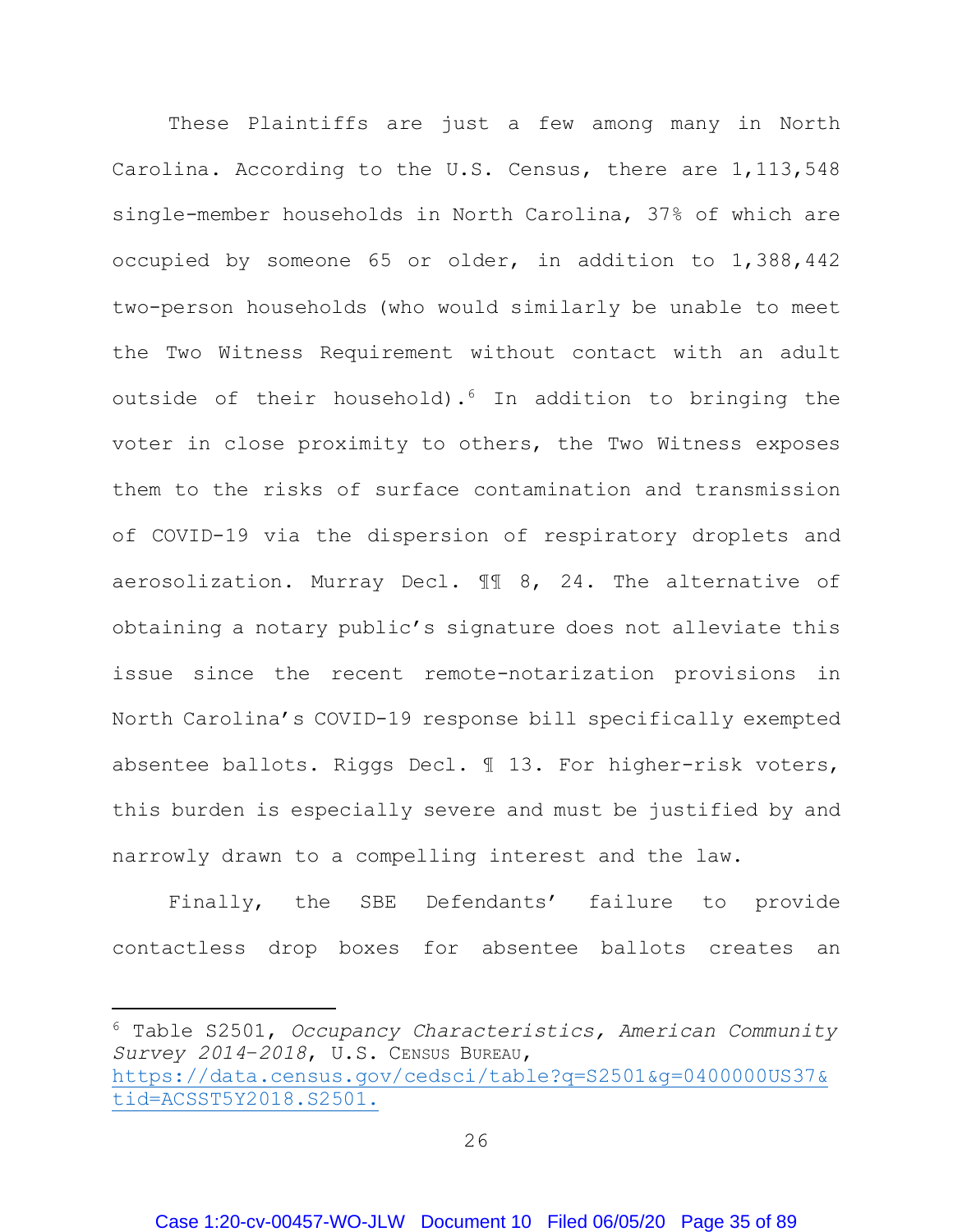additional burden on voters. Drop boxes would allow voters without access to postage and USPS pick-up to securely deposit their ballots without breaking social distancing guidelines, and would further reduce the strain on North Carolina's mail infrastructure. The latter is not a merely theoretical concern: mail-in ballots must be postmarked on or before Election Day and delivered no later than 5:00 pm on Election Day, or returned to the county board of elections (not a polling location) no later than 5:00 pm on Election Day. Voters such as Plaintiffs Clark, Cates, Edwards, Priddy, Bentley, and Hutchins who intend to vote by mail will have to rely on USPS to safely submit their ballots. North Carolina's failure to provide drop boxes will likewise strain Plaintiff DemNC's resources to "assist voters (in a legal way) to find a way to return their ballots if they lack stamps or financial resources." Lopez Decl. ¶ 26. The anticipated influx of mailin ballots means that the USPS will have to handle an unprecedented volume of absentee ballots unless contactless drop boxes are provided. Furthermore, other states, including Oregon, have successfully used drop boxes and North Carolina can easily implement a similar program. Bartlett Decl. ¶ 24.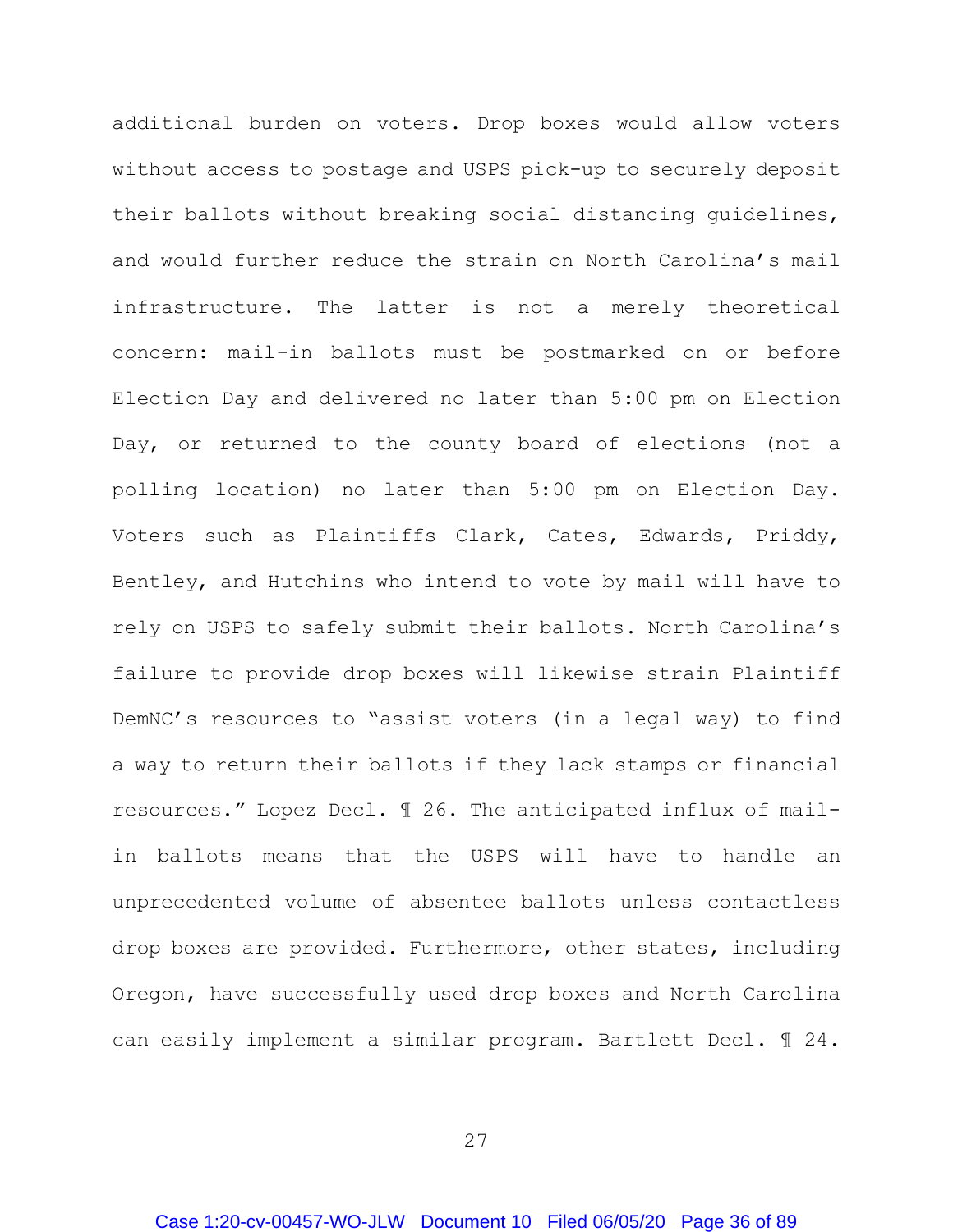# <span id="page-36-0"></span>These Burdens Are Not Justified By The State's Interest In Fraud Prevention

In the midst of this public health crisis, no legitimate or important state interest justifies the burdens placed on Plaintiffs' right to vote. To the extent the SBE Defendants invoke an interest in election security and fraud prevention, the challenged restrictions are neither justified by that interest nor narrowly drawn to advance it.

The state's lawyers will likely attempt to defend some or all of these restrictions by citing the 2018 absentee ballot fraud conspiracy in 9th Congressional District (the "Dowless Scheme"). While states have an interest in ensuring the legitimacy of their elections, *see Crawford v. Marion Cty. Election Bd.*, 553 U.S. 181, 196 (2008), the *Anderson-Burdick* inquiry calls for a balancing of burdens against interests, not merely the naming of a legitimate one. *See, e.g., Norman v. Reed*, 502 U.S. 279, 289 (1992). The regulation must be proportionate to the problem.

The COVID-19 pandemic has caused these provisions to burden voters to an unprecedented degree, both in terms of risk (given the severe impact COVID-19 can present to all individuals and particularly those with underlying health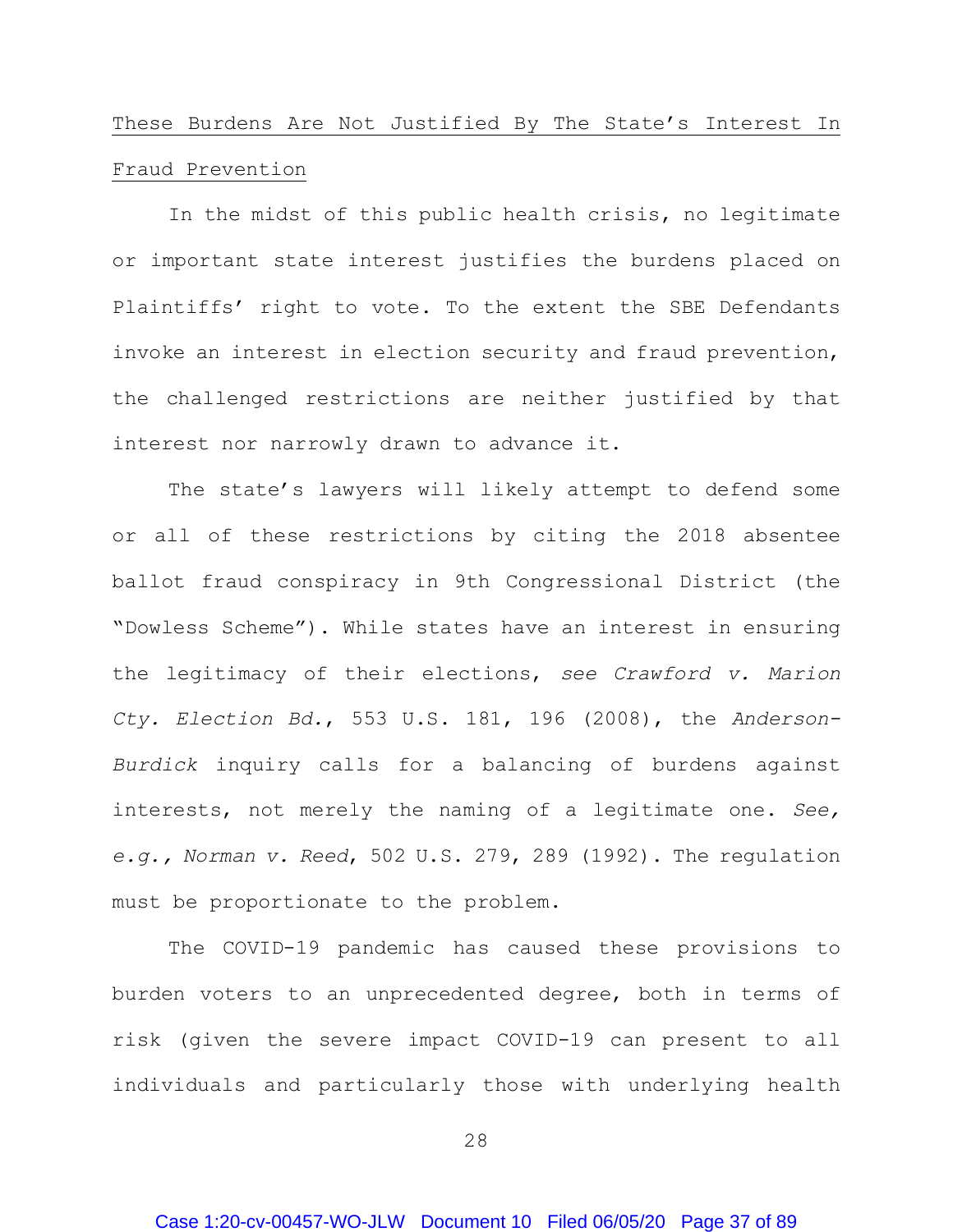issues) and in scale (given the expected increase in infection rates throughout the fall). The Form Requirement, failure to provide alternative means to request absentee ballots by phone, email, or online, and failure to provide contactless drop boxes have no clear connection to preventing voter fraud yet will significantly impair certain voters' ability to vote by mail during an election when more voters than ever before will seek to do just that.

The Organizational Assistance Ban was passed in the wake of the Dowless Scheme and therefore has some connection to preventing voter fraud. *See* An Act to Amend the Laws Governing Mail-In Absentee Ballots ("SB 683"), S.L. 2019-239, § 1 (Nov. 6, 2019). However, its restrictions are not narrowly drawn nor necessary because the state still can—and already *does* achieve its anti-fraud goals in other, less burdensome ways by: (*i*) requiring voters to submit one of their North Carolina driver's license or state ID number or the last four digits of their Social Security Number to request an absentee ballot, *see* N.C. Gen. Stat. § 163-230.2(a)(4), (f), (which could still be required for requests made by phone, email, or online); (*ii*) requiring the same as well as a certification under penalty of perjury by the voter on the absentee ballot itself,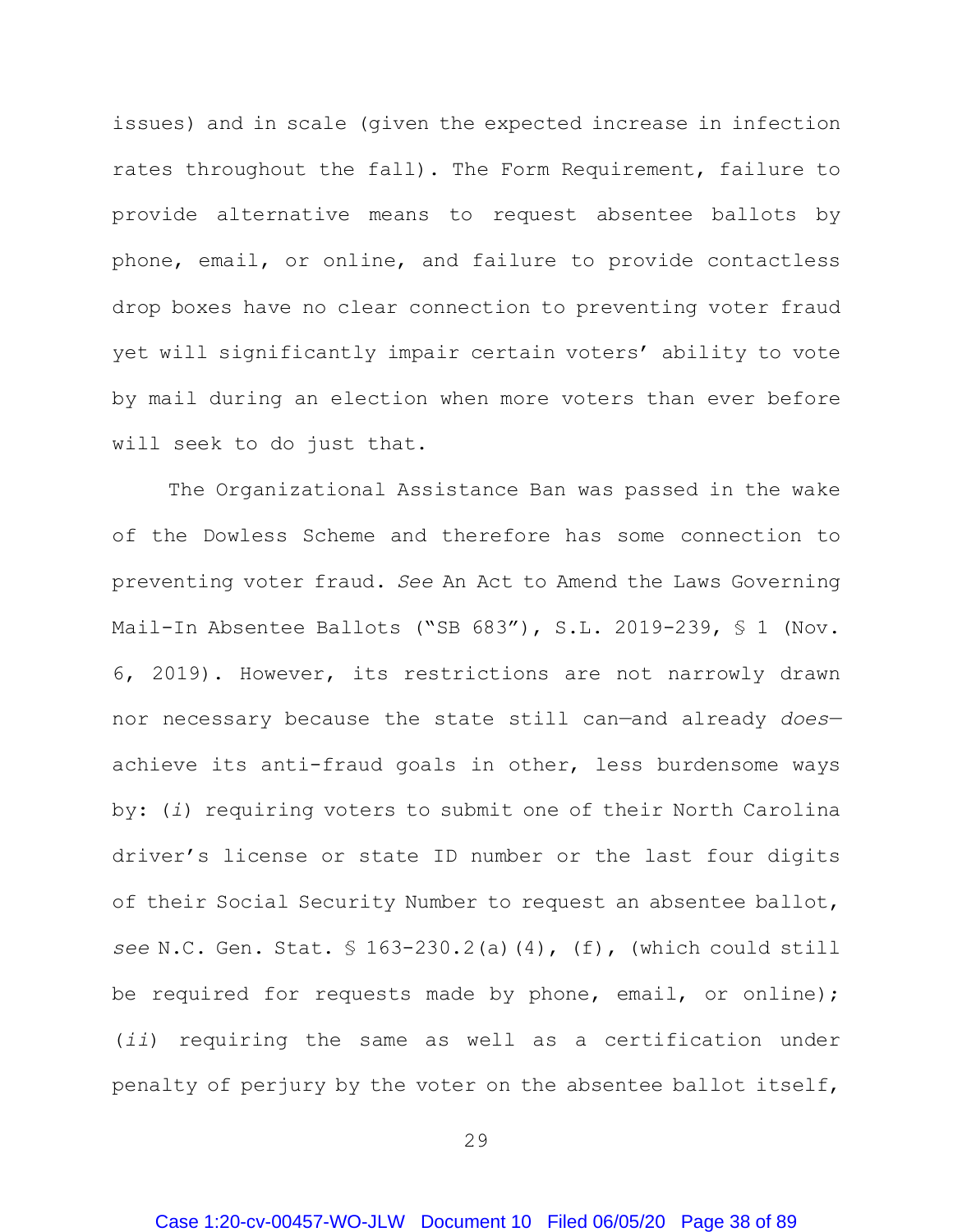*see, e.g.,* Riggs Decl. ¶ 14; (*iii*) making the identities of absentee ballot requestors confidential until Election Day, *see* N.C. Gen. Stat. § 163-228(c); and (*iv*) enhancing the penalties for certain absentee-ballot-law violations and criminalizing any receipt of payment, failure to deliver, or copying of information from an absentee ballot request or application. *See* N.C. Gen. Stat. § 163-237.

In particular, making absentee ballot requests confidential (item (*iii*) above) prevents those trying to commit fraud, such as Dowless, from targeting individuals who have requested absentee ballots. As Mr. Tutor explains,

Mr. Dowless' illegal mail-in absentee ballot fraud enterprise was almost totally dependent on his daily access to the names and addresses of those who requested absentee ballots from the Bladen County Board of Elections. Mr. Dowless was known to have had a very long and cordial relationship with the staff at the Bladen County Board of Elections. He would either call the county board staff or come by on a daily basis to get the list of absentee ballot requests. At that time, the names and addresses of those requesting a mail-in absentee ballot were public record.

Now that the law has been changed so that the identities of voters requesting mail-in absentee ballots is not a public record until Election Day, I do not believe anyone can fraudulently manipulate the system as Mr. Dowless did.

Tutor Decl. ¶¶ 6–7.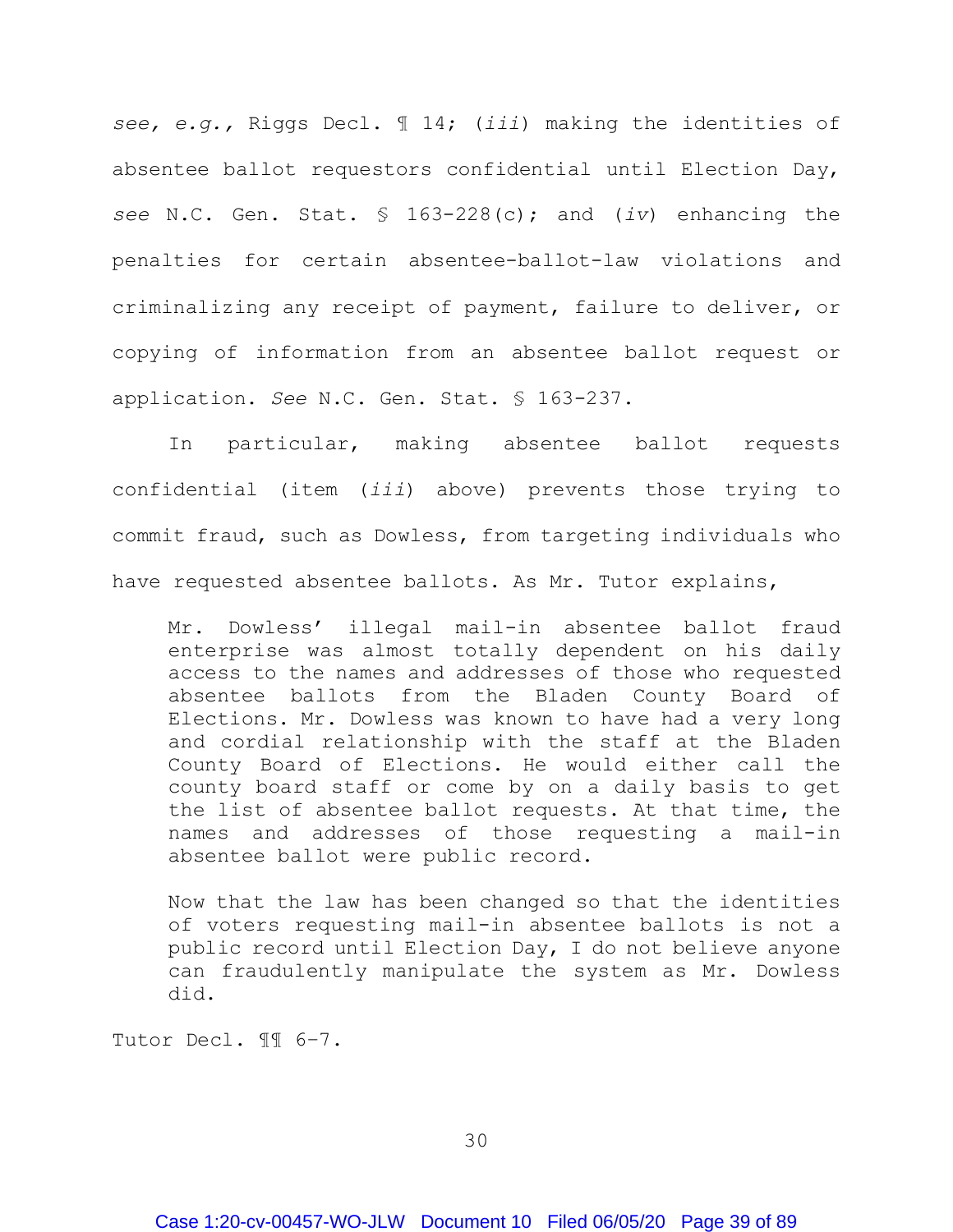Although the Supreme Court has recognized fraud prevention as a legitimate goal, it has twice struck down voting requirements because oath requirements and other antifraud measures already fulfilled the same purpose. In *Dunn v. Blumstein*, the Court noted that Tennessee could prevent nonresidents from fraudulently voting in its elections by imposing an oath requirement and implementing cross-checks. 405 U.S. 330, 346, 348 (1972). *See also Mem'l Hosp. v. Maricopa Cty.*, 415 U.S. 250, 267–68 (1974) (holding that state agencies managed to prevent fraud without using durational residency requirements); *Harman v. Forssenius*, 380 U.S. 528, 543 (1965) (rejecting Virginia's argument that requiring either a poll tax or a certificate of residence promoted administrative efficiency in voting, in part because 46 other states were able to verify voters' addresses without these requirements).

The Organizational Ban also imposes greater restrictions on completing and submitting absentee ballot *applications* than exist for returned, completed absentee ballots, for which a voter may obtain assistance from a third party who is not a near relative or legal guardian. *See* N.C. Gen. Stat. §§ 163-226.3(a), 163-229(b)(4), 163-231(a). It is difficult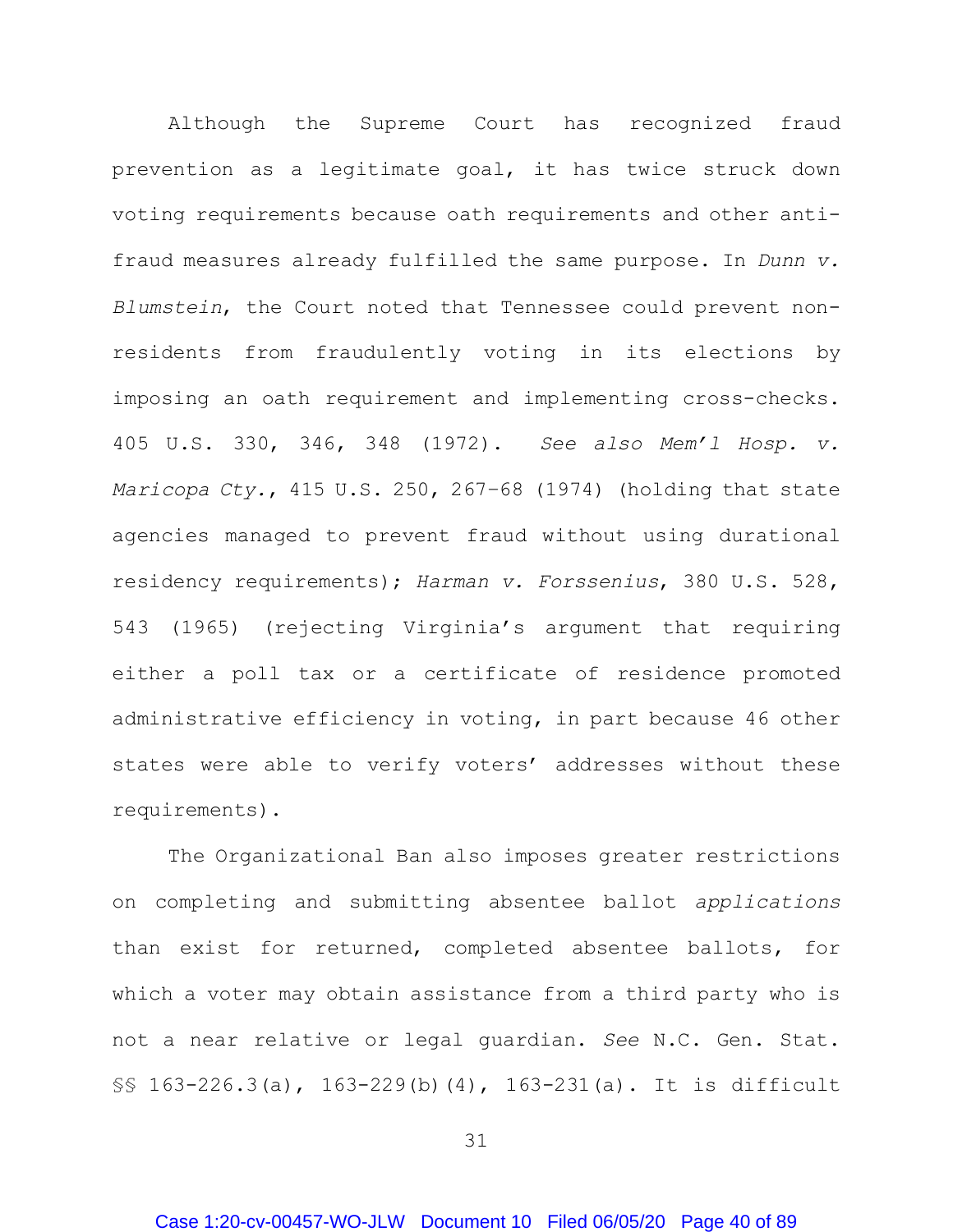to ascertain how restrictions on application assistance could be justified where restrictions on ballot assistance are not necessary.

Similarly, the Two Witness Requirement does little to prevent fraud while creating mass disenfranchisement. The U.S. District Court for the District of South Carolina recently considered a similar *Anderson-Burdick* undue burden challenge to a *single*-witness requirement for mail-in voting and concluded that plaintiffs were:

likely to prevail on their constitutional challenge to the Witness Requirement under the *Anderson-Burdick* balancing test because the character and magnitude of the burdens imposed on [plaintiffs] in having to place their health at risk during the COVID-19 pandemic likely outweigh[s] the extent to which the Witness Requirement advances the state's interests of voter fraud and integrity.

*Thomas v. Andino*, No. 3:20-cv-01552-JMC, 2020 WL 2617329, at \*21 (D.S.C. May 25, 2020). The court placed particular emphasis on South Carolina Election Commission Executive Director Marci Andino's candid statement that "the witness signature offers no benefit to election officials as they have no ability to verify the witness signature." *Id*. at \*19– 20; *see also League of Women Voters of Okla. v. Ziriax*, No. 118765, 2020 WL 2111348, at \*1 (Okla. May 4, 2020) (enjoining absentee ballot notary requirement); *Libertarian Party of*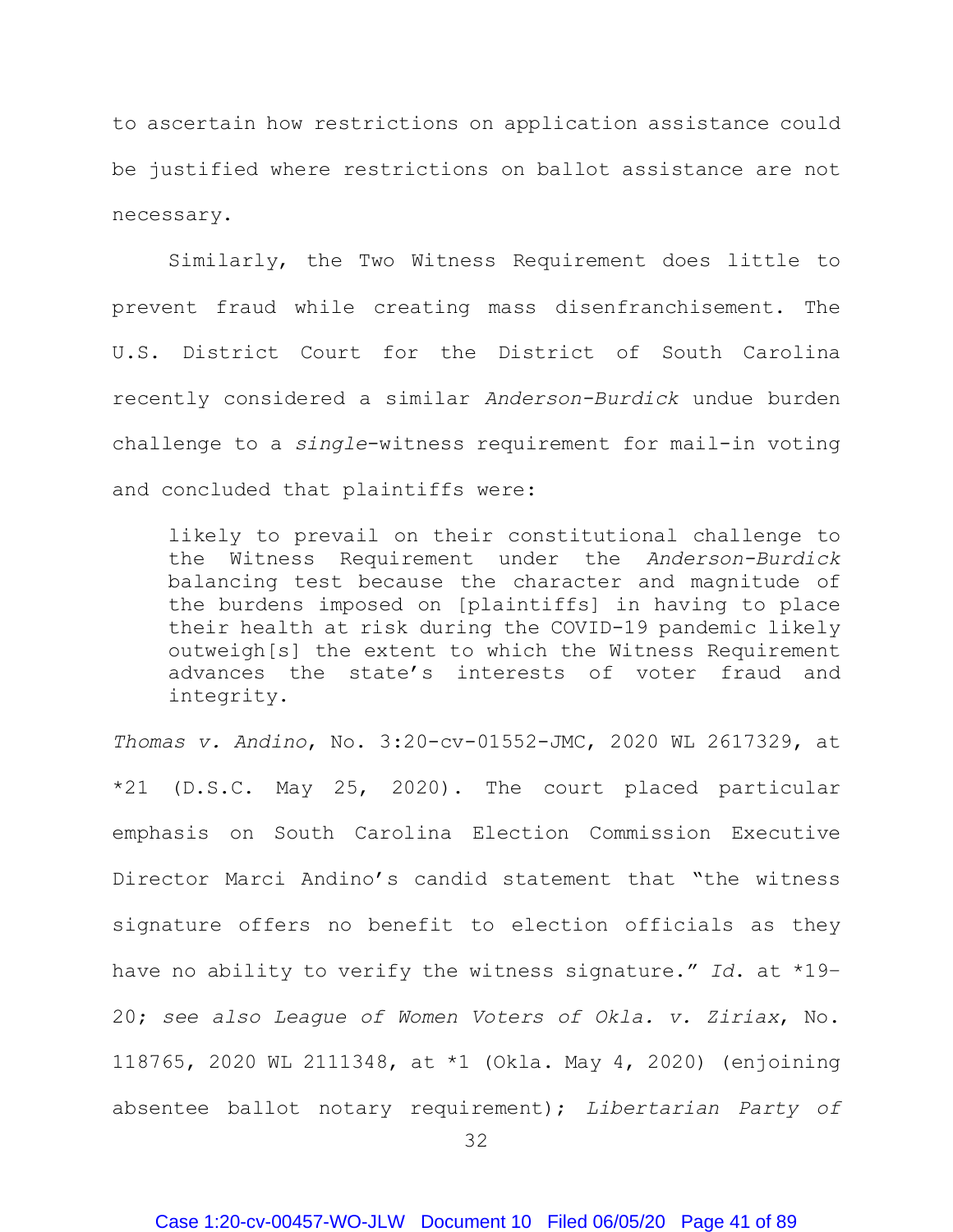*Ill. v. Pritzker*, No. 20-CV-2112, 2020 WL 1951687, at \*4 (N.D. Ill. Apr. 23, 2020) (enjoining portions of signature requirement for potential candidate ballot eligibility because they presented "insurmountable hurdle" during pandemic).

Any purported reliance by Defendants on the Dowless Scheme to justify the Two Witness Requirement is unavailing: the Two Witness Requirement was enacted in 2013, *see* 2013 N.C. HB 589 § 4.4 (enacted Aug. 12, 2013), years before the Dowless Scheme and thus failed to prevent it. Former Lead Investigator for Defendant SBE Marshall Tutor explains in his declaration that the two-witness signature requirement is not a particularly effective anti-fraud measure:

I do not believe a two-witness signature requirement in any way prevents potential fraud such as that conducted by Mr. Dowless' illegal ballot fraud activities. In my 15 years' experience as an investigator with the State Board of Elections, I cannot think of a time or situation in which two absentee ballot witness signatures would have prevented absentee ballot fraud.

Declaration of Marshall Tutor ("Tutor Decl.") ¶ 8. Former Executive Director of the N.C. State Board of Elections similarly explains:

Other measures, such as fining violators, suspending voting rights and electioneering for a period of time, or incarcerating violators, would be much more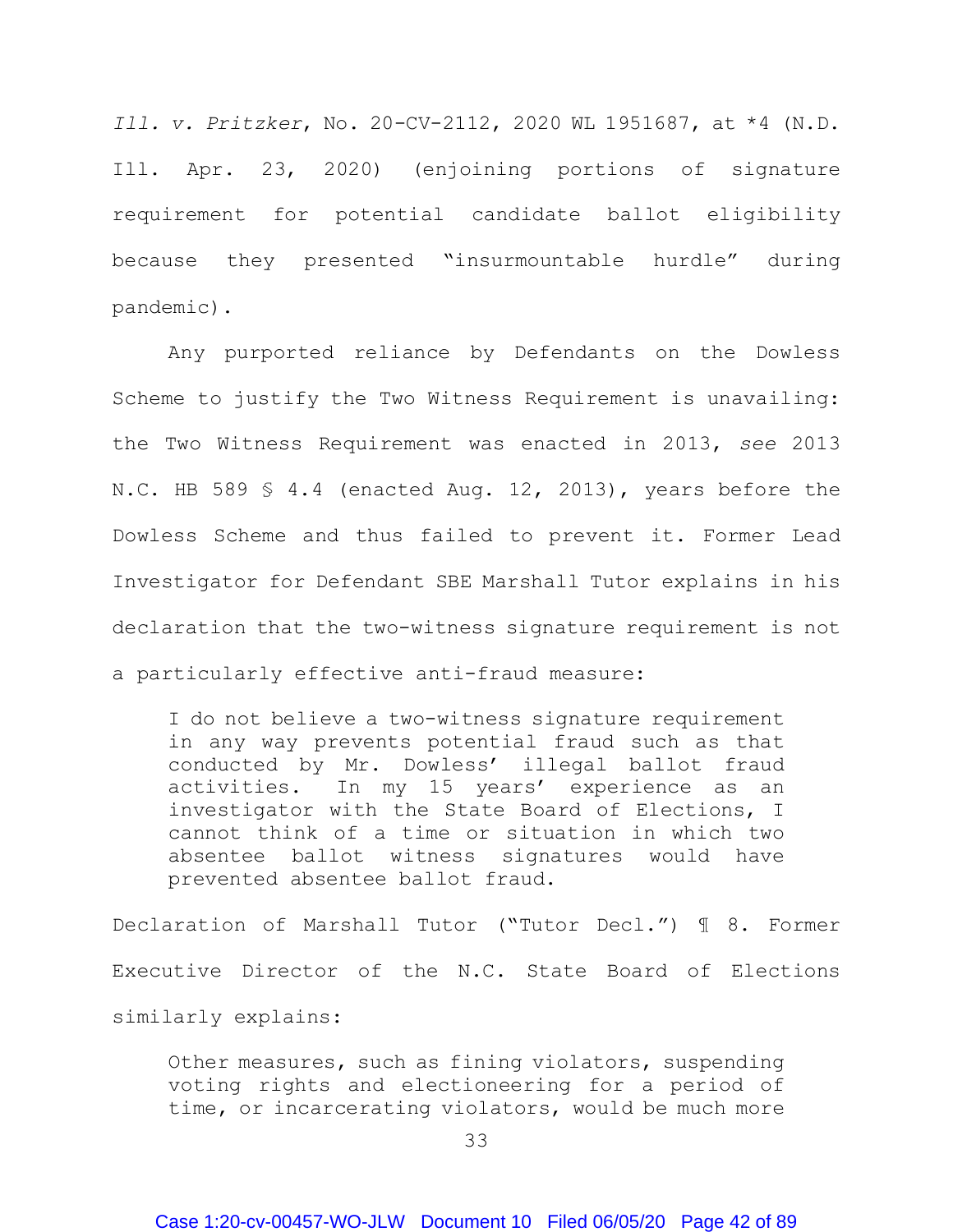effective in deterring voter fraud than imposing a blanket two-witness requirement that will be an unnecessary barrier to many eligible voters.

Bartlett Decl. ¶ 28. Similarly, DemNC is aware through its research and advocacy that election fraud is "quite rare, and that the issues raised by the 2018 case have to do with enforcement of laws that were already in place prior to 2018, and with enforcement, surveillance and monitoring of election irregularities can suss out and address these issues." Lopez Decl. ¶ 30.

Even if it did advance an interest in preventing fraud, the two-witness requirement is not narrowly tailored, especially in light of the other anti-fraud measures in place and listed above. As the court in *League of Women Voters of Virginia v. Virginia State Board of Elections* recently explained when considering a single witness requirement:

In ordinary times, Virginia's witness signature requirement may not be a significant burden on the right to vote. But these are not ordinary times. In our current era of social distancing-where not just Virginians, but all Americans, have been instructed to maintain a minimum of six feet from those outside their household-the burden is substantial for a substantial and discrete class of Virginia's electorate. During this pandemic, the witness requirement has become both too restrictive and not restrictive enough to effectively prevent voter fraud.

On the one hand, the measure is too restrictive in that it will force a large class of Virginians to face the choice between adhering to guidance that is meant to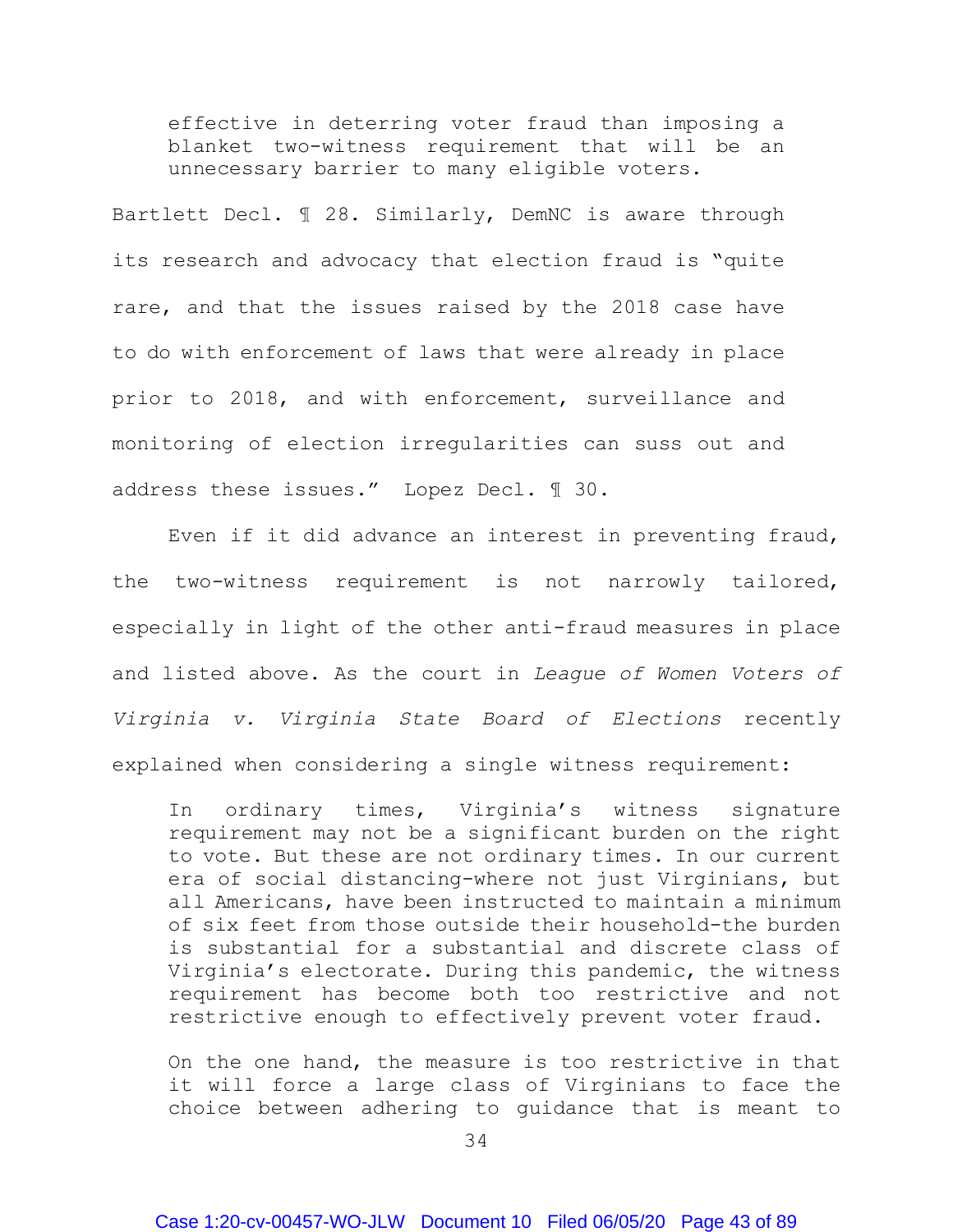protect not only their own health, but the health of those around them, and undertaking their fundamental right-and, indeed, their civic duty-to vote in an election. The Constitution does not permit a state to force such a choice on its electorate.

No. 6:20-CV-000024, 2020 WL 2158249, at \*8 (W.D. Va. May 5, 2020) (internal quotation marks and citations omitted).

Finally, the witness certifications themselves do not call for the printed name of the witnesses, a glaring omission that further undermines the certification's use as an antifraud tool. Accordingly, witness certifications function as placebos. They have a psychological benefit, but recent history has shown that they are not particularly effective fraud deterrence, prevention, detection, or prosecution tools. Accordingly, the Two Witness Requirement should be suspended for the November election.<sup>7</sup>

 $\ddot{\phantom{a}}$ 

<span id="page-43-0"></span><sup>&</sup>lt;sup>7</sup> Should the Court seek to craft a remedy tailored to voters facing the most serious risks of severe illness, Plaintiffs offer two alternatives to the Two Witness Requirement: (*i*) permitting voters to submit a certification with their absentee ballot affirming their inability to safely obtain a witness requirement following reasonable efforts, and/or (*ii*) permitting individuals to remotely witness absentee ballots remotely (e.g., via videoconference), and requiring only that voters record the name and address of the witness without requiring the witness's wet-ink signatures. *See Democratic Nat'l Comm. v. Republican Nat'l Comm.*, Nos. 20- 1538 & 20-1546, at \*4 (7th Cir. Apr. 3, 2020), *stayed in part*, No. 19A1016, 2020 WL 1672702 (U.S. Apr. 6, 2020). At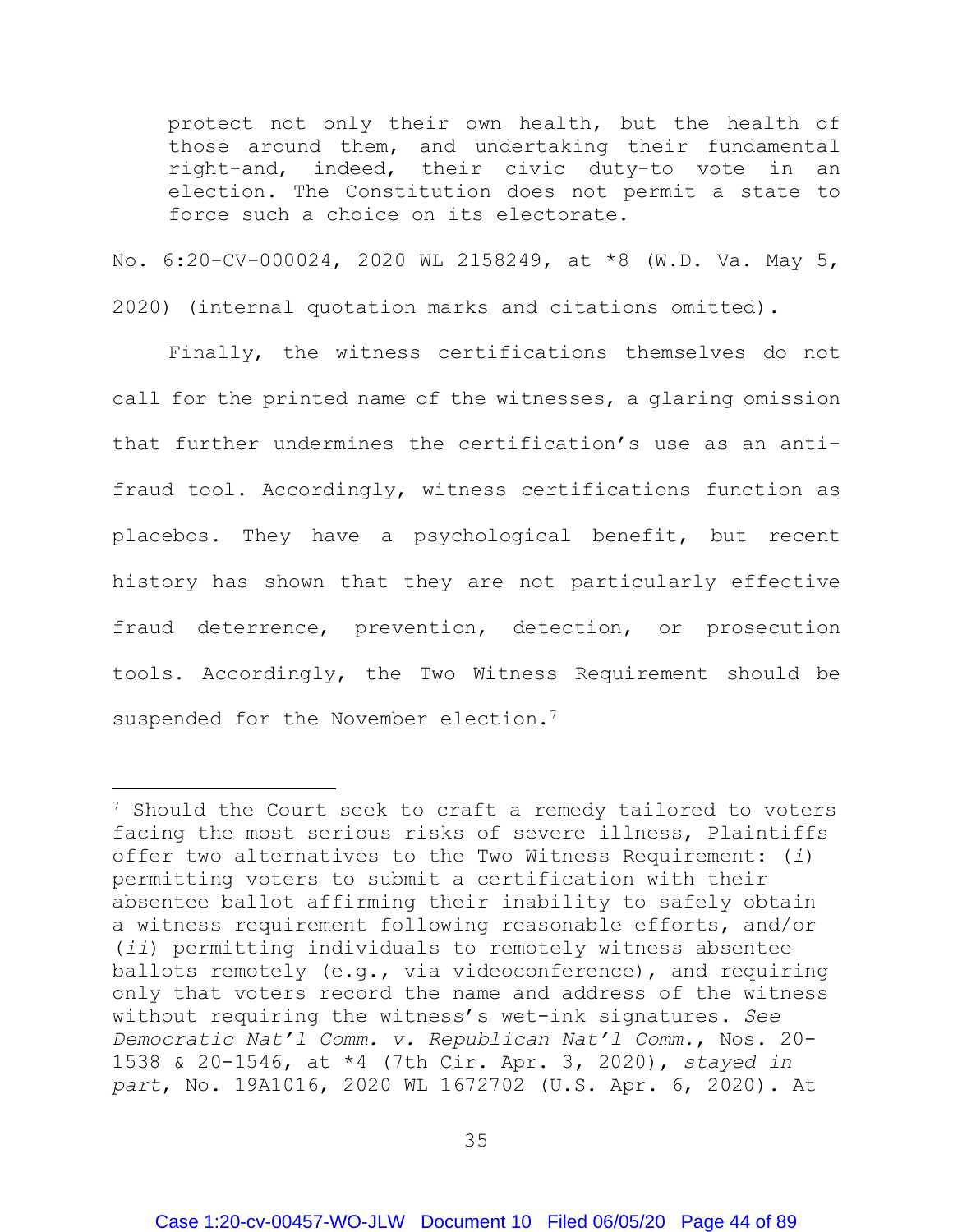#### <span id="page-44-0"></span>Additional Burdens To Absentee Voting

The failure by Defendants to ensure voters have an opportunity to cure deficient absentee ballot requests or ballots, or to submit a FWAB as an alternative of last resort to cast their votes should they fail to receive absentee ballots in time, present additional burdens to the right to vote in North Carolina. In the March 2020 North Carolina primary, almost 15 percent of submitted absentee mail-in ballots were rejected. Ketchie Decl. ¶ 5. Plaintiffs Clark, Cates, Edwards, Priddy, Bentley, and Hutchins all intend to vote by mail-in absentee ballot, some for the first time, *see e.g.*, Cates Decl. ¶ 8, and may well make errors on their absentee ballot request forms or absentee ballots and/or their certificate envelopes. There is no guarantee they will be notified or given the opportunity to cure these errors. Plaintiff LWVNC will have to redirect its limited resources toward ensuring that the voters it assists are following all procedures precisely, all while navigating the Organizational Assistance Ban. Nicholas Decl. ¶ 18. Plaintiff DemNC works in

 $\ddot{\phantom{a}}$ 

bare minimum, Plaintiffs respectfully request the Court enjoin the requirement for a second witness, thereby requiring voters to only obtain one witness.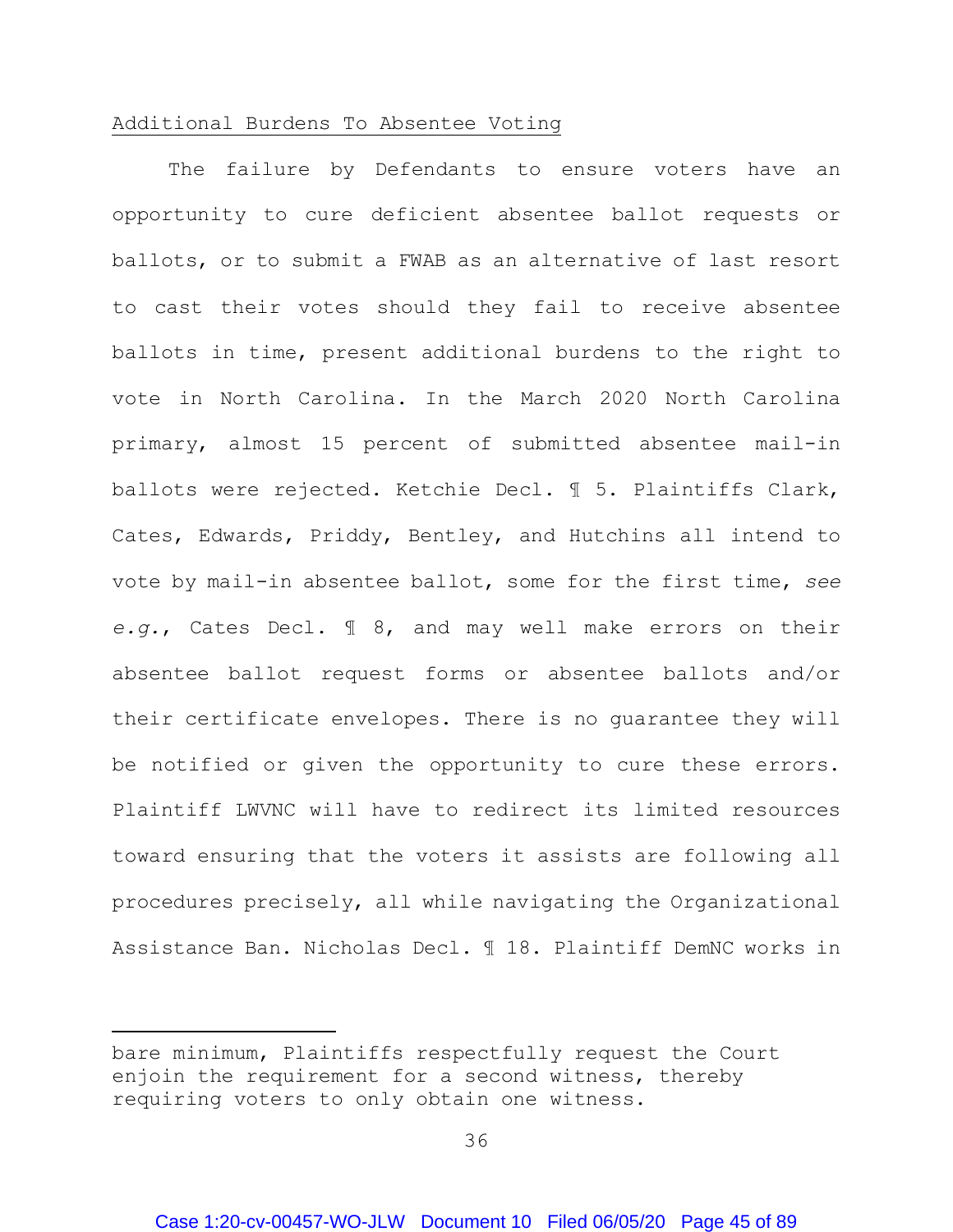many of North Carolina's 100 counties and, without a uniform procedure for county boards to assist voters with curing their absentee ballots or request forms, will require them to spend more time helping individual voters from varying counties to successfully vote by mail. Lopez Decl. ¶ 27. In light of the anticipated dramatic increase in the use of absentee ballots and the Organizational Assistance Ban, there is a heightened risk that voters new to mail-in absentee voting will fail to follow the proper procedures. By lacking a procedure for voters to cure deficiencies, North Carolina's election code risks disenfranchising vast numbers of absentee voters.

Similarly, the importance of providing the FWAB as a back-up is underscored by the recent evidence out of Wisconsin, Ohio, and Pennsylvania, where state and local election officials, as well as the USPS, failed to timely deliver thousands of absentee ballots to voters in the mail during a spring election with significantly lower-turnout elections than the November presidential election will be. Gronke Decl. ¶¶ 55, 60. Given the anticipated ten-fold increase in use of absentee mail-in ballots, it is likely that many North Carolina voters will likewise receive their ballots too late to cast them. Those voters who timely request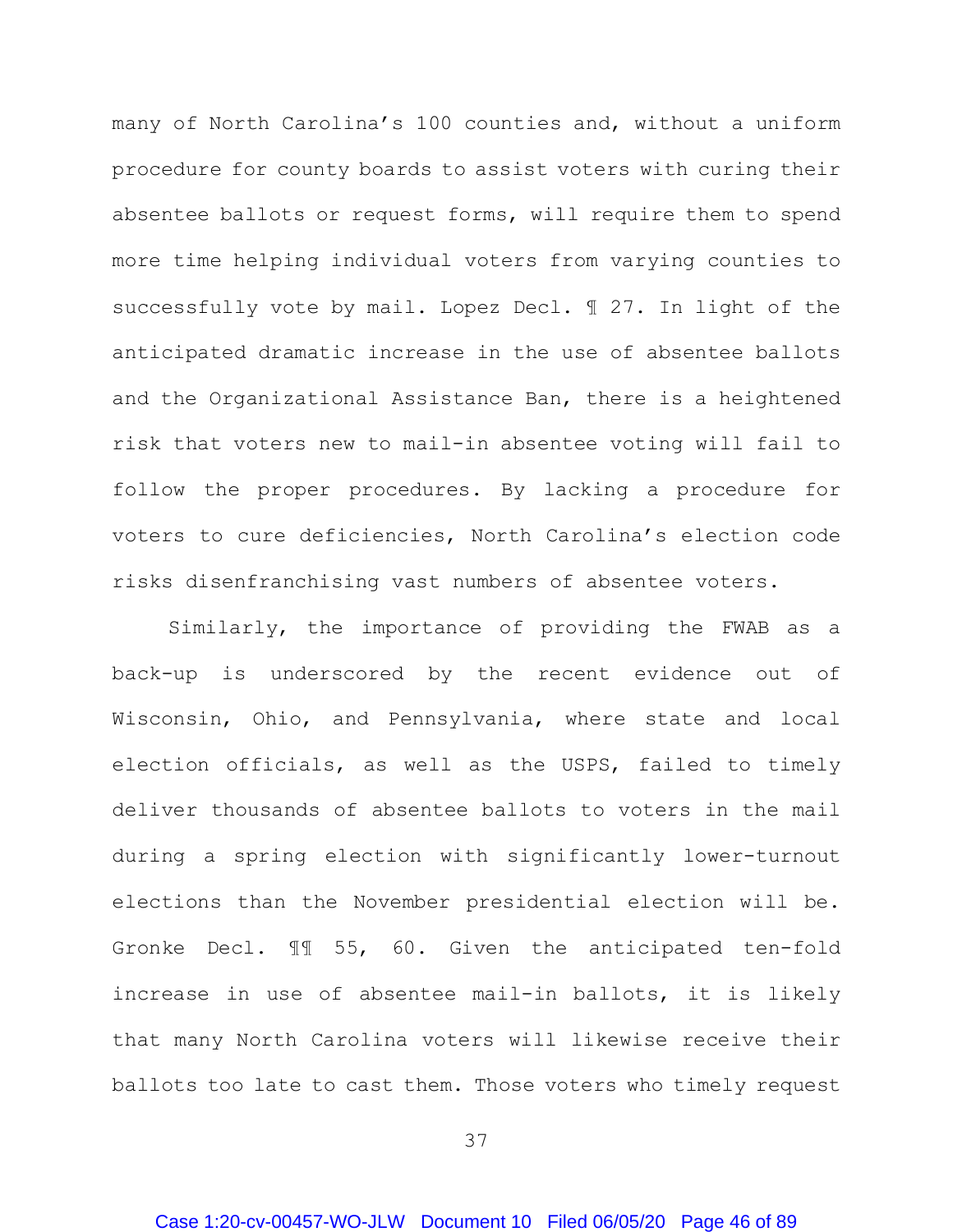an absentee ballot, such as Plaintiffs Clark, Cates, Edwards, Priddy, Bentley, and Hutchins who all intend to vote by mailin absentee ballot, but do not receive their ballots in time to vote and drop them off or mail them by Election Day will be disenfranchised unless they are permitted to use the FWAB as an alternative of last resort to cast their votes. Plaintiff DemNC also anticipates a significant diversion of resources to help voters get last-minute absentee request submitted without the availability of the FWAB failsafe measure. Lopez Decl. ¶ 27.

There are no legitimate state interests for Defendants' failure to remedy these restrictions to absentee voting during the ongoing health crisis. It's not clear what, if any, interest would be served in requiring counties to provide voters with an opportunity to cure absentee ballots and requests forms. As for FWABs, these are already available to military and overseas citizens pursuant to the Uniformed and Overseas Citizens Absentee Voting Act ("UOCAVA"), 52 U.S.C. § 20301 *et seq.* This law provides that military and overseas voters must be permitted to cast FWABs as an "Official Backup Ballot," Riggs Decl. ¶ 15,or "back-up measure," to vote in federal races if they do not receive their regular absentee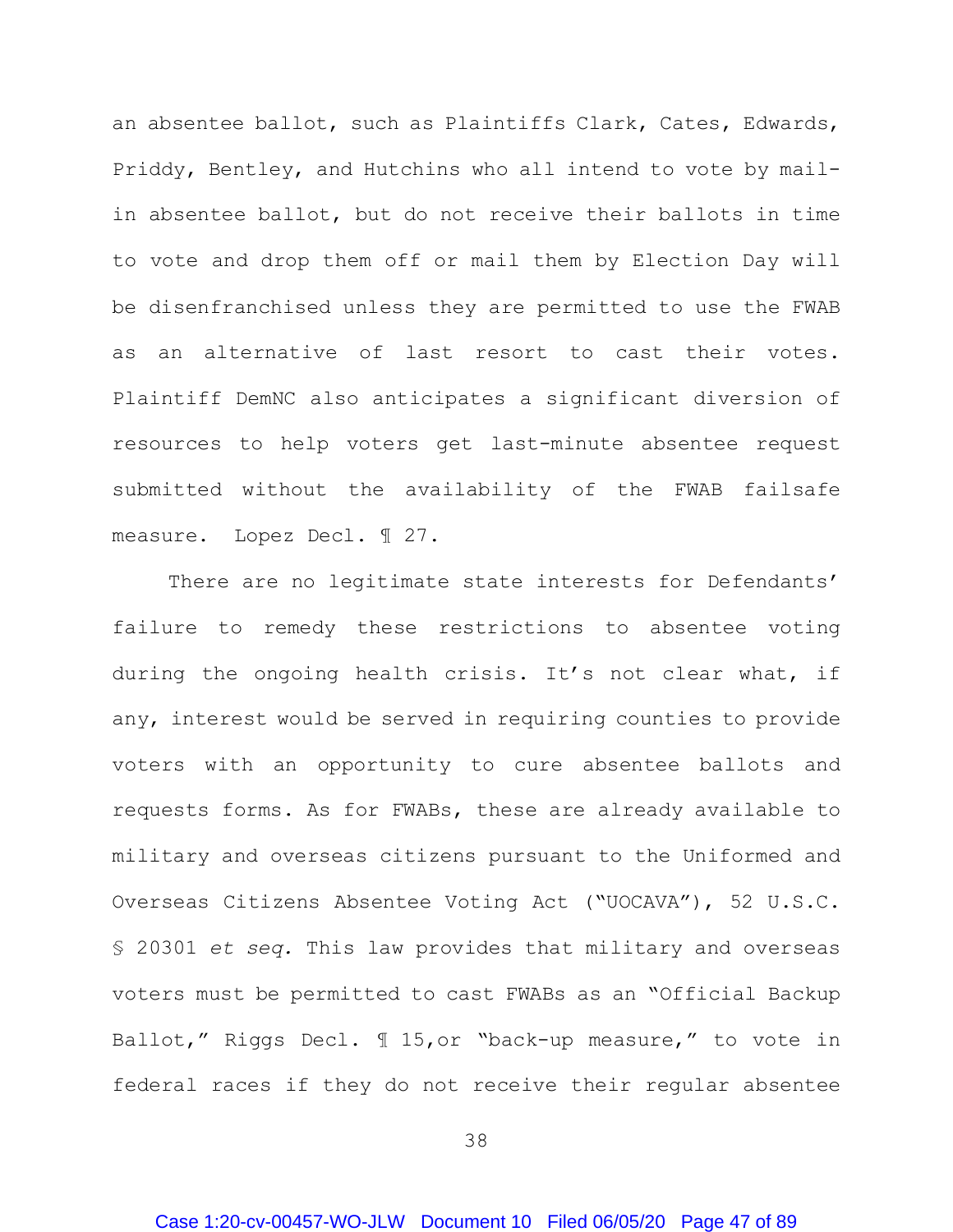ballot. 52 U.S.C. §§ 20302(a)(3), 20303(a)(1). FWABs are then "submitted and processed in the manner provided by law for absentee ballots in the State involved." 52 U.S.C. § 20303(b). Even if these burdens to voting did serve a legitimate state interest, the need for these failsafe options during the COVID-19 pandemic would far outweigh any such interest where voting by mail is of paramount importance.

### *iii. In-Person Voting Restrictions*

While use of mail-in absentee voting is projected to increase ten-fold, a majority of voters are projected to still rely on in-person voting options in the November election. North Carolina's electorate has expressed a clear preference for in-person voting, with just 4 percent of voters casting mail-in absentee ballots in the 2016 general election. Ketchie Decl. ¶ 6; Gronke Rep. ¶ 15. As a result, North Carolina has not built the infrastructure to accommodate such a dramatic increase in voter demand for absentee mail-in ballots without overloading current systems and causing mass disenfranchisement. Gronke Decl. ¶¶ 15, 18. Accordingly, inperson voting must be preserved as a safe alternative to mailin ballots.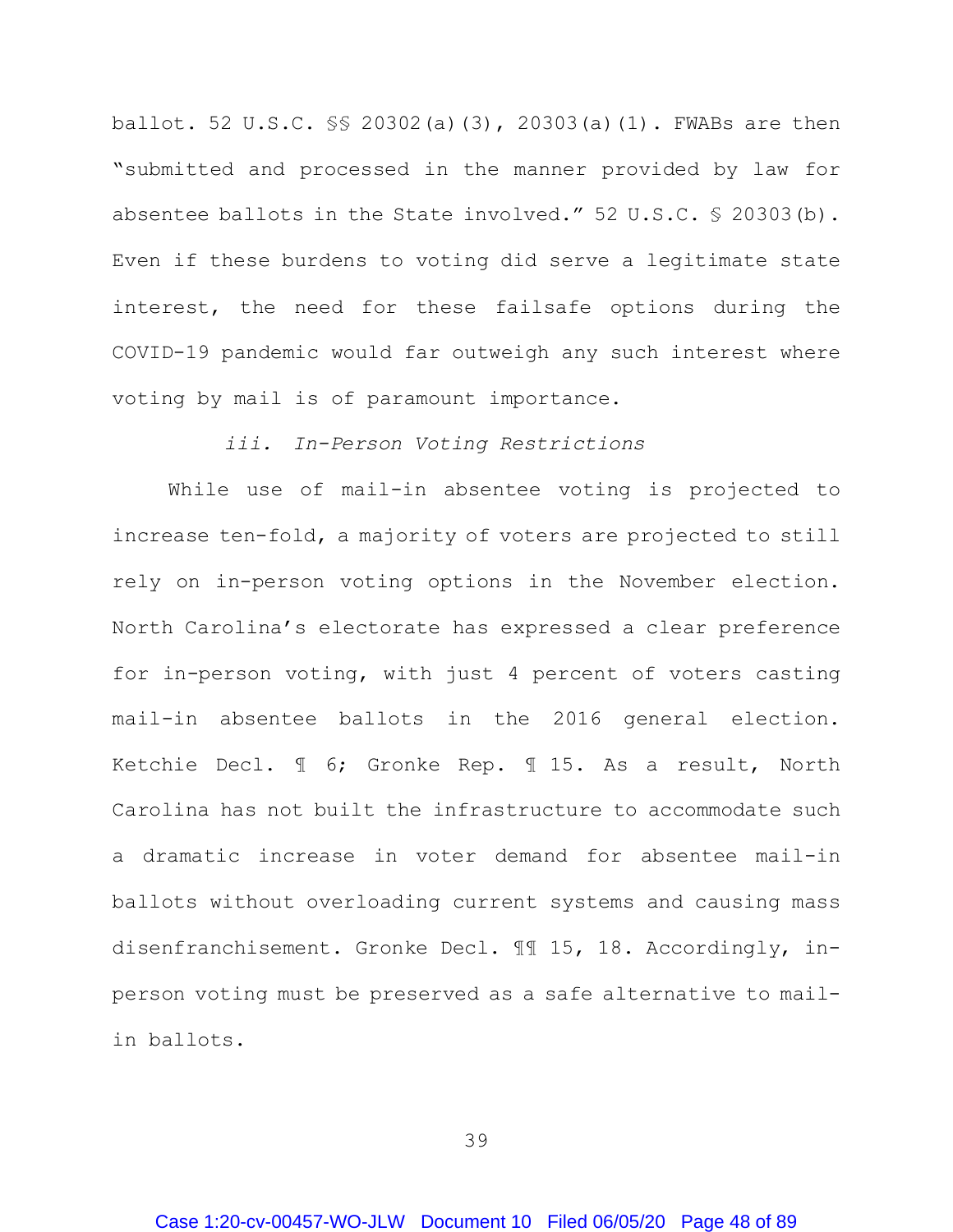The CDC has issued guidance recommending election officials to "reduce crowd size at polling stations" and take other action to ensure safe in-person voting options in light of COVID-19. Riggs Decl. ¶ 16. Contrary to this guidance, North Carolina's election code has two provisions that have already hindered—and will continue to hinder—county boards in providing safe, free, and fair in-person voting options: (*i*) the requirement pursuant to N.C. Gen. Stat. § 163-42(b) that a majority of poll workers reside in the precinct where they serve on Election Day under (the "Majority Precinct Requirement"); and (ii) the requirement pursuant to N.C. Gen. Stat. § 163-227.6(c) that all early voting sites must be open during uniform hours and all sites other than the county board office must be open 8:00 a.m. to 7:30 p.m. (the "Uniform Hours Requirement").

The burden of these provisions on the right to vote is already apparent. As of May 14, 2020, eight county boards have moved to eliminate 64 precincts for the upcoming Congressional District 11 Second Republican Primary, with several citing a lack of poll workers as the reason for consolidation. Riggs Decl. ¶ 20. In a letter to General Assembly leadership, county board members from Congressional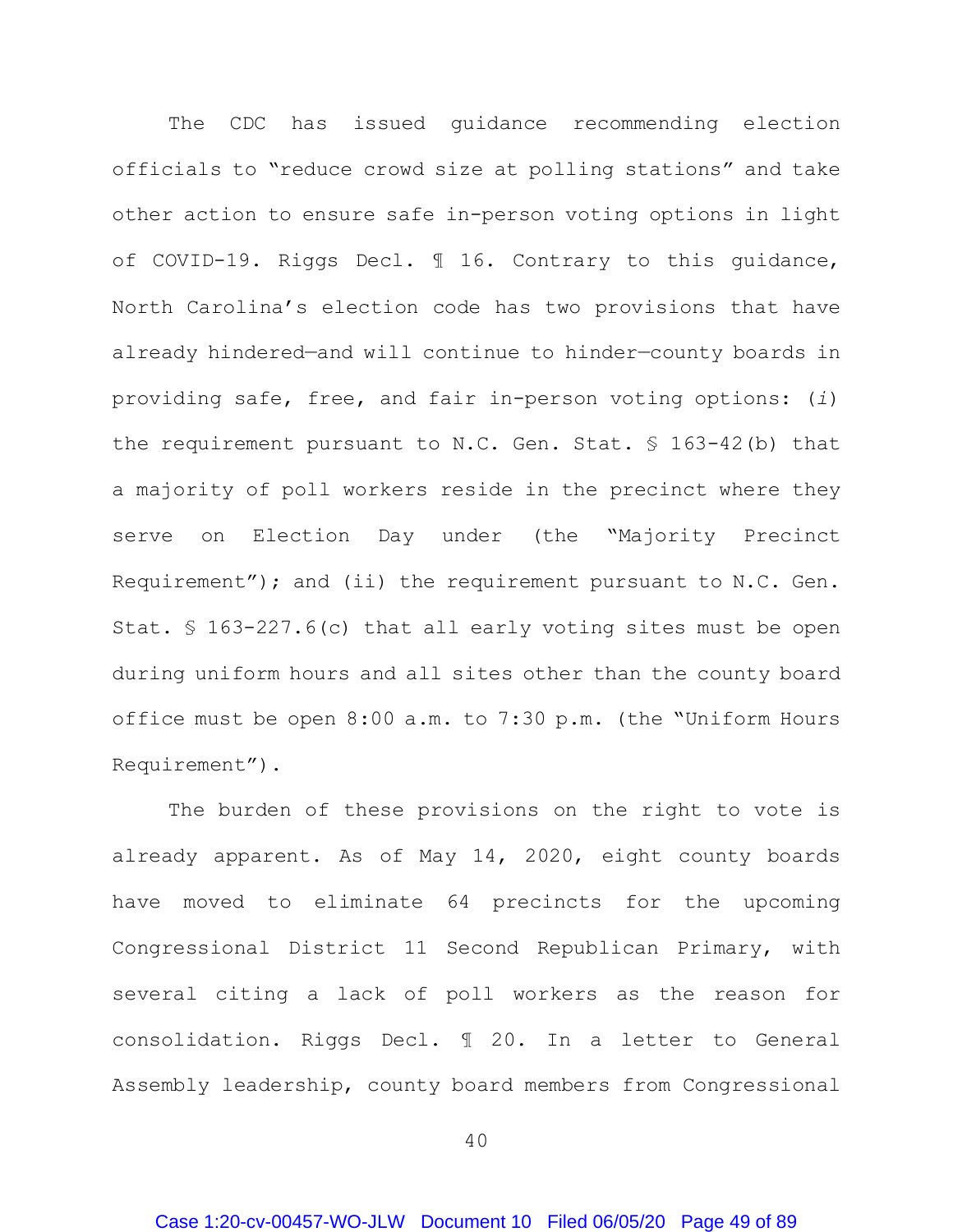District 11 conveyed that eliminating the Majority Precinct Requirement "would significantly help us staff polling places in these challenging times." Riggs Decl. ¶ 5. Eliminating the Majority Precinct requirement is likewise required to prevent the closure of polling locations in the November election in light of the anticipated persistence of COVID-19 this fall and the advanced age of poll workers. In the 2014 general election, over 60 percent of North Carolina poll workers were 61 years of age or older and, as a result, a significant portion of poll workers are in the 65-years-old-plus CDC risk category. Riggs Decl. ¶ 17. Similarly, the Uniform Hours Requirement has already proven to cause polling locations to close. After North Carolina imposed this requirement in June 2018, the costs of implementing this measure caused 43 counties to reduce the number of early voting sites in the 2018 general election compared to 2014 and over two-thirds of counties to reduce weekend hours. Lopez Decl. ¶ 7; Riggs Decl. ¶ 18—19.

The precinct consolidation that will result from enforcement of the Majority Precinct and Uniform Hours Requirements will cause a severe burden on the right to vote in North Carolina. Gronke Decl. ¶ 28. Voters who need to vote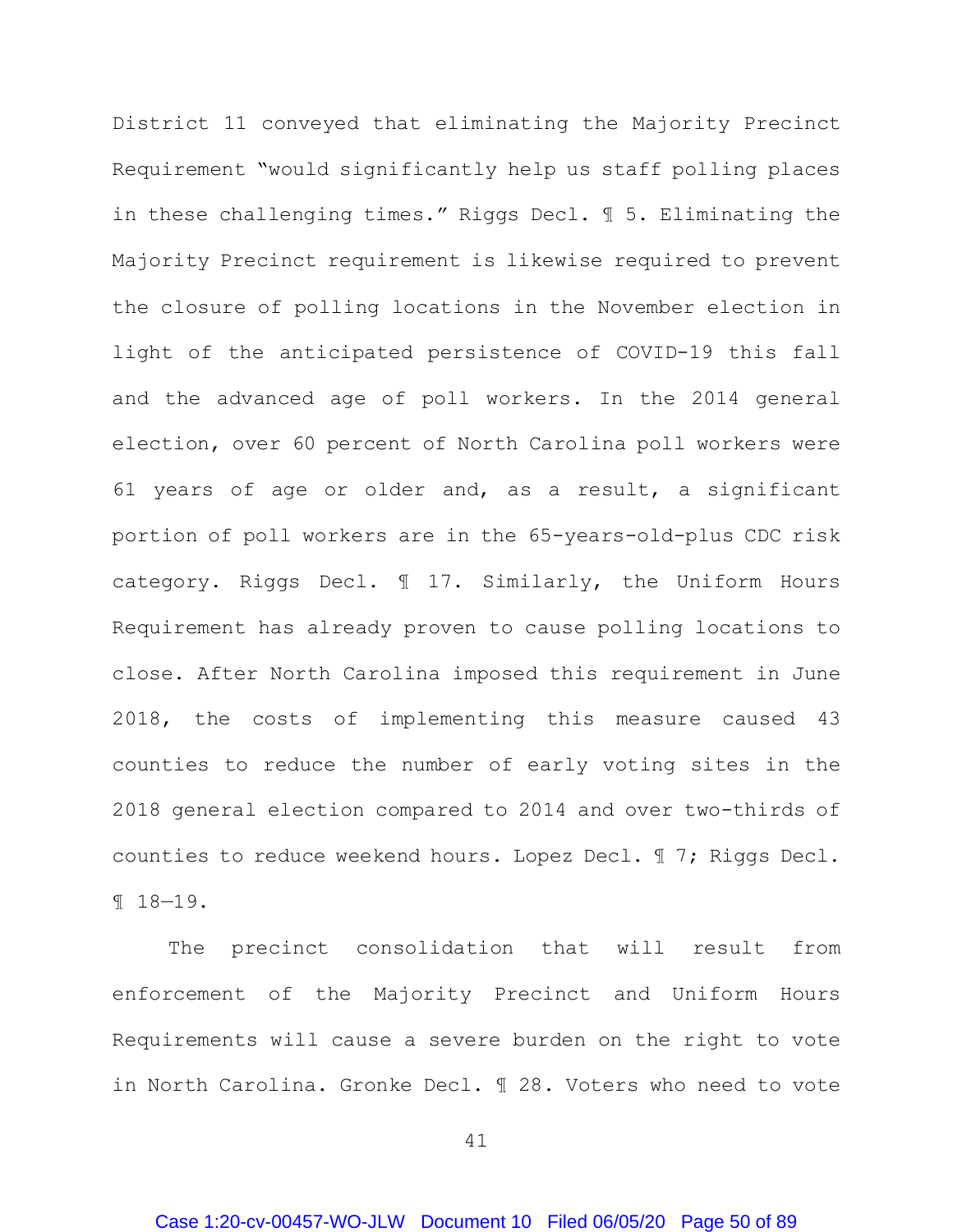in person, like Plaintiff Permar, will be confronted with confusion as to their voting location, increased travel time to get there, as well as long lines and crowds that will put them at greater risk of contracting COVID-19. Permar Decl. ¶ 7–10. Closures of polling places accessible by public transportation will also jeopardize the ability of those who rely on public transportation to reach polling locations, like Plaintiff Permar. *Id*. at ¶ 7. Additionally, Plaintiff LWVNC will have to divert its limited resources toward recruiting poll workers from within precincts and to alerting its members and those in their communities about precinct closures, Nicholas Decl. ¶¶ 20–21, and Plaintiff DemNC will have to spend more time advocating for early voting site sand days if the Uniform Hours Restriction is enforced. Lopez Decl. ¶ 28.

These anticipated barriers to voting are not speculative. The reductions in polling place locations in the recent Wisconsin primary caused voters to wait two to three hours to cast a ballot in some locations. Gronke Decl. ¶ 46. In North Carolina, there are over 200 precincts with over 5,000 voters, Ketchie Decl. ¶ 7, and this number only stands to increase with precinct closures. These precincts especially will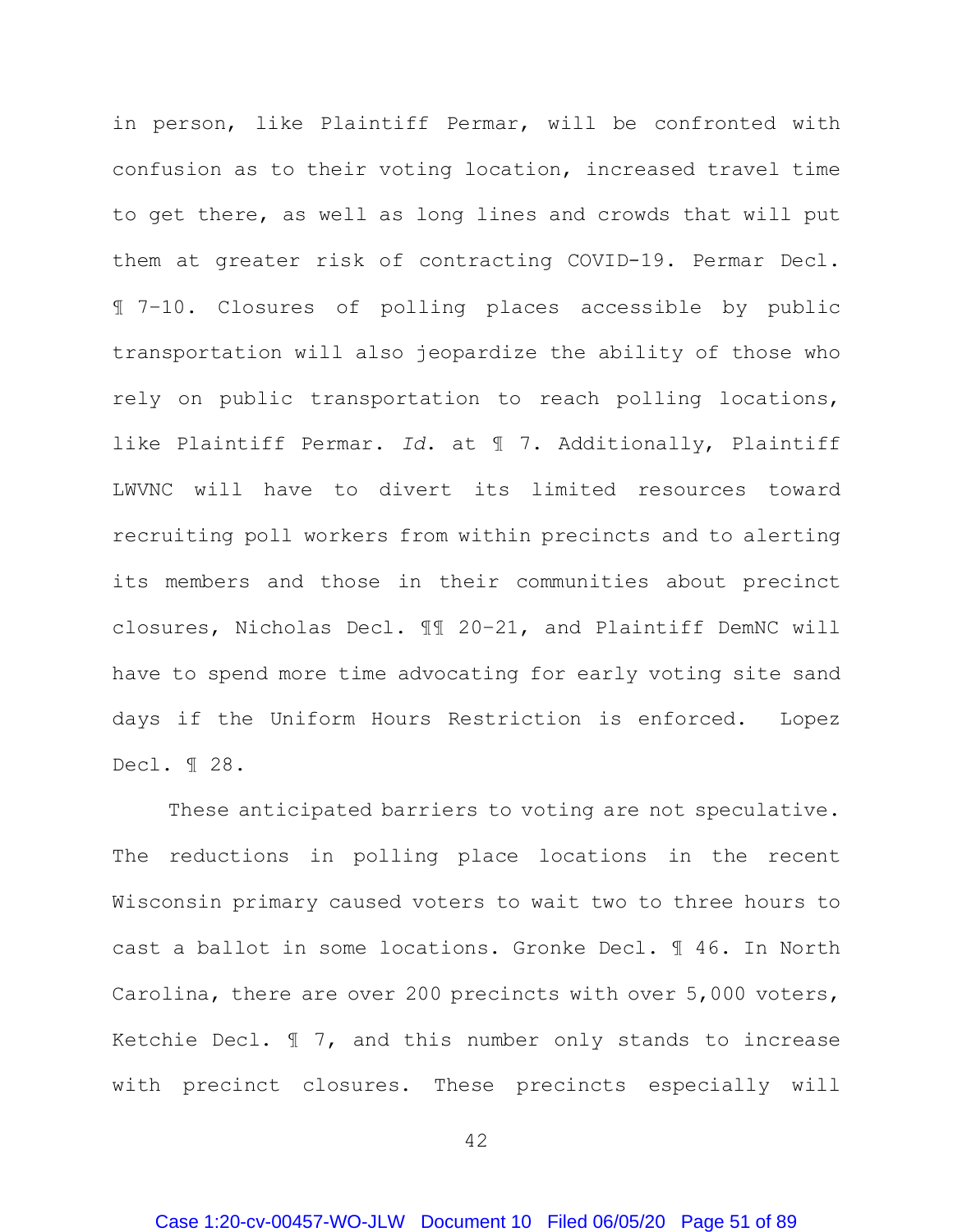experience long lines. Bartlett Decl. ¶ 27. These factors inconvenient polling places, long lines, and less accessible voting locations that require voters to travel longer distances—already present obstacles to voting under ordinary circumstances. Gronke ¶ 25; Lopez ¶ 14; Bartlett Decl. ¶ 17. These obstacles will only be exacerbated during the current pandemic, when social distancing is required for safe election administration. Consistent with the anticipated impact of these provisions, Defendant Bell requested a change in state law to allow county boards to recruit and train poll workers county-wide and to allow count boards of election "flexibility to determine hours because they are affected differently by, and respond differently to, the COVID-19 pandemic." Riggs. Decl. ¶ 3.

Individuals accustomed to early voting may very well be deterred by crowding and the inherent heightened risk of infection; they will thus be forced to choose between risking their health to cast a ballot or foregoing their right to vote. Accordingly, these provisions present a severe burden to these Plaintiffs and the rights of voters who rely on inperson voting. *See Ury v. Santee*, 303 F. Supp. 119, 124 (N.D. Ill. 1969) (finding that the defendant's failure to provide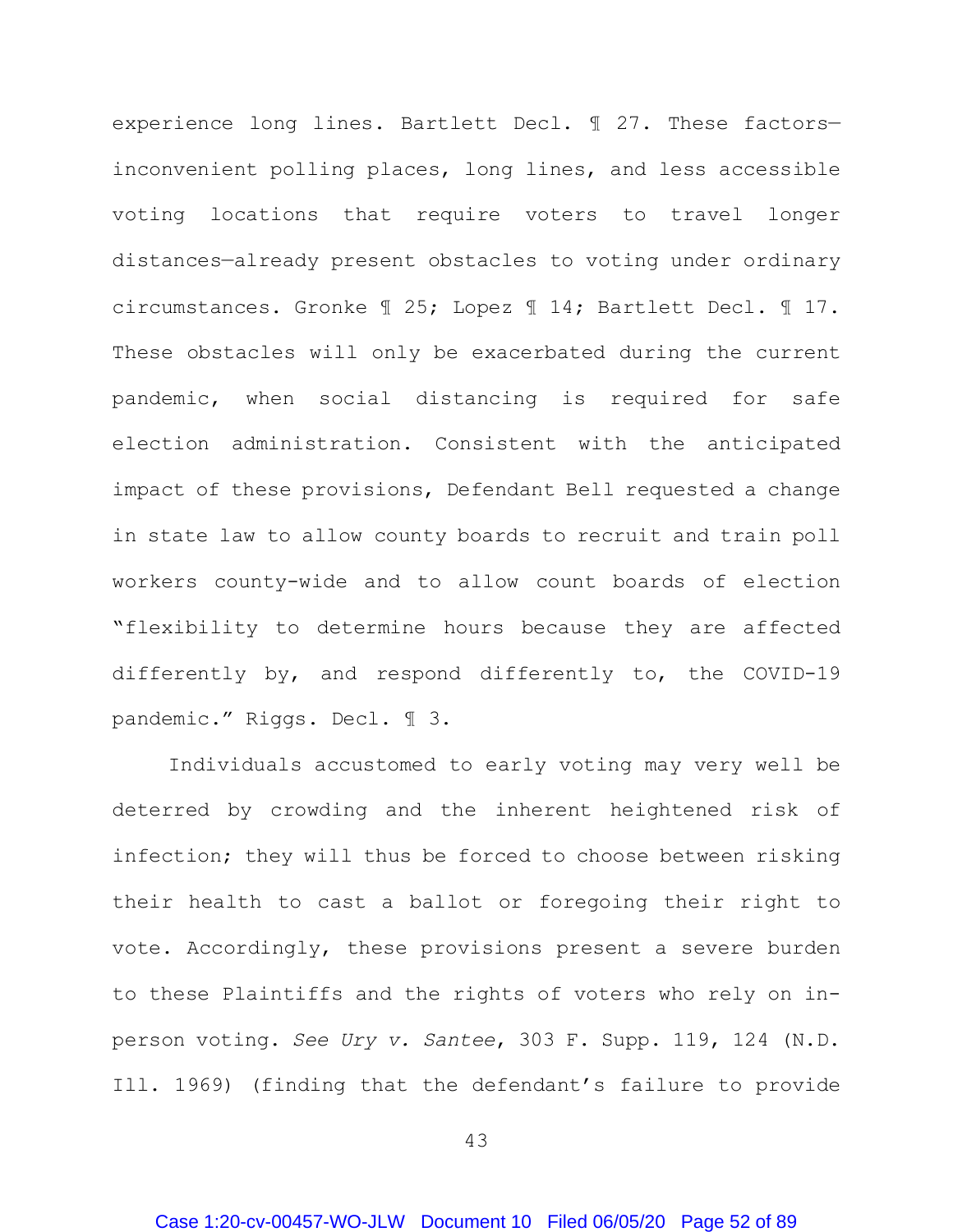adequate voting facilities despite their foreknowledge of precinct consolidations deprived voters of their constitutional rights); *League of Women Voters of Ohio v. Brunner*, 548 F.3d 463, 478 (6th Cir. 2008) (finding long lines and inadequate voting machines severely burdened Ohio voters' right to vote).

It is unclear what legitimate, let alone important, state interest could be furthered by the Majority Precinct and Uniform Hours Requirements, particularly when the shortage is already dire. In the midst of this ongoing public health crisis, there is no state interest in enforcing this requirement that justifies these burdens placed on Plaintiffs' constitutional right to vote.

In addition to the above restrictions, the SBE Defendants has imposed further burdens on the right to vote by failing to provide an accessible, centralized way for voters and advocates to monitor precinct consolidations, and failing to require counties to provide poll workers and voters with PPE for use during in-person voting for the 2020 general election. These failures add cumulatively to the panoply of restrictions on eligible voters wishing to cast a ballot in person. *See Clingman v. Beaver*, 544 U.S. 581, 607–08 (2005)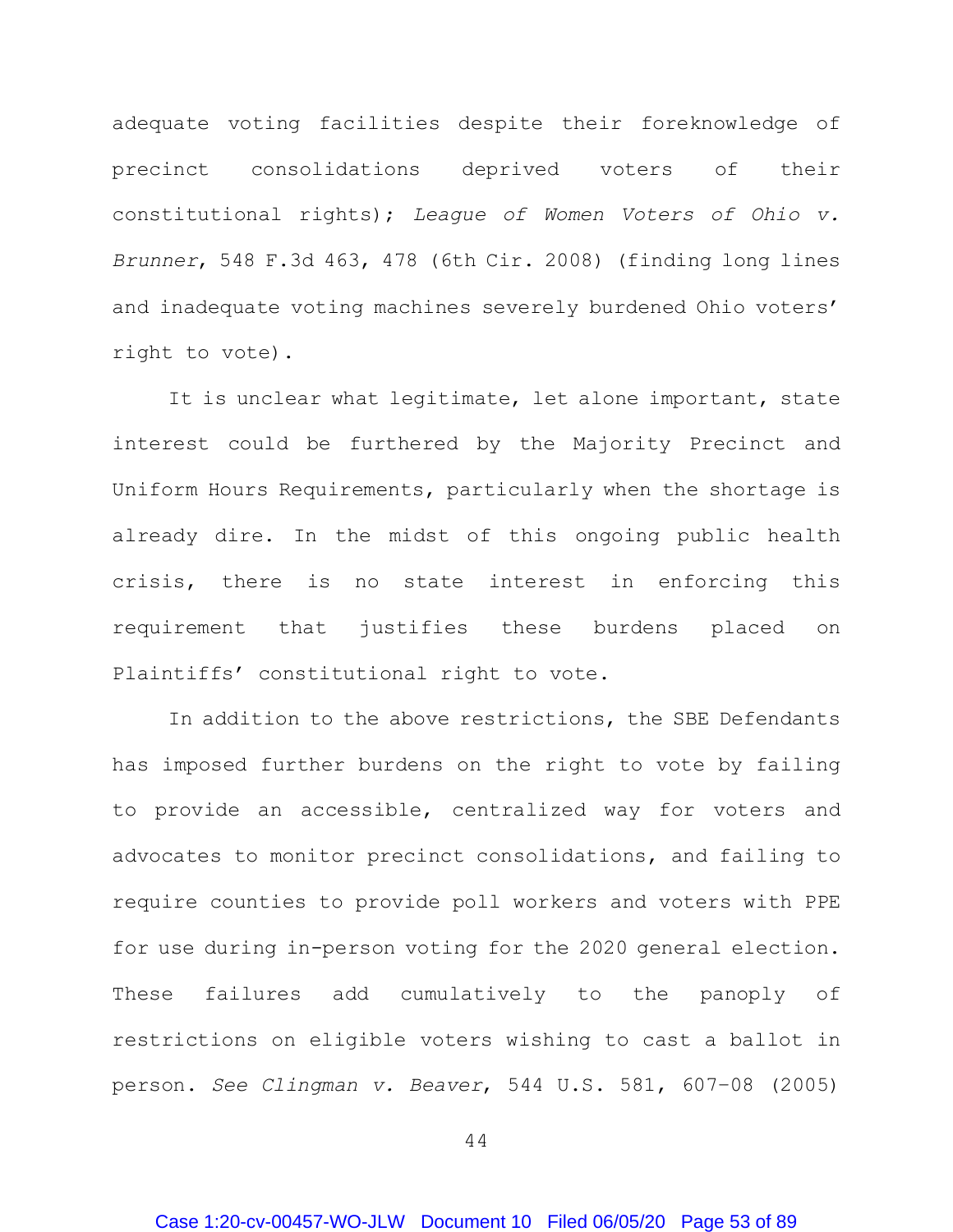("A panoply of regulations, each apparently defensible when considered alone, may nevertheless have the combined effect of severely restricting participation and competition.") (O'Connor, J., concurring).

As for precinct consolidation, each county board must give notice at least 45 days before the election when altering or consolidating precincts by posting notice in a generally circulated newspaper and on the door of the county courthouse and county board, and mailed to the chairmen of every political party in the county. *See* N.C. Gen. Stat. § 163- 128(a). However, voters only need to be notified of changes in their particular precinct 30 days before an election. *Id*. Accordingly, North Carolina's failure to provide an accessible, centralized way in which voters and advocates can monitor precinct consolidation is a severe burden on the right to vote in light of the expected volume of changes. Limited access to this information will impede and confuse voters trying to determine where and how best to vote in-person, including voters like Plaintiff Permar, who must vote in person and must ensure she is able to vote at a time that is in line with her work schedule. Permar Decl. ¶¶ 1, 9. As a central hub for voter information, Plaintiff DemNC will need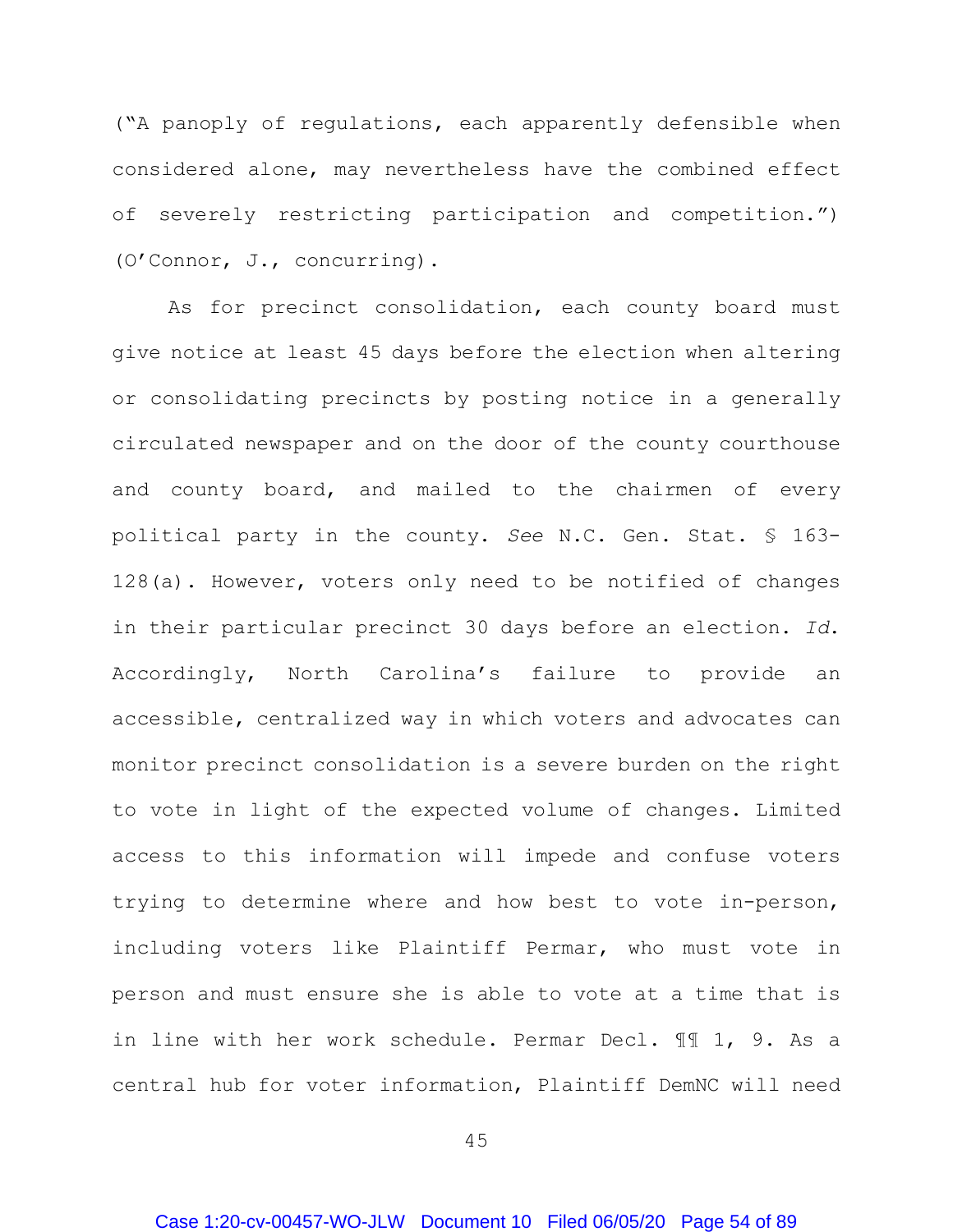to redistribute resources in order to adequately and timely inform voters about precinct consolidations absent a centralized access to this information. Lopez Decl. ¶ 14–15.

In addition, the SBE Defendants must require counties to provide PPE to ensure the safety of voters and poll workers. Such PPE should include protective masks and gloves for poll workers and/or voters, separation shields, antiseptic wipes for equipment, and single-use pens, all of which will help prevent voters such as Plaintiff Donna Permar, who must vote in person, Permar Decl. ¶ 10, and poll workers from infection. In conducting its Election Protection hotline and pollmonitoring program, DemNC volunteers will almost certainly be asked about PPE, who has it, and how to secure it if is not provided. Lopez Decl. ¶ 24. In addition to presenting a risk to voters' health, the failure in the recent Wisconsin primary to provide supplies to protect election workers caused poll worker shortages and, as a result, localities to severely limit or close early voting locations. Gronke Decl. ¶ 43. The reductions in polling place locations also caused voters to wait two to three hours to cast a ballot in some locations, thus compounding issues of crowding and risks of infection. *Id*. ¶ 46. Finally, the need for a requirement that counties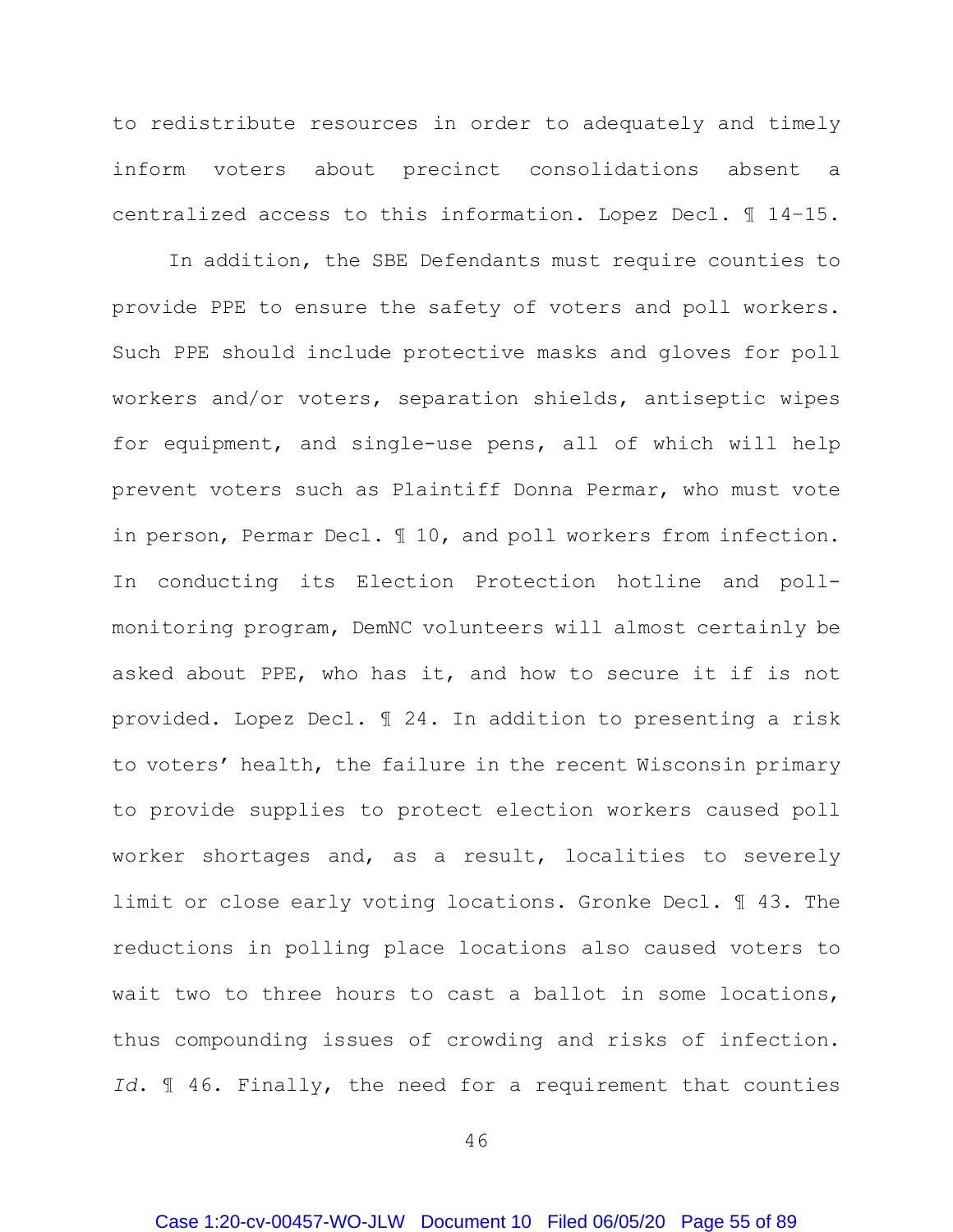provide PPE can hardly be in dispute where Defendant Bell stated that she intended already to order PPE for counties holding the second Republican primary election. Riggs Decl. ¶ 23. The same measures should be taken for the November election.

In the midst of this ongoing public health crisis and the rapid changes to election plans it is forcing, there is no state interest in denying easy access to precinct consolidation information or failing to require counties to provide PPE that justifies the burden placed on Plaintiffs' constitutional right to vote.

As set forth above, Plaintiffs are likely to succeed on the merits of proving that these various restrictions on voter registration, absentee by-mail voting, and in-person voting, present severe burdens to the right to vote in violation of the First and Fourteenth Amendments that are not justified by any state interests, compelling or otherwise, in light of COVID-19. Even if purported to serve legitimate state interests, such as preventing voter fraud, these measures are not narrowly tailored in light of COVID-19. Although true even when taken individually, even if these restrictions were individually defensible they present a "panoply of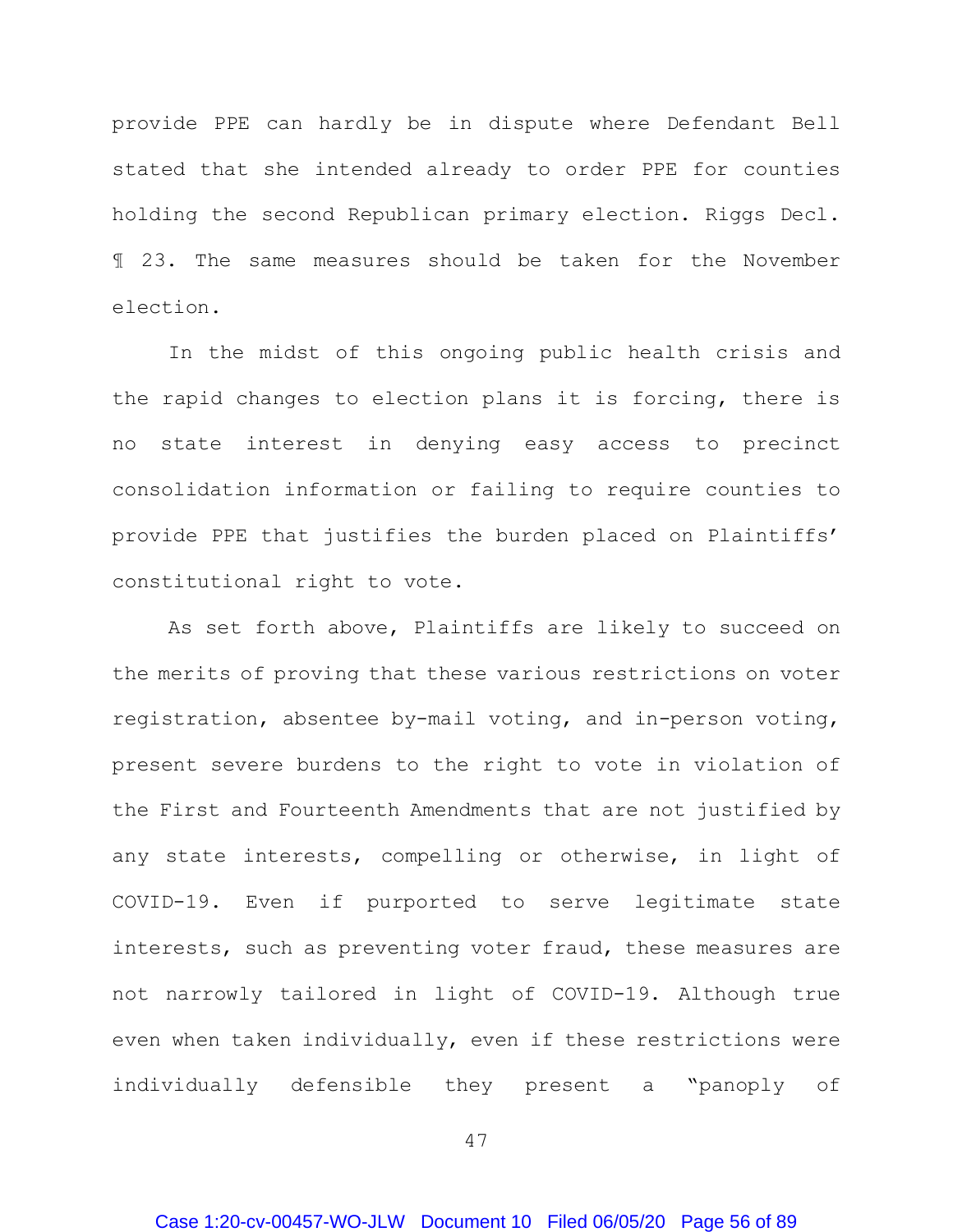regulations" with the "combined effect of severely restricting participation and competition." *Clingman*, 544 U.S. at 607–08 (O'Connor, J., concurring).

#### B. Unconstitutional Condition on the Right to Vote

North Carolina's election laws and procedures are not designed to facilitate safe, fair, and free elections during such a public health crisis, and the legislature has failed to take action to remedy this situation. Given the rapidly spreading infection, North Carolina's current election laws will force voters to choose between exposing themselves to severe risks to their health and exercising their constitutionally-protected right to vote. This forced choice unlawfully compels North Carolina voters to forfeit their constitutionally-protected right to bodily integrity in order to exercise another constitutional right.

As the U.S. Constitution forbids undue burdens on the right to vote, so does it prohibit states from forcing individuals to choose between their rights. Defendants' enforcement of restrictions on mail-in absentee voting outlined in the sections above force mail-in absentee voters to relinquish their Fourteenth Amendment right to bodily integrity in order to exercise their First and Fourteenth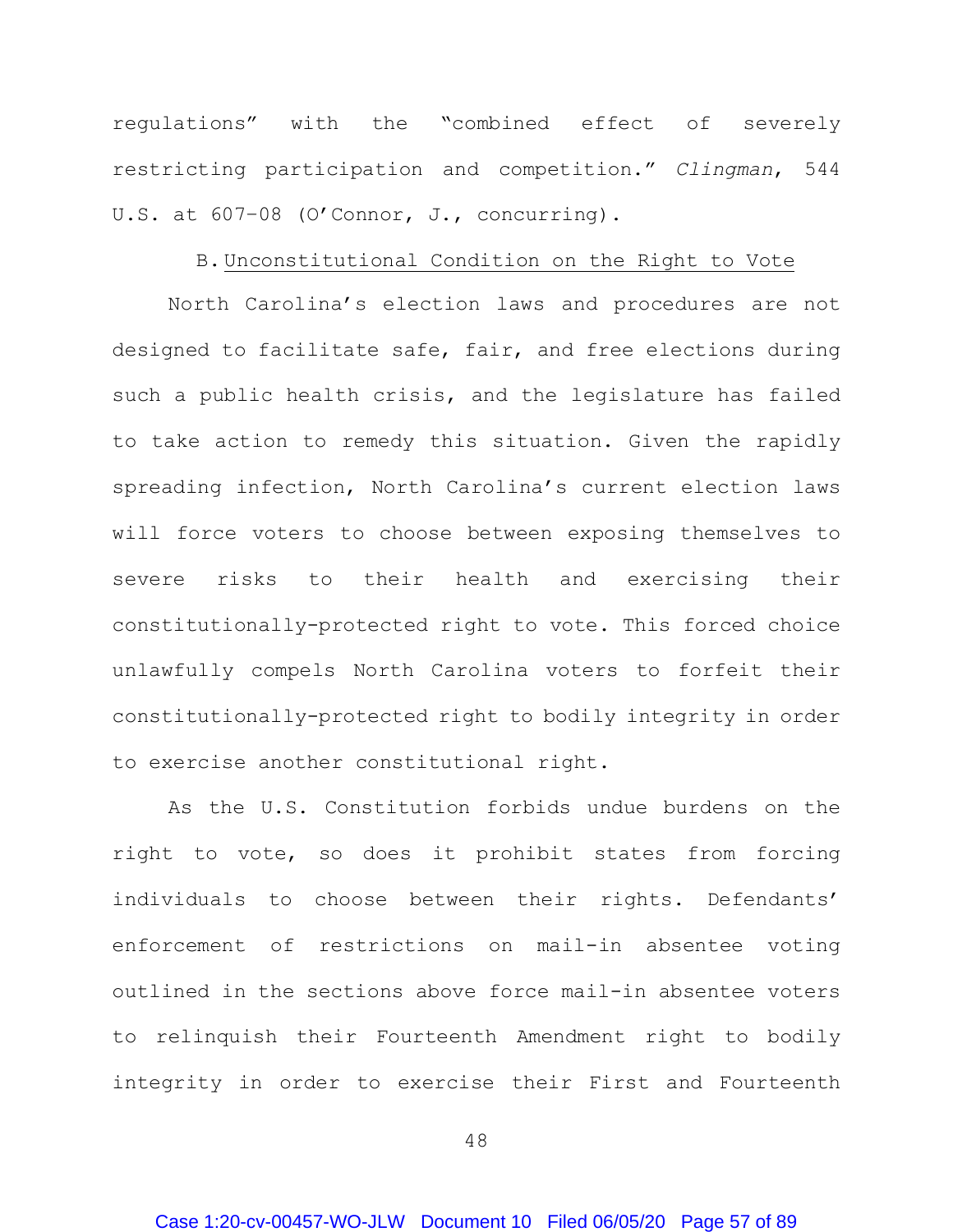Amendment-protected right to vote. Forcing voters to forfeit their right to bodily integrity violates the Fourteenth Amendment.

Under the unconstitutional conditions doctrine, the government may not require an individual to forfeit one constitutional right in order to exercise another. *See Simmons v. United States*, 390 U.S. 377, 394 (1968) ("[I]t [is] intolerable that one constitutional right should have to be surrendered in order to assert another."). The doctrine has also been invoked to prohibit the imposition of conditions on First Amendment-protected activities that require the forfeiture of other rights. *See Lefkowitz v. Cunningham*, 431 U.S. 801, 807–08 (1977) (finding New York law unconstitutionally required political party leaders to provide unimmunized testimony before a grand jury, forcing leaders to choose between First Amendment right of association and Fifth Amendment right against selfincrimination); *Bourgeois v. Peters*, 387 F.3d 1303, 1324 (11th Cir. 2004) ("This case presents an especially malignant unconstitutional condition because citizens are being required to surrender a constitutional right—freedom from unreasonable searches and seizures—not merely to receive a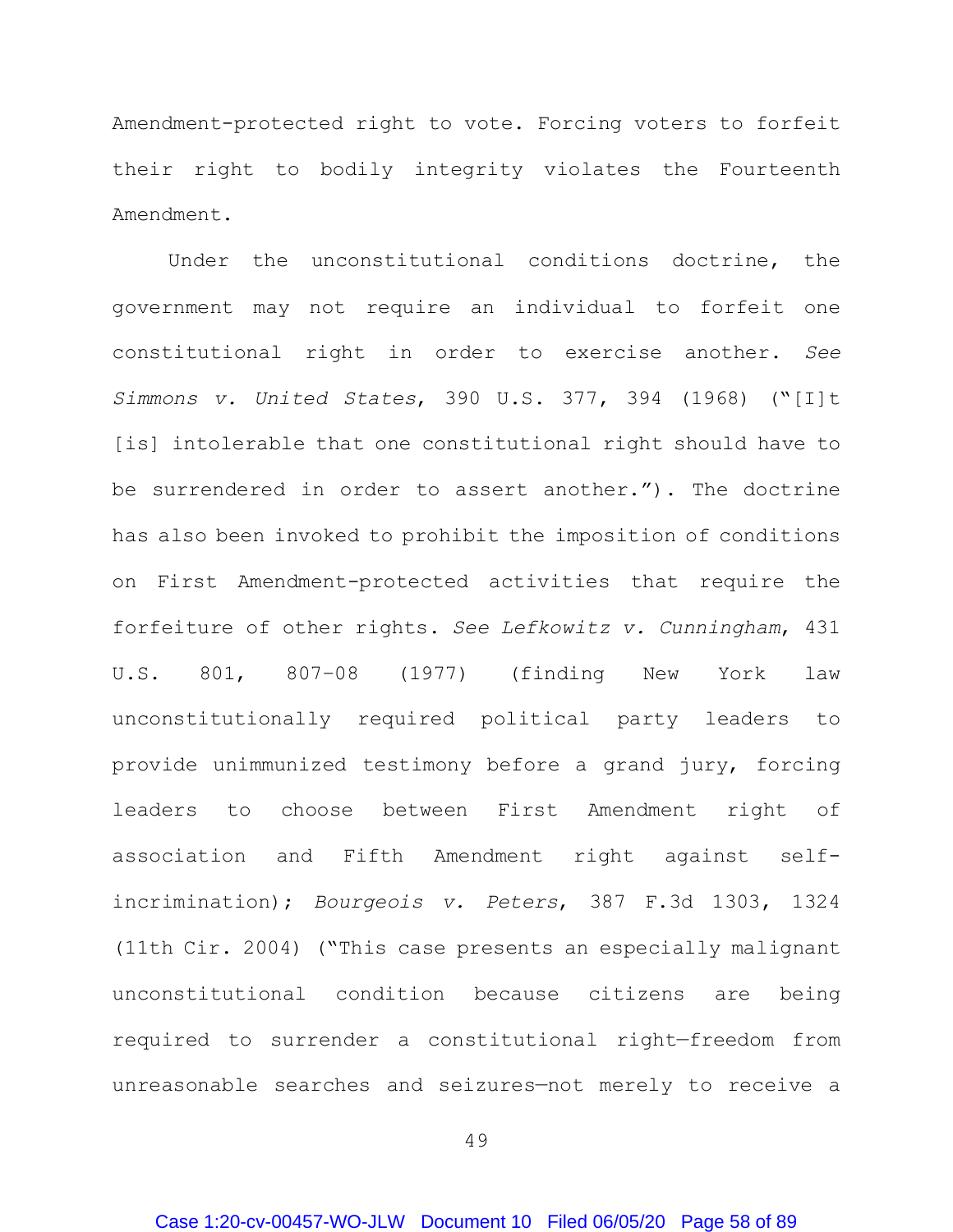discretionary benefit but to exercise two other fundamental rights—freedom of speech and assembly.").

Most relevant here, the Supreme Court has invalidated voting requirements or conditions that require the forfeiture of another fundamental right. In *Dunn v. Blumstein*, the Court held that a one-year durational residency requirement for voter registration placed an unconstitutional condition on the fundamental right to interstate travel. 405 U.S. 330 (1972). The Court explained that "such laws force a person who wishes to travel and change residences to choose between travel and the basic right to vote." *Id*. at 342. Notably, when First Amendment-protected rights such as the right to vote are at stake, it is irrelevant whether the government intended to coerce the voter into forfeiting a constitutional right. *See Bourgeois*, 387 F.3d at 1324–25 ("[T]he very purpose of the unconstitutional conditions doctrine is to prevent the Government from subtly pressuring citizens, *whether purposely or inadvertently*, into surrendering their rights." (emphasis added)).

Courts evaluate these claims by looking to the constitutional standard for the right that Plaintiffs are coerced to surrender. "[W]hen a condition on a government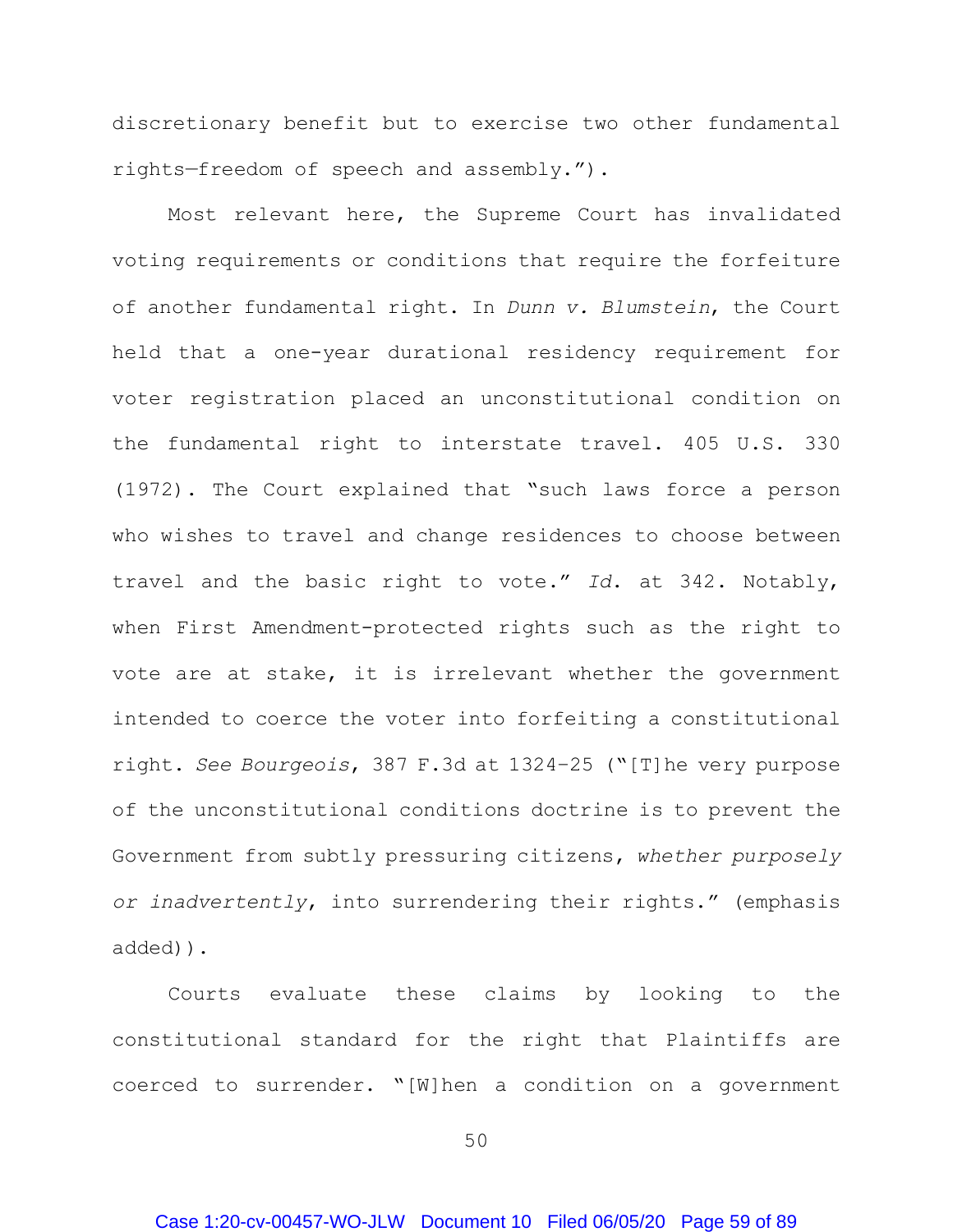benefit burdens a constitutional right, it generally triggers the same scrutiny as a direct penalty would." *McCabe v. Sharrett*, 12 F.3d 1558, 1562 (11th Cir. 1994). In *Dunn*, the durational residency requirement for voter registration was subjected to strict scrutiny because fundamental voting and interstate travel rights were implicated: "In the present case, whether we look to the benefit withheld by the classification (the opportunity to vote) or the basis for the classification (recent interstate travel) we conclude that the State must show a substantial and compelling reason for imposing durational residence requirements." 405 U.S. at 335; *see also Shapiro v. Thompson*, 394 U.S. 618, 634, 638 (1969) ("Since the classification [for welfare eligibility] here touches on the fundamental right of interstate movement, its constitutionality must be judged by the stricter standard of whether it promotes a compelling state interest.").

This case implicates Plaintiffs' rights to bodily integrity, which is guaranteed by the Fourteenth Amendment's Due Process Clause. Government actions that threaten the right to bodily integrity are subject to strict scrutiny. *See Kallstrom v. City of Columbus*, 136 F.3d 1055, 1064 (6th Cir. 1998). In *Guertin v. Michigan*, which concerned the Flint water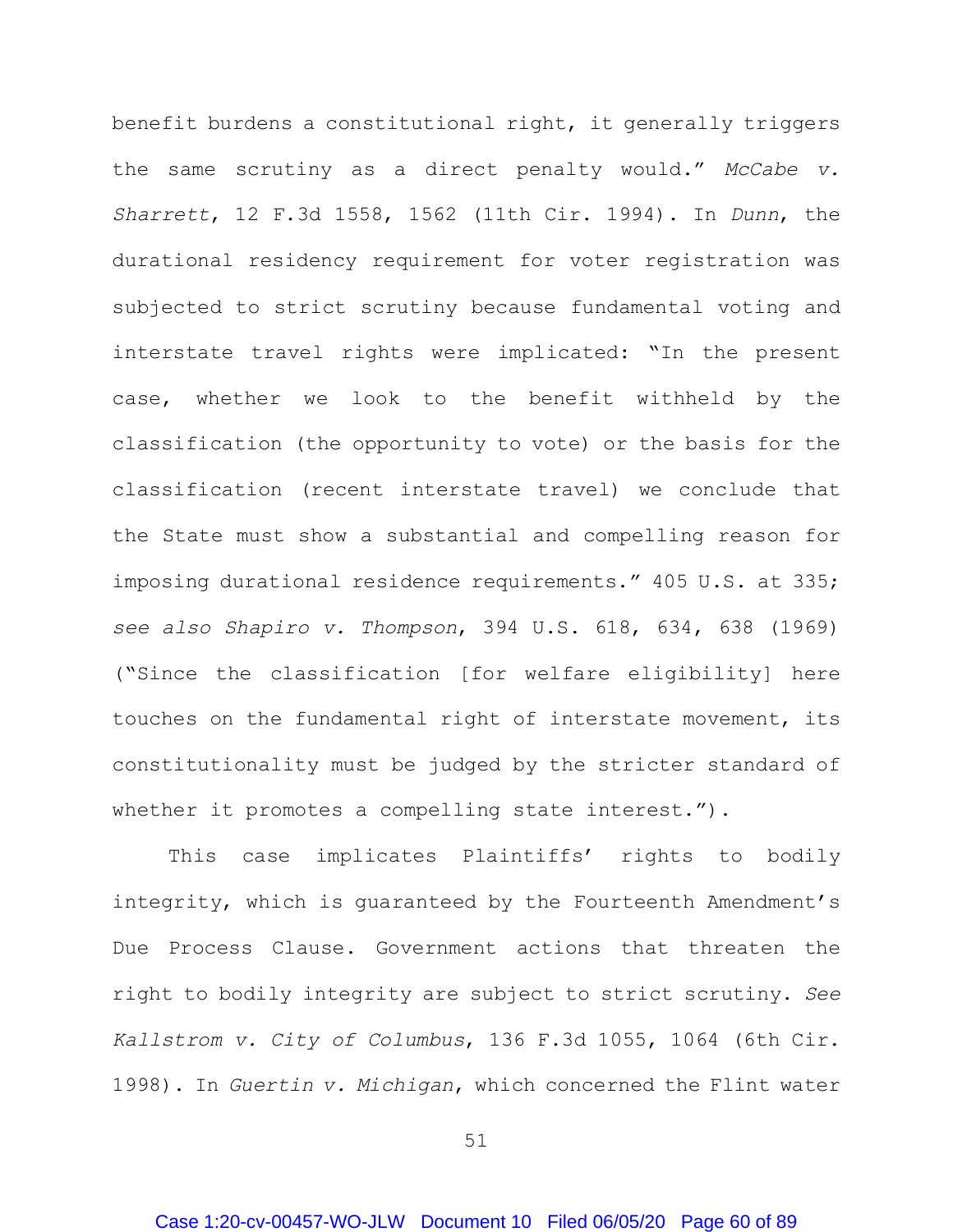crisis, the court recognized that the Sixth Circuit articulated the following standard: "Involuntarily subjecting nonconsenting individuals to foreign substances with no known therapeutic value . . . is a classic example of invading the core of the bodily integrity protection." 912 F.3d 907, 919, 921–22 (6th Cir. 1998); *cf. id*. at 921 ("[A] government actor violates individuals' right to bodily integrity by knowingly and intentionally introducing life-threatening substances into individuals without their consent, especially when such substances have zero therapeutic benefit.").<sup>[8](#page-60-0)</sup>

The Two-Witness Requirement forces voters who are at high risk of developing severe complications from COVID-19, such as Plaintiffs Cates, Clark, Edwards, Priddy, and Bentley, to choose between their right to vote and the right to bodily integrity. These voters, who have quarantined themselves in their homes to protect their health, wish to vote by mail

 $\overline{a}$ 

<span id="page-60-0"></span><sup>&</sup>lt;sup>8</sup> Typically, these bodily integrity cases are about prior misconduct in an action for damages, *not*, as here, an action for prospective injunctive relief based upon the argument that a law or policy will, in the future, violate plaintiffs' bodily integrity. But if anything, the right to bodily integrity should be even more robust when the harm to bodily integrity arises from the face of a law—it is a small analytical hop to analogize from the cases about past official misconduct.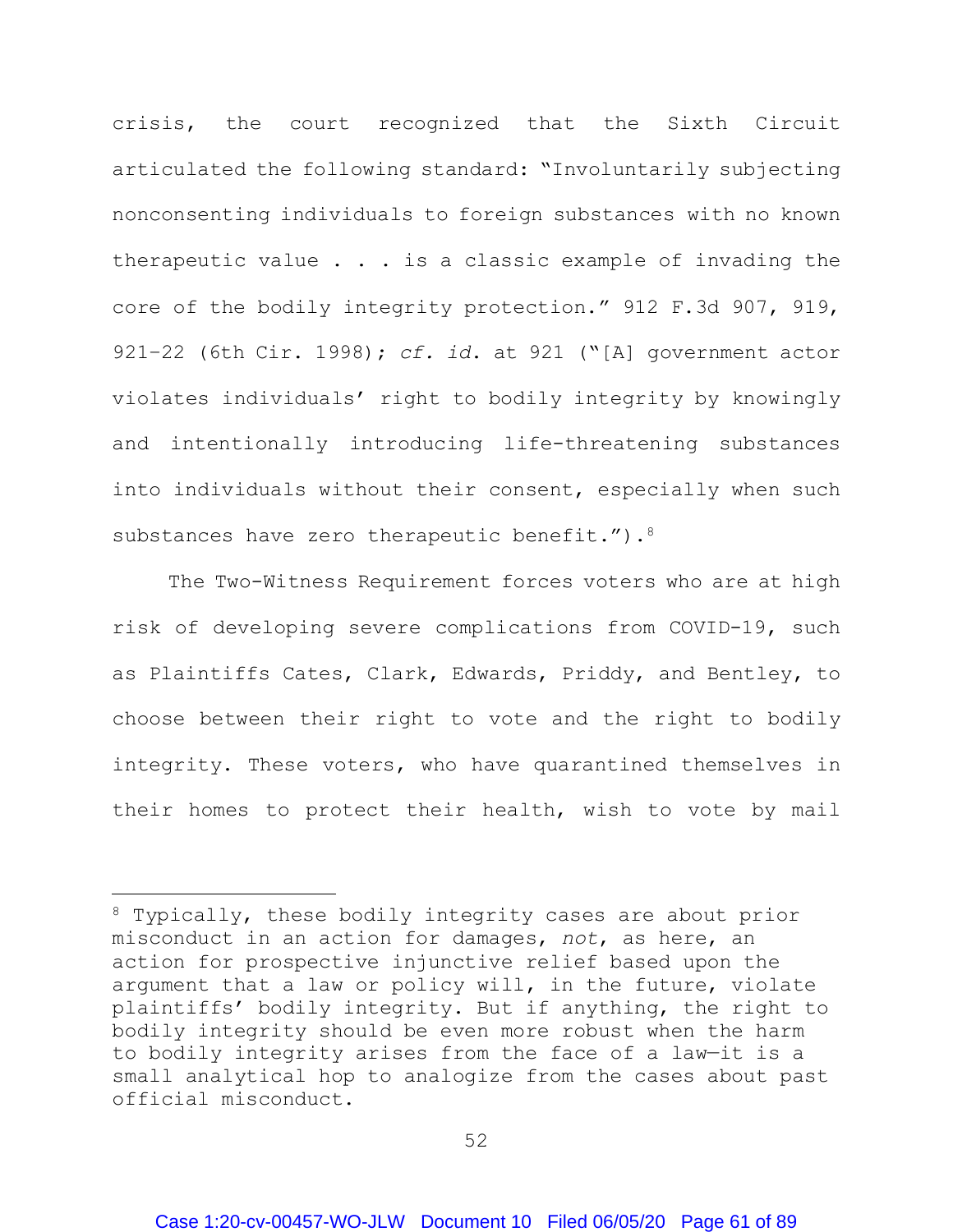because they cannot vote in person—but to do so, they must risk their health by engaging two witnesses to observe their completion of the ballot. Cates Decl. ¶¶ 10–11; Clark Decl. ¶¶ 9–11; Edwards Decl. ¶¶ 10–12; Priddy Decl. ¶¶ 8–10; Bentley Decl. ¶¶ 7–10.

Further, voting in person is not a viable alternative to mail-in voting for these at-risk Plaintiffs. *See Thomas v. Andino*, No. 3:20-cv-01552-JMC, 2020 WL 2617329, at \*17 n.20 (D.S.C. May 25, 2020) (holding that, in light of the COVID-19 pandemic, restrictions on absentee voting effectively impair and deny the right to vote because "it is relatively difficult to vote in person without risking the possibility of infection, especially for those who are more susceptible to the ravaging harms of COVID-19" and "absentee voting is the safest tool through [*sic*] which voters can use to *effectuate* their fundamental right to vote").

As discussed above, the Two Witness Requirement does not clearly advance the state's interest in preventing fraud, and existing anti-fraud measures more than adequately protect mail-in absentee voting, including requirements that voters submit identifying information, that they and their witnesses certify the ballot under penalty of perjury, and enhancing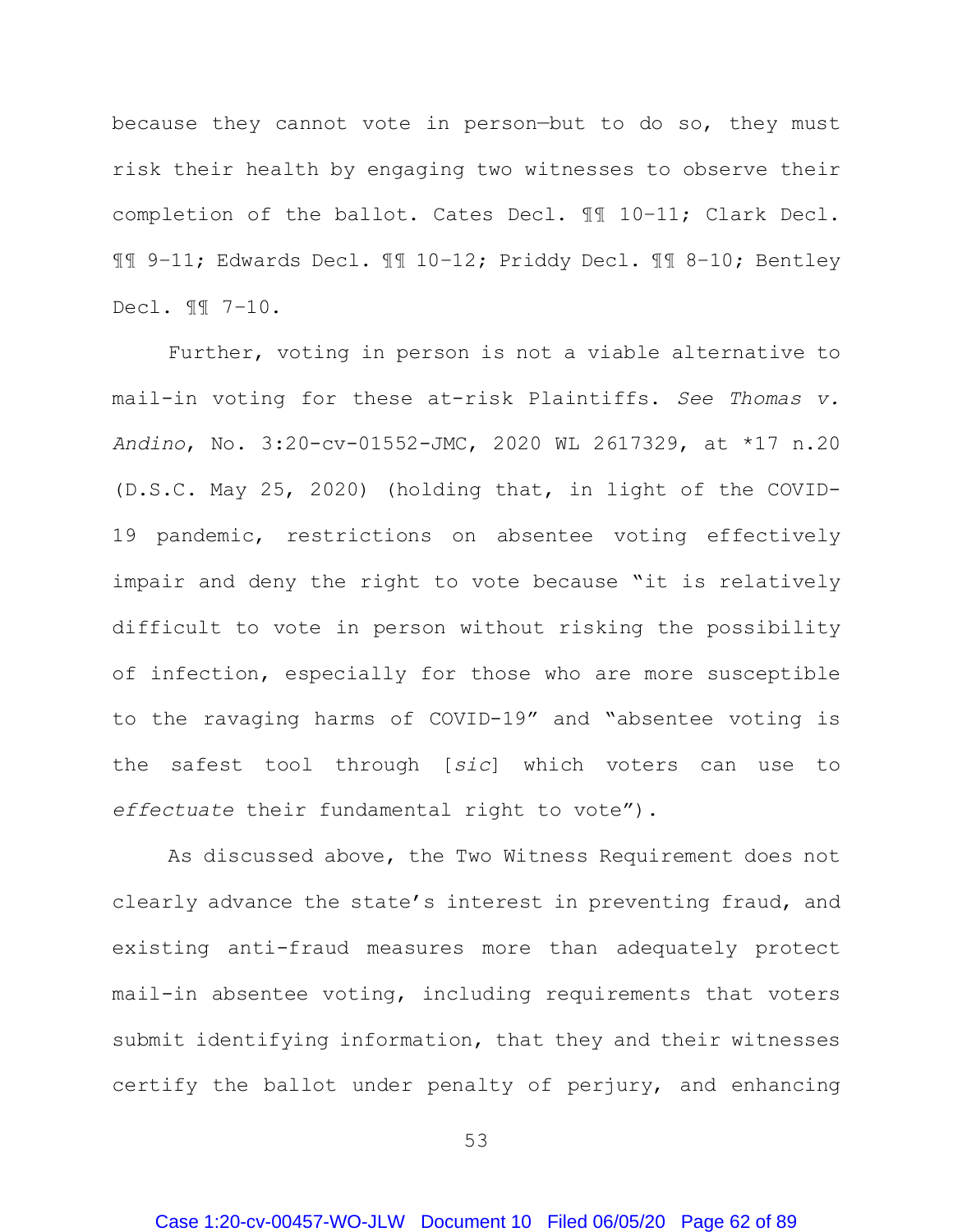the penalties for certain absentee-ballot-law violations. *See supra* Section I.A.ii at pp. 1[528](#page-36-0)[–367](#page-44-0); *see also Dunn*, 405 U.S. at 346, 348 (striking down voting requirements after finding Tennessee could prevent non-residents from fraudulently voting in its elections by imposing an oath requirement and implementing cross-checks); *Mem'l Hosp. v. Maricopa Cty.*, 415 U.S. 250, 267–68 (1974) (holding that state agencies managed to prevent fraud without using durational residency requirements); *Harman v. Forssenius*, 380 U.S. 528, 543 (1965) (rejecting Virginia's argument that requiring either a poll tax or a certificate of residence promoted administrative efficiency in voting, in part because 46 other states were able to verify voters' addresses without these requirements).

Accordingly, Defendants' enforcement of the challenged restrictions on mail-in absentee voting forces Plaintiffs and the Organizational Plaintiffs' members to forfeit their right to bodily integrity in order to exercise their right to vote in violation of the Fourteenth Amendment.

# C. Violation of the Organizational Plaintiffs' and Plaintiff Schaffer's First Amendment Rights to Free Speech and Association

Voter assistance is critical to Organizational Plaintiffs' speech, associational group activity and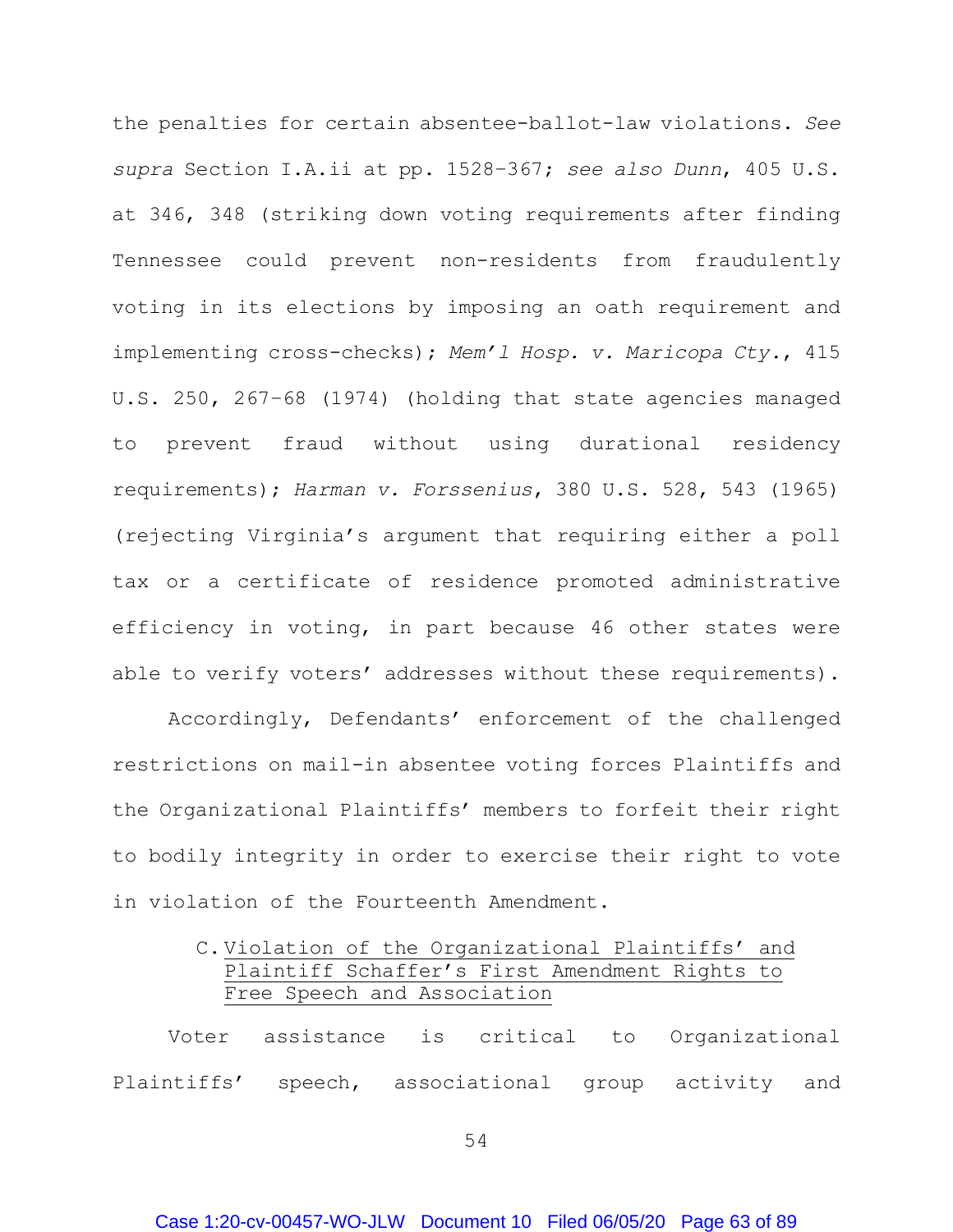organizational mission. SB 683's restrictions on the organization assisting its members and other voters with completing and submitting absentee ballot request forms thus impermissibly interferes with the Organizational Plaintiffs' First Amendment rights to promote civic engagement and associate with their members and other voters. SB 683's restrictions also interfere with Plaintiff Schaffer's rights to free speech and association because she is no longer able to assist many voters who desperately need it. Schaffer Decl. ¶¶ 8–9.

There is no "doubt that freedom to associate with others for the common advancement of political beliefs and ideas is a form of orderly group activity protected by the First and Fourteenth Amendments." *Kusper v. Pontikes*, 414 U.S. 51, 56– 57 (1973) (internal quotation omitted). The restrictions on who can assist voters with completing and returning mail-in absentee ballot request forms stymie the Organizational Plaintiffs and their members' core political speech and expressive conduct to engage potential voters and encourage them to vote by assisting voters with requesting and submitting absentee ballot requests. *See* Nicholas Decl. ¶ 6, 8, 12–14; Lopez Decl. ¶ 22.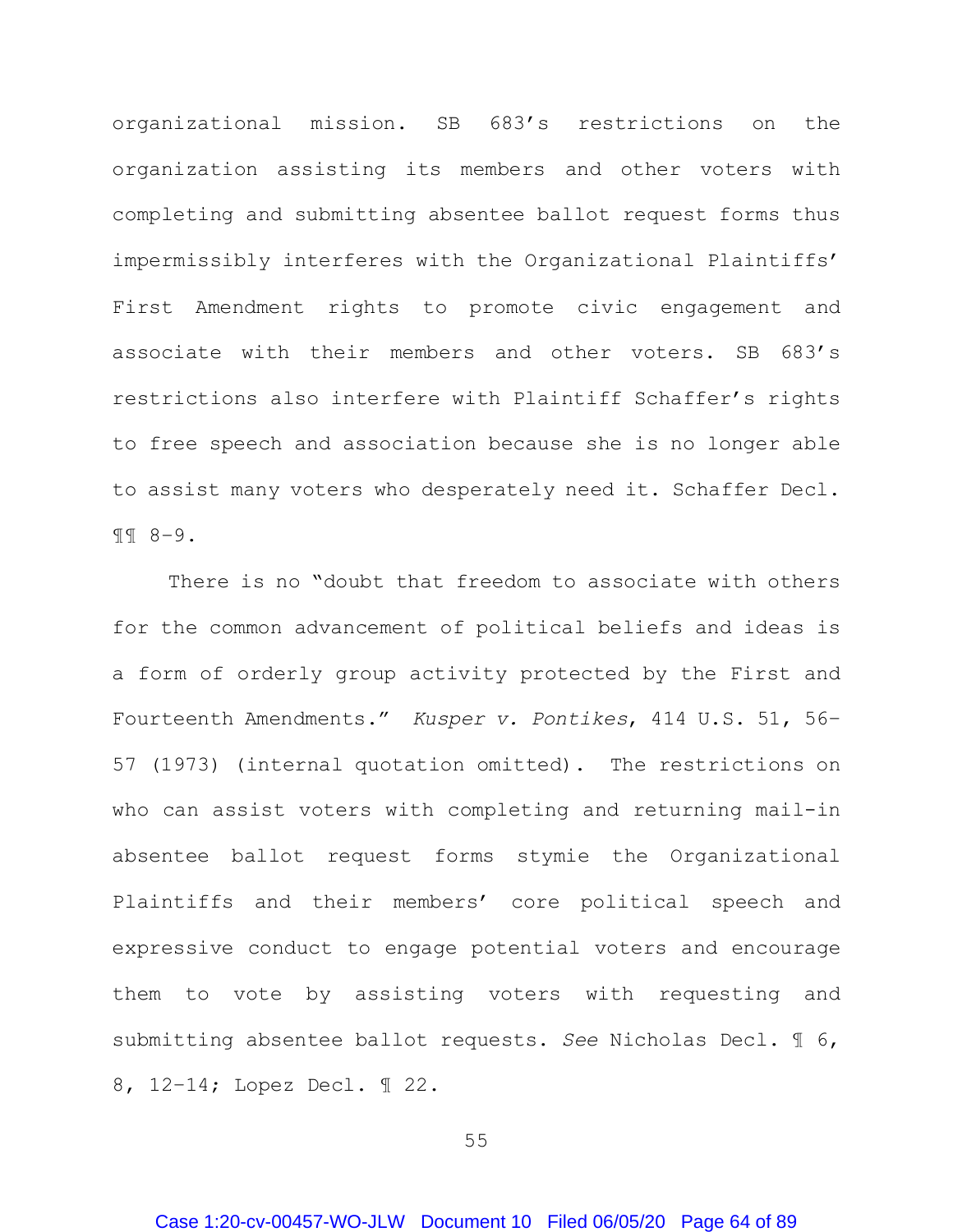The Supreme Court has recognized that petition-gathering activity is "the type of interactive communication concerning political change that is appropriately described as 'core political speech.'" *Meyer v. Grant*, 486 U.S. 414, 422–23 (1988). Whether a voter should apply for a ballot and ultimately participate in an election is a "matter of societal concern that [Plaintiffs] have a right to discuss publicly without risking criminal sanctions." *Meyer v. Grant*, 486 U.S. 414 at 421; *see also Buckley v. Am. Constitutional Law Found*, 525 U.S. 182, 186–87 (1999) (quoting *Meyer*, 486 U.S. at 422). In *Meyer*, plaintiffs were engaged in direct outreach to fellow citizens to engage them in the political process by gathering petition signatures for inclusion of a ballot question. State law burdened their signature-gathering activity by banning payment of petition circulators. Applying "exacting scrutiny," the Supreme Court struck down this law as "restrict[ing] political expression." *Meyer*, 486 U.S. at 420–22.

As in *Meyer*, providing assistance to voters who need to vote by mail to mitigate their risk of contracting COVID-19 and who are requesting a mail-in ballot for the first time since SB 683's enactment goes to the heart of Organizational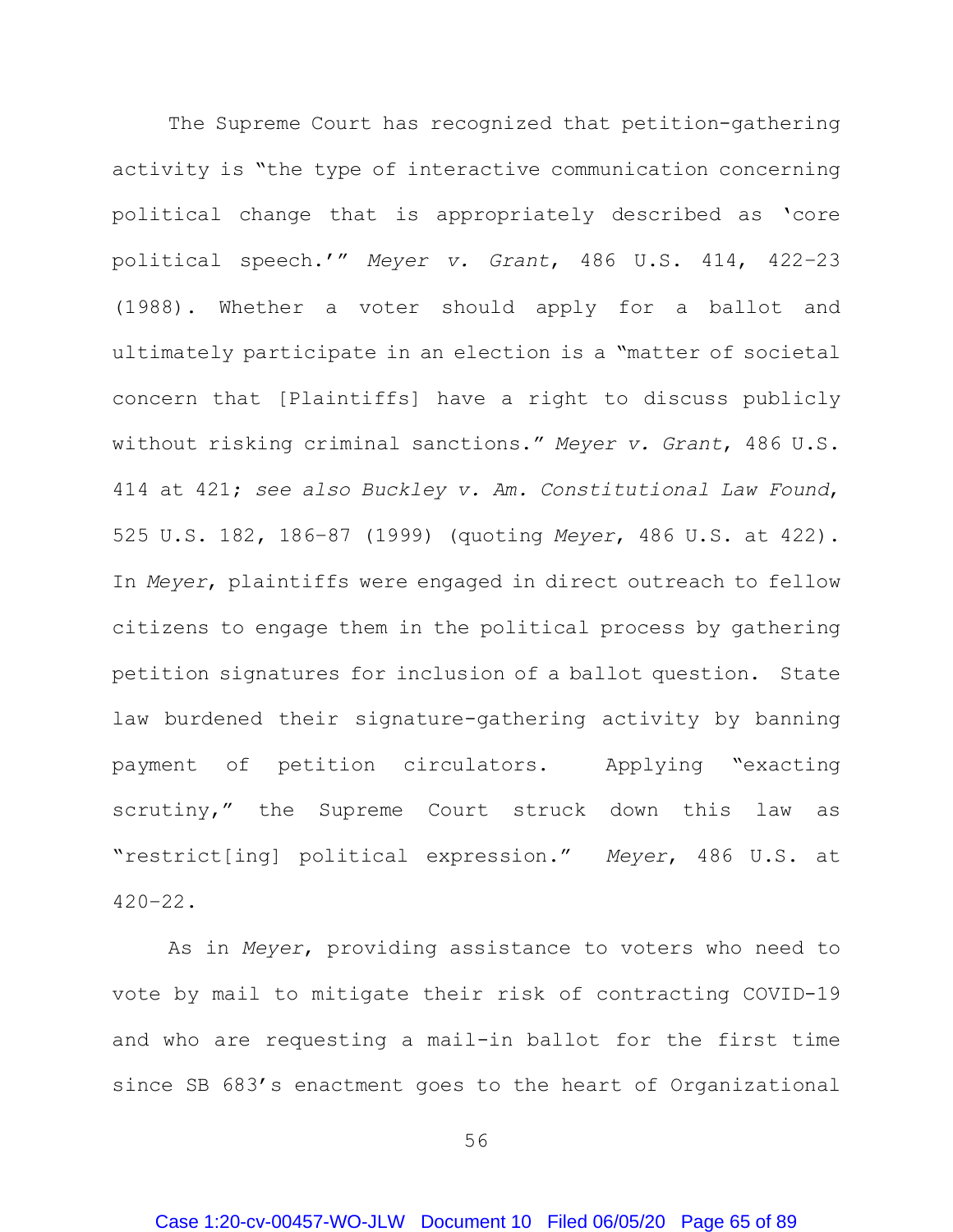Plaintiffs' core associational rights and missions to increase civic participation and engagement, as well as Plaintiff Schaffer's individual free speech and associational rights. Nicholas Decl. ¶¶ 6, 12–14; Lopez Decl. ¶¶ 2, 5, 10– 11; Schaffer Decl. ¶¶ 6, 9. Particularly in the pandemic context, assisting voters with filling out request forms and helping voters submit them, rather than simply pointing to blank forms, would be an important part of the LWVNC's educational mission and the effectiveness of their message of participation. Nicholas Decl. ¶¶ 13–14. Where the LWVNC directly helps voters, this assistance has educational and communicative value, and helps it build relationships with members and other voters. *Id.* Voters who work with the LWVNC to submit applications, many for the first time, would be more likely to complete the process independently in the future, and more likely to vote in the following election*. Id.* ¶ 13. When voters cannot get needed assistance, DemNC must expend more resources explaining the process to them, including how to get a ballot. Lopez Decl ¶¶ 16, 22-24.

The restrictions on assisting voters with applying for mail ballots prevent Organizational Plaintiffs from associating with their members and other voters, limiting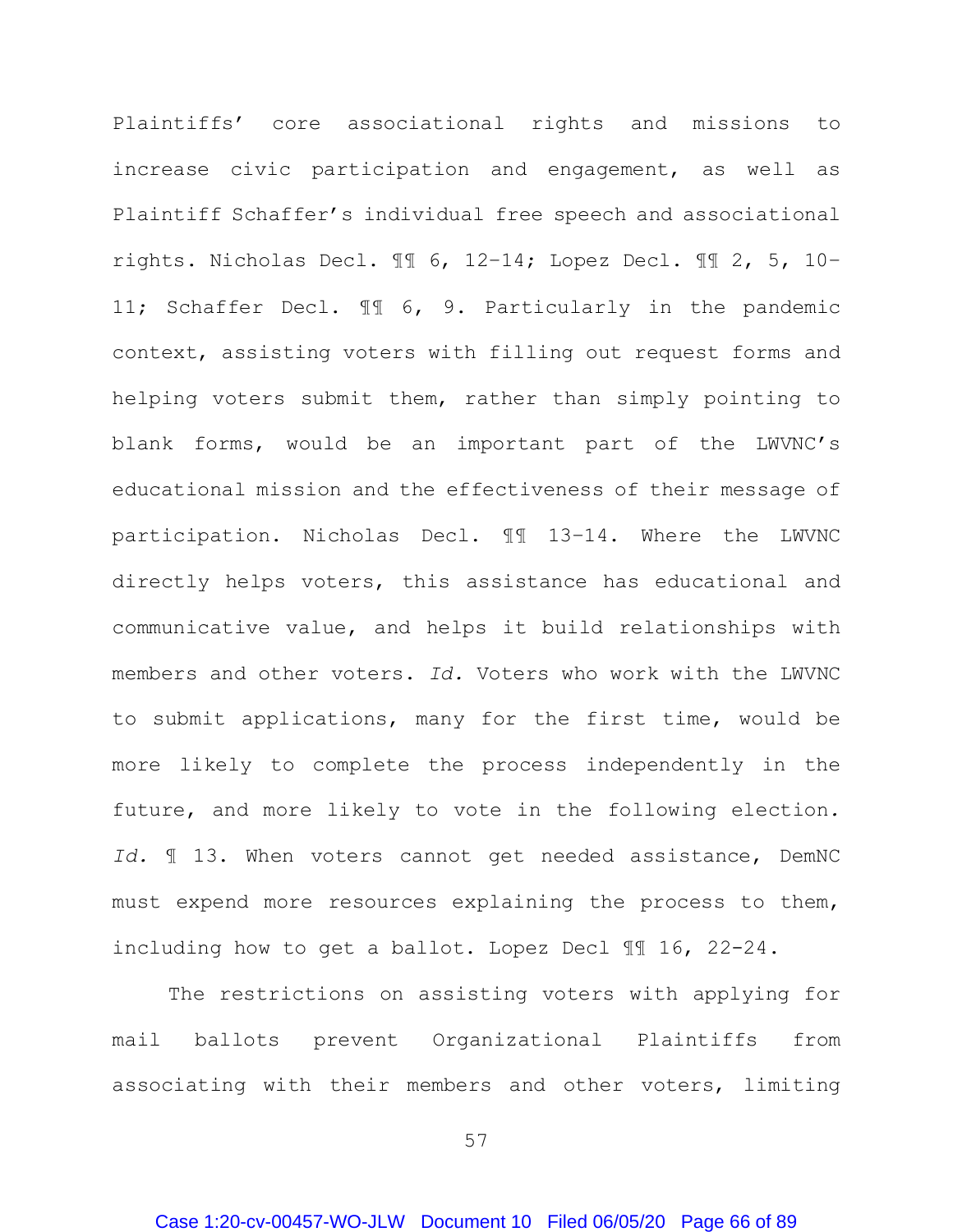Organizational Plaintiffs' political expression, and diminishing their ability to convey their message and further it by engaging more individuals in the political process. *See* Nicholas Decl. ¶¶ 12–13; Lopez Decl. ¶ 22. The speech in question is "at the core of our electoral process and of the First Amendment freedoms." *Williams v. Rhodes*, 393 U.S. 23, 32 (1968). And because the restrictions interfere with core political speech, they are "accordingly 'subject to strict scrutiny, which requires the Government to prove that the restriction furthers a compelling interest and is narrowly tailored to achieve that interest.'" *Ariz. Free Enter. Club's Freedom Club PAC v. Bennett*, 564 U.S. 721, 734 (2011) (quoting *Citizens United v. Fed. Election Comm'n*, 558 U.S. 310, 340 (2010)).

By imposing a blanket ban on organizations like the Organizational Plaintiffs and Plaintiff Schaffer, which prevent them from assisting their members and/or voters with completing and requesting absentee ballots, N.C. Gen. Stat. § 163-23.2 is not narrowly-tailored to serve a compelling state interest. "[W]hen it comes to core First Amendment speech…the government may not use a hatchet where a scalpel will suffice." *Cross v. Mokwa*, 547 F.3d 890, 903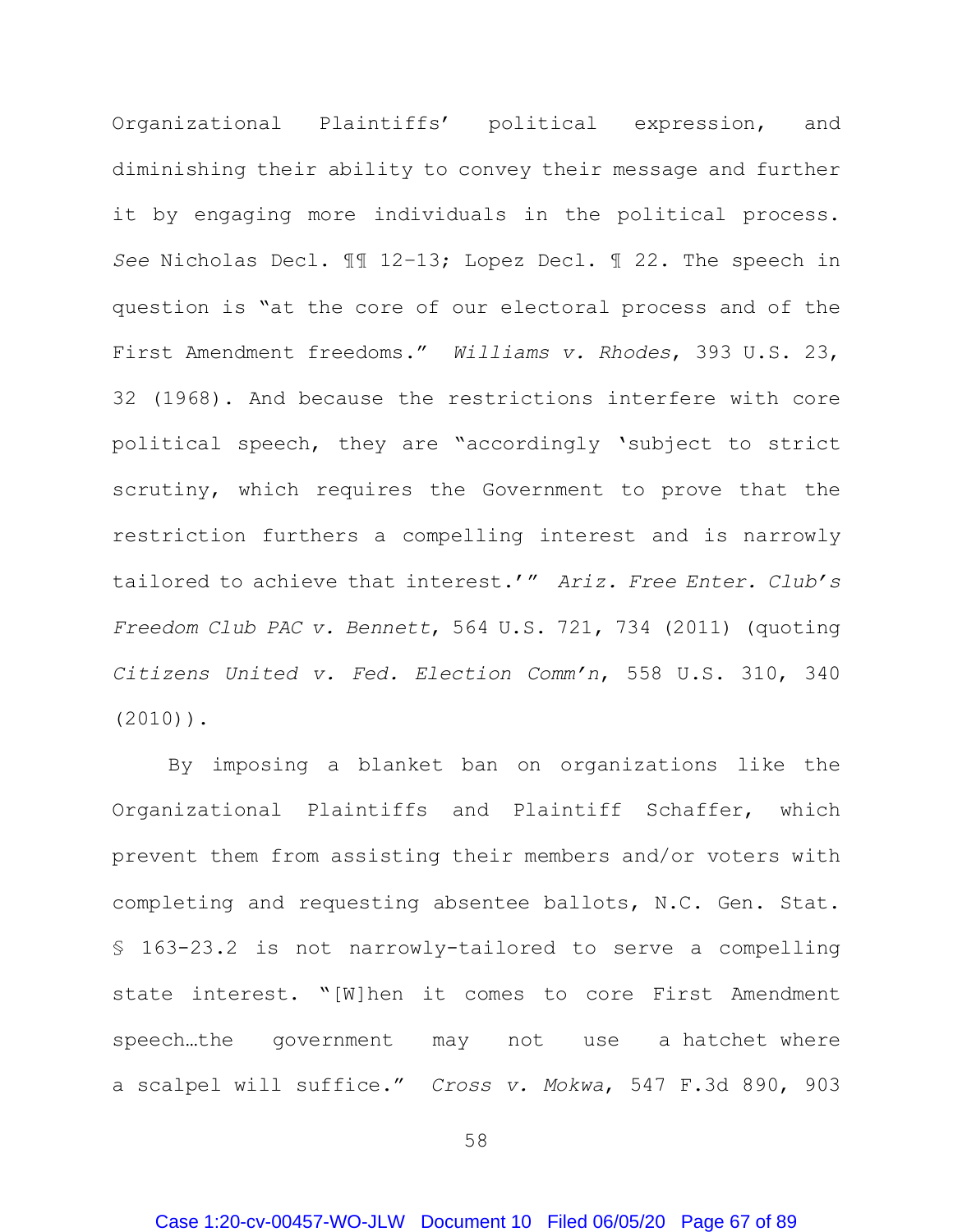(8th Cir. 2008) (Bye, J., concurring in part) (citing *NAACP v. Claiborne Hardware Co.,* 458 U.S. 886, 908 (1982)). Examples of more targeted provisions include the prohibition on falsification of papers with respect to fraudulent voter qualification, and on false representations to blind or illiterate voters regarding their ballots. N.C. Gen. Stat. §§ 163-274, 163-275. Accordingly, Organizational Plaintiffs and Plaintiff Schaffer are likely to succeed on their First Amendment speech and association claim.<sup>[9](#page-67-0)</sup>

#### D. Procedural Due Process

 $\overline{a}$ 

"Where the government seeks to deprive someone of a liberty interest protected by due process, due process demands that certain procedural safeguards be provided." *United States v. Baker*, 45 F.3d 837, 843 (4th Cir. 1995). A liberty interest that is governed by due process can be created by the U.S. Constitution or "may arise from an

<span id="page-67-0"></span><sup>&</sup>lt;sup>9</sup> Even if the Court were to review this restriction on Plaintiffs' associational rights under the *Anderson-Burdick*  framework for regulations of the election process, there is little difference between the exacting scrutiny of *Meyer* and the close scrutiny applied under *Anderson-Burdick* when considering regulations on core political speech, which are necessarily severe. *Buckley v. Am. Constitutional Law Found.*, 525 U.S. 182, 208 (1999) (Thomas, J., concurring); *see id*. at 192 n.12. *See infra* Section 1.A.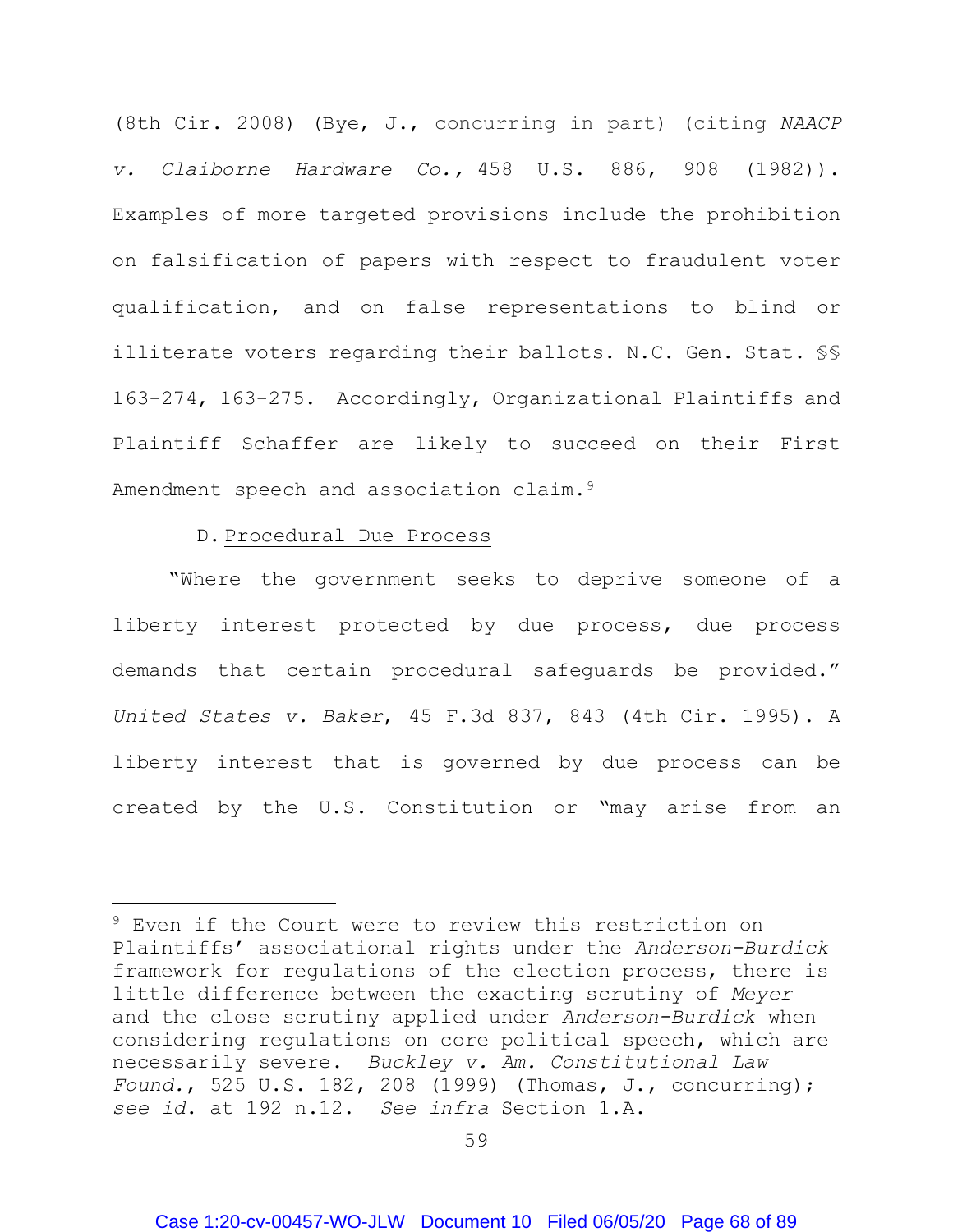expectation or interest created by state laws or policies." *Wilkinson v. Austin*, 545 U.S. 209, 221 (2005).

"[P]rocedural due process requires fair notice of impending state action and an opportunity to be heard." *Snider Int'l Corp. v. Town of Forest Heights*, 739 F.3d 140, 146 (4th Cir. 2014) (citing *Mathews v. Eldridge*, 424 U.S. 319, 333 (1976)). Absent exigent circumstances, due process requires pre-deprivation procedures. *See Cleveland Bd. of Educ. v. Loudermill*, 470 U.S. 532, 542 (1985). The *Mathews* test "set forth the familiar three-step inquiry for determining the adequacy of the opportunity to be heard," *Snider Int'l*, 739 F.3d at 146, but here state and county election officials afford no process whatsoever.

Courts have held that the failure to provide voters adequate notice and an opportunity to cure amounts to a violation of voters' procedural due process rights. *Saucedo v. Gardner*, 335 F. Supp. 3d 202, 217–22 (D.N.H. 2018) (applying *Mathews* and concluding that the state's scheme "fails to guarantee basic fairness"). North Carolina law gives all registered North Carolina voters statutory rights to request and cast a mail-in absentee ballot that will be processed and counted, thereby vesting them with liberty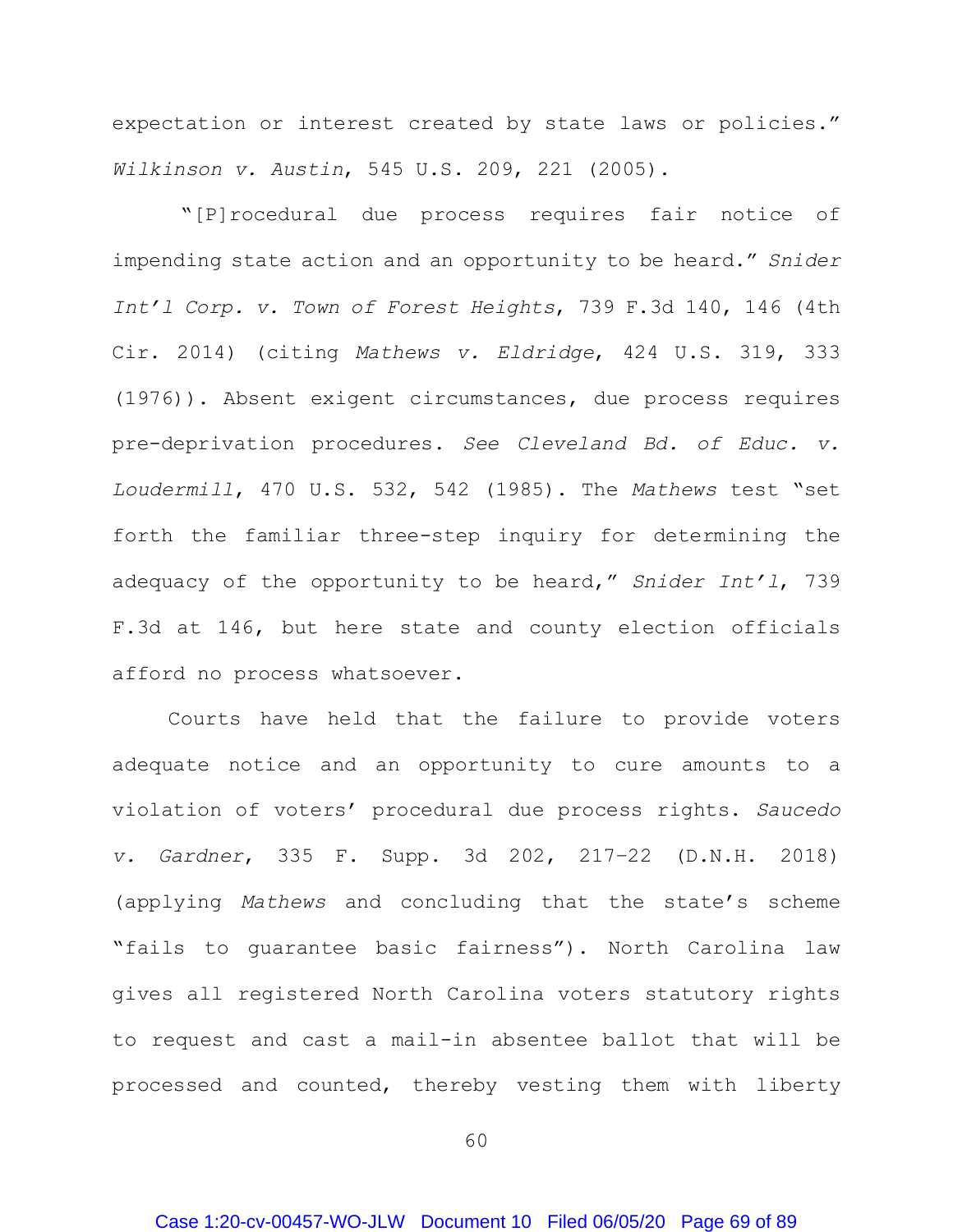interests. N.C. Gen. Stat. § 163-226(a). Eligible, registered voters enjoy an "individual and personal" right to vote under North Carolina law. *Gill v. Whitford*, 138 S. Ct. 1916, 1929 (2018) (quoting *Reynolds v. Sims*, 377 U.S. 533, 561 (1964)). "The right to vote by absentee ballot is not, in and of itself, a fundamental right. But once the State permits voters to vote absentee, it must afford appropriate due process protections, including notice and a hearing, before rejecting an absentee ballot." *Zessar v. Helander*, No. 05 C 1917, 2006 WL 642646, at \*5 (N.D. Ill. Mar. 13, 2006).

As enforced by Defendants, the state's election laws do not afford mail-in absentee voters any notice of or opportunities to cure material defects in their absentee ballot request form or the absentee ballots themselves. Such material defects will result in the rejection of their request forms or absentee ballots, thereby depriving Individual Plaintiffs and the Organizational Plaintiffs' members of their right to vote by mail. Furthermore, the lack of any uniform mechanism to cure will require LWVNC and DemNC to devote additional resources towards identifying which counties are voluntarily providing some sort of process to cure absentee ballot request forms and absentee ballots,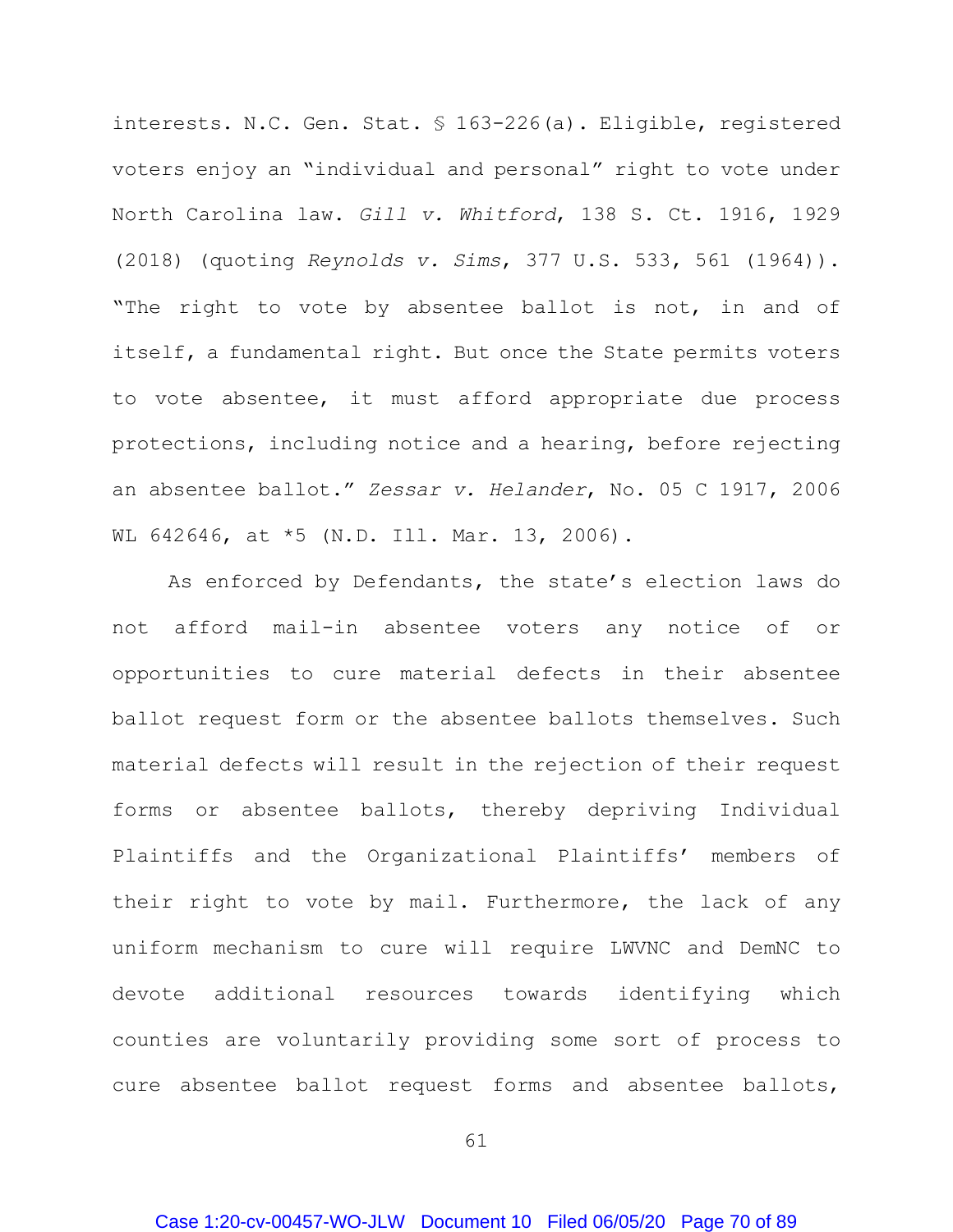educating voters on those processes, and assisting them. Nicholas Decl. ¶ 18; Lopez Decl. ¶¶ 23, 27.

Plaintiffs Clark, Cates, Edwards, Priddy, Bentley, and Hutchins all intend to vote by mail-in absentee ballot, some for the first time, *see e.g.*, Cates Decl. ¶ 8, and may well make errors on their absentee ballot request forms or absentee ballots and/or the certificate envelopes. Procedural due process requires a cure procedure for these defects. Defendants have deprived Plaintiffs of their protected interest in casting an absentee ballot by failing to provide notice and an opportunity to cure deficiencies in the request forms and ballots.

## E. Violation of Title II of the Americans with Disabilities Act (42 U.S.C. §§ 12131 et seq.) and § 504 of the Rehabilitation Act (29 U.S.C. § 794)

Title II of the ADA provides that "[n]o qualified individual with a disability shall, by reason of such disability, be excluded from participation in or be denied the benefits of the services, programs, or activities of a public entity" such as voting. 42 U.S.C. § 12132. Similarly, section 504 of the RA requires that "[n]o otherwise qualified individual with a disability . . . shall, solely by reason of her or his disability, be excluded from the participation in,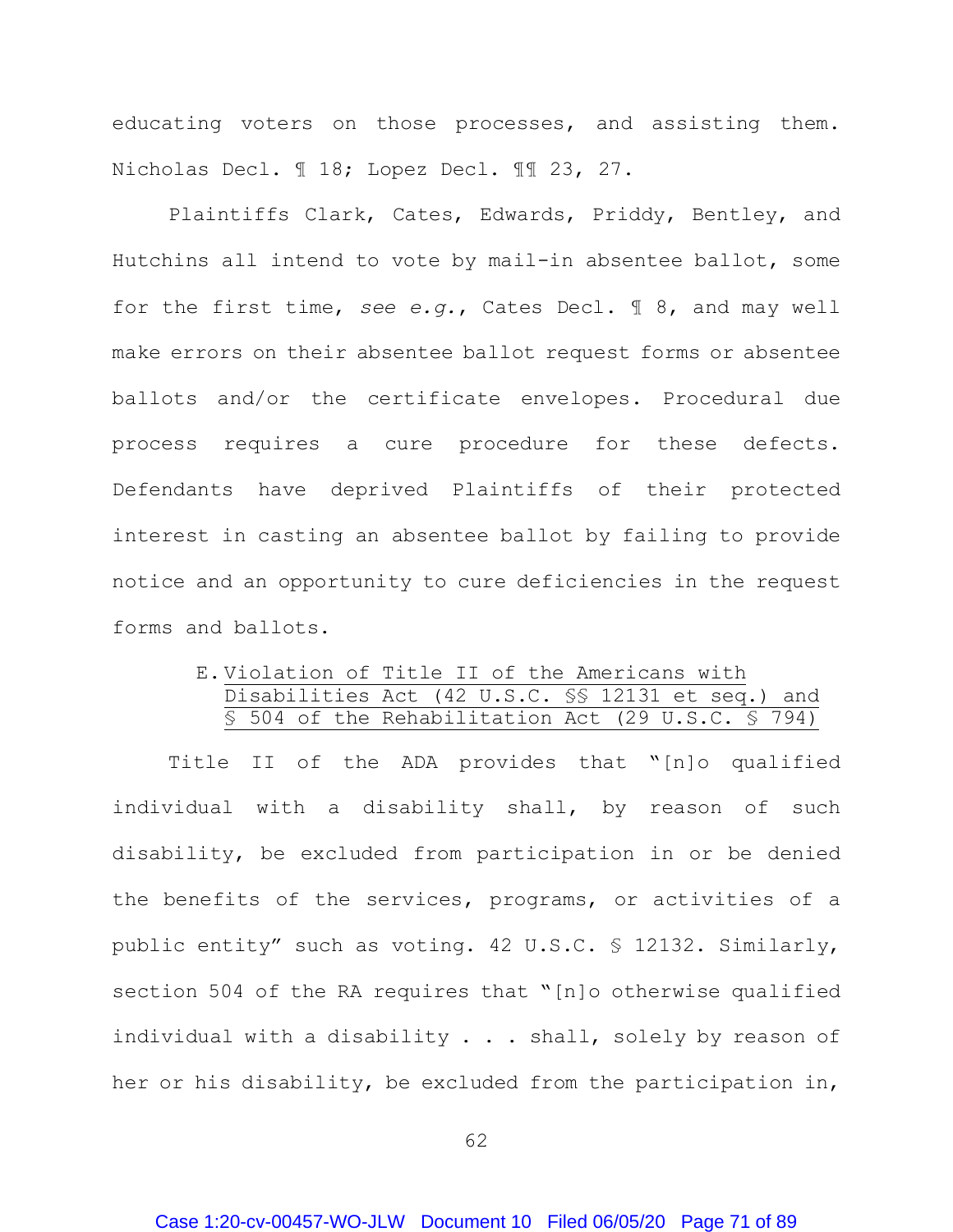be denied the benefits of, or be subjected to discrimination under any program or activity receiving Federal financial assistance." 29 U.S.C. § 794(a). The ADA and RA protect individuals with disabilities from being excluded from voting on the basis of their disabilities. *See Nat'l Fed'n of the Blind v. Lamone*, 813 F.3d 494, 510 (4th Cir. 2016). Accordingly, Defendants are obligated to provide Plaintiffs Clark, Edwards, and Priddy with the reasonable modifications so they are afforded the same opportunity to vote as other individuals who do not have disabilities.

The SBE, which received federal funding to conduct elections, must make reasonable modifications in policies, practices, or procedures when the modifications are necessary to avoid discrimination on the basis of disability. *See* 29 U.S.C. § 794(a). By failing to waive the two-witness requirement for absentee ballots for voters whose disabilities limit their ability to have contact with others during this pandemic, the SBE Defendants are violating the ADA and RA. Without action by this Court, vulnerable voters like Plaintiffs Clark, Edwards, Priddy, and Hutchins (the "ADA/RA Plaintiffs") will not be able to vote this November.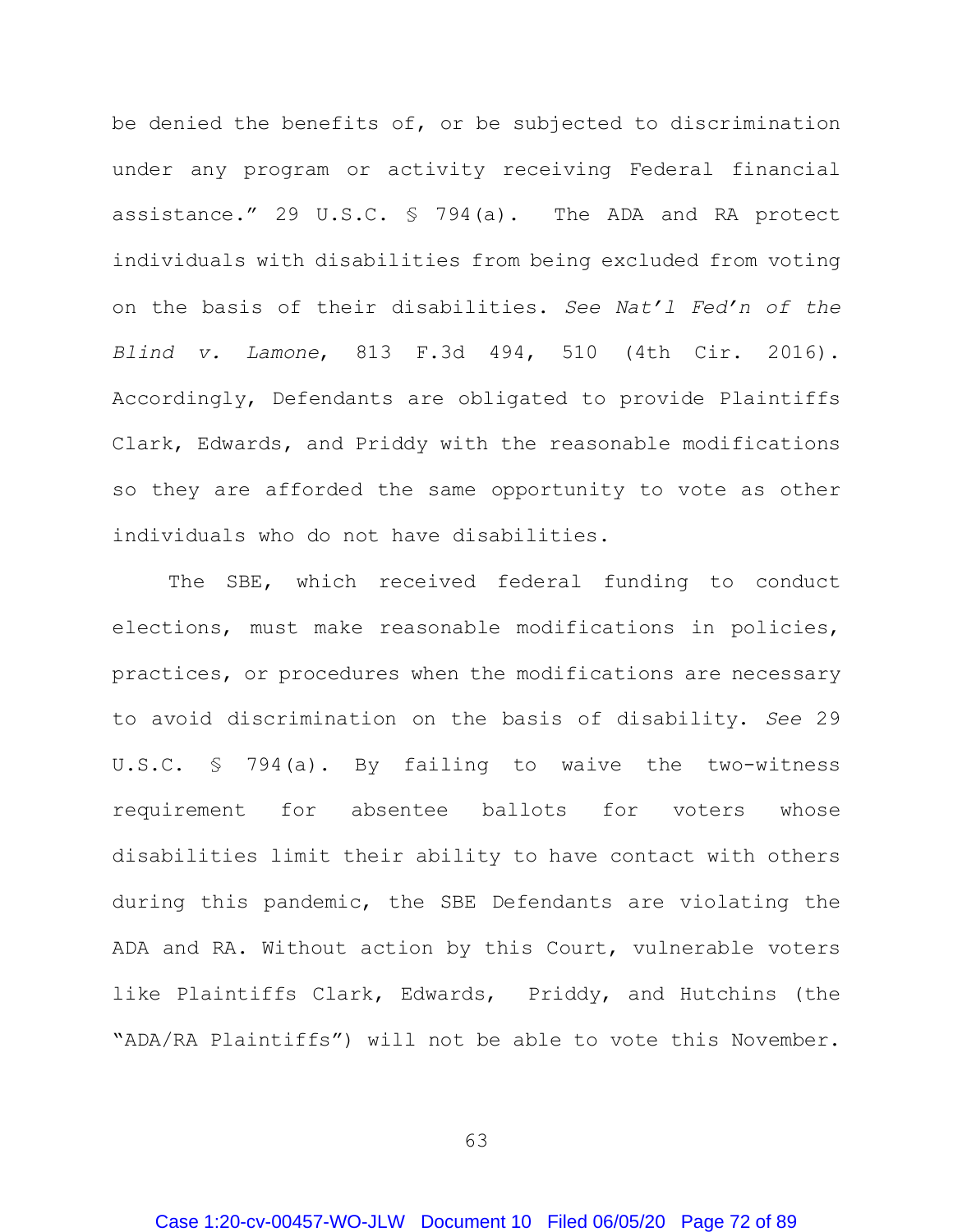To prove a violation of Title II of the ADA and Section 504 of the RA,  $10$  plaintiffs must show

(1) they have a disability; (2) they are otherwise qualified to receive the benefits of a public service, program, or activity; and (3) they were denied the benefits of such service, program, or activity, or otherwise discriminated against, on the basis of their disability.

*Lamone,* 813 F.3d at 503. First, there is no question that the ADA/RA Plaintiffs have disabilities under the ADA and RA. An individual is considered disabled if he can show "(1) that he has a physical or mental impairment, (2) that this impairment implicates at least one major life activity, and (3) that the limitation is substantial." *Heiko v. Colombo Sav. Bank, F.S.B.*, 434 F.3d 249, 254 (4th Cir. 2006).

ADA/RA Plaintiffs' preexisting conditions qualify as physical impairments. Physical impairments include lung disease and diabetes, *see* 28 C.F.R. § 35.108(b)(2); 10 C.F.R. § 4.101, and both conditions impose a greater risk of severe illness from COVID-19. Courts around the country have also routinely held that conditions like COPD, diabetes,

 $\overline{a}$ 

<span id="page-72-0"></span> $10$  The Fourth Circuit analyzes the ADA and RA together because "the analysis is substantially the same." *Seremeth v. Bd. of Cty. Comm'rs Frederick Cty*, 673 F.3d 333, 336 n.1 (4th Cir. 2012) (internal quotation marks omitted).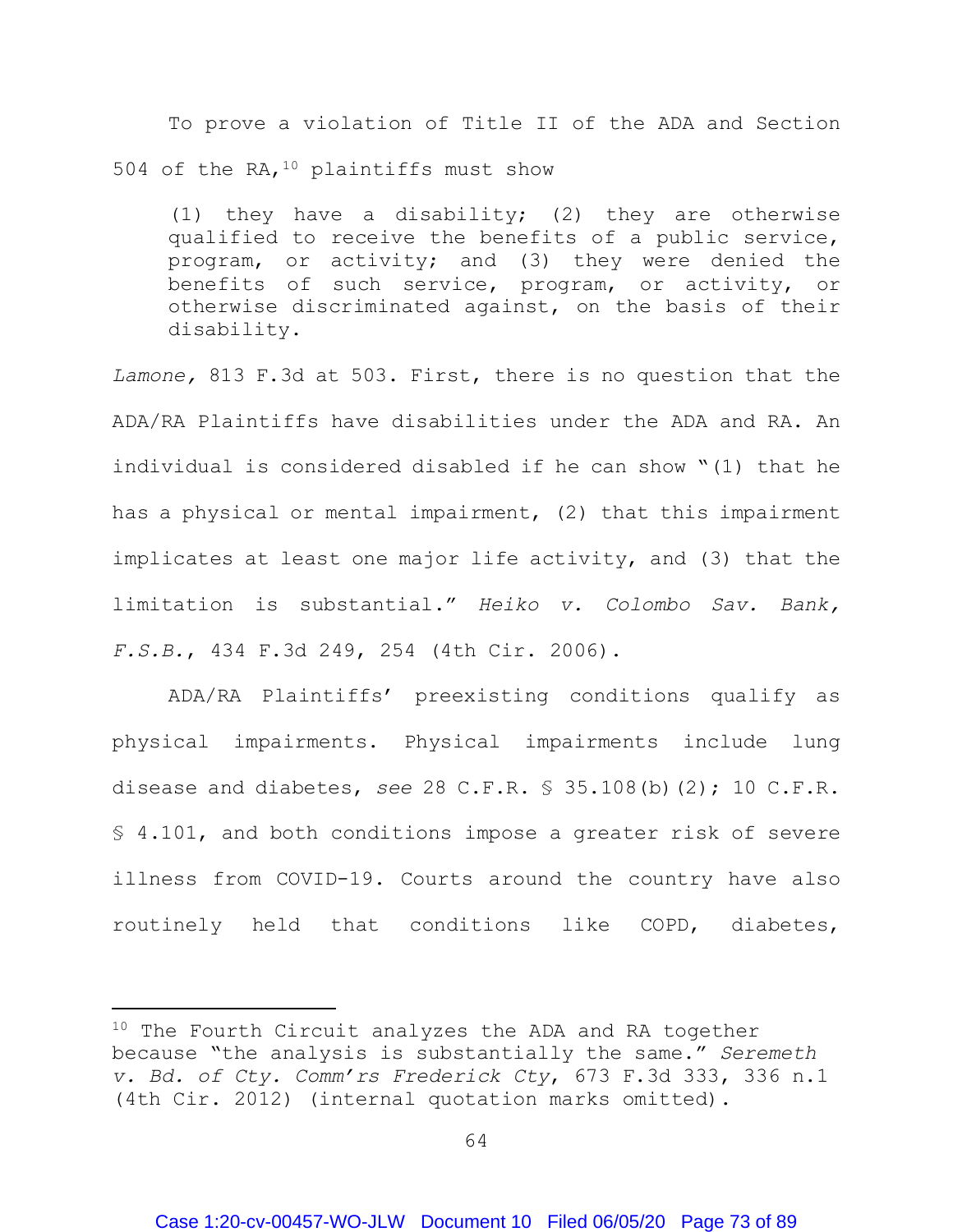blindness, and immunodeficiency can qualify as disabilities under the ADA and RA*. See, e.g.*, *Davis v. Nat'l R.R. Passenger Corp.*, 733 F. Supp. 2d 474, 494 (D. Del. 2010) (COPD); *Myers v. Hose*, 50 F.3d 278, 282 (4th Cir. 1995) (diabetes); *Lamone*, 813 F.3d 494 (blindness); *Bragdon v. Abbott*, 524 U.S. 624 (1998) (HIV). Moreover, the CDC has deemed that individuals who have impairments such as COPD, diabetes, and organ transplants (requiring immunosuppressant medication), or are of advanced age (65 or older), such as the ADA/RA Plaintiffs, are "at higher risk for severe illness from COVID-19." Riggs Decl. ¶ 7.

These physical impairments, in combination with the pandemic, also substantially affect ADA/RA Plaintiffs by restricting their enjoyment of at least one major life activity. Major life activities include breathing, standing, sleeping, reading, writing, walking, as well as the operation of a major bodily function, such as "function of the immune system" and respiratory and endocrine systems. 28 C.F.R. § 36.105(c)(1). Plaintiff Clark suffers from severe COPD, which interferes with several major life activities, including breathing. Clark Decl. ¶ 5. Plaintiff Edwards possesses type 1 Diabetes, a physical impairment that substantially affects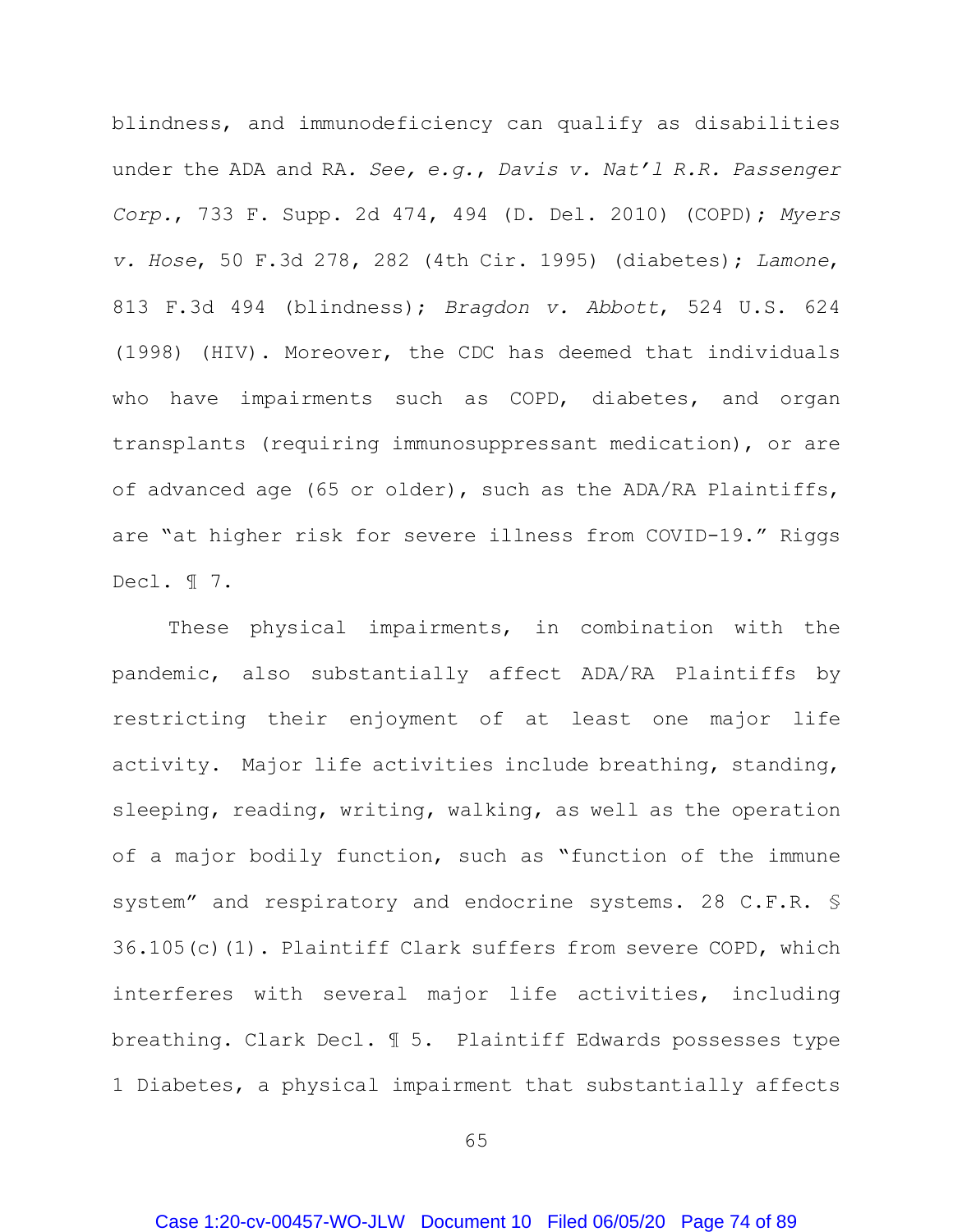her major bodily function through her endocrine system. Edwards Decl. ¶ 5. Plaintiff Priddy's pre-existing conditions are physical impairments that substantially influences his major life activities because the function of his immune system is directly affected. Priddy Decl. ¶ 4. Plaintiff Hutchin's blindness is a physical impairment that substantially influences many major life activities, such as reading, writing, and walking. Hutchins Decl. ¶¶ 4, 12. Accordingly, the ADA/RA Plaintiffs have disabilities as defined by the ADA and RA.

Second, the ADA/RA Plaintiffs are otherwise qualified to receive the benefits of a public service, program, or activity—namely, voting. Each ADA/RA Plaintiff is registered to vote this November. Clark Decl. ¶ 3; Priddy Decl. ¶ 2; Edwards Decl. ¶ 2; Hutchins Decl. ¶ 3. However, whether the ADA/RA Plaintiffs can vote in light of this pandemic will depend on whether this Court grants relief and suspends the two-witness requirement.

Third, the ADA/RA Plaintiffs are excluded from participation in and denied the benefits of voting, or are otherwise discriminated against, on the basis of their disability. Due to their conditions, the Plaintiffs Clark,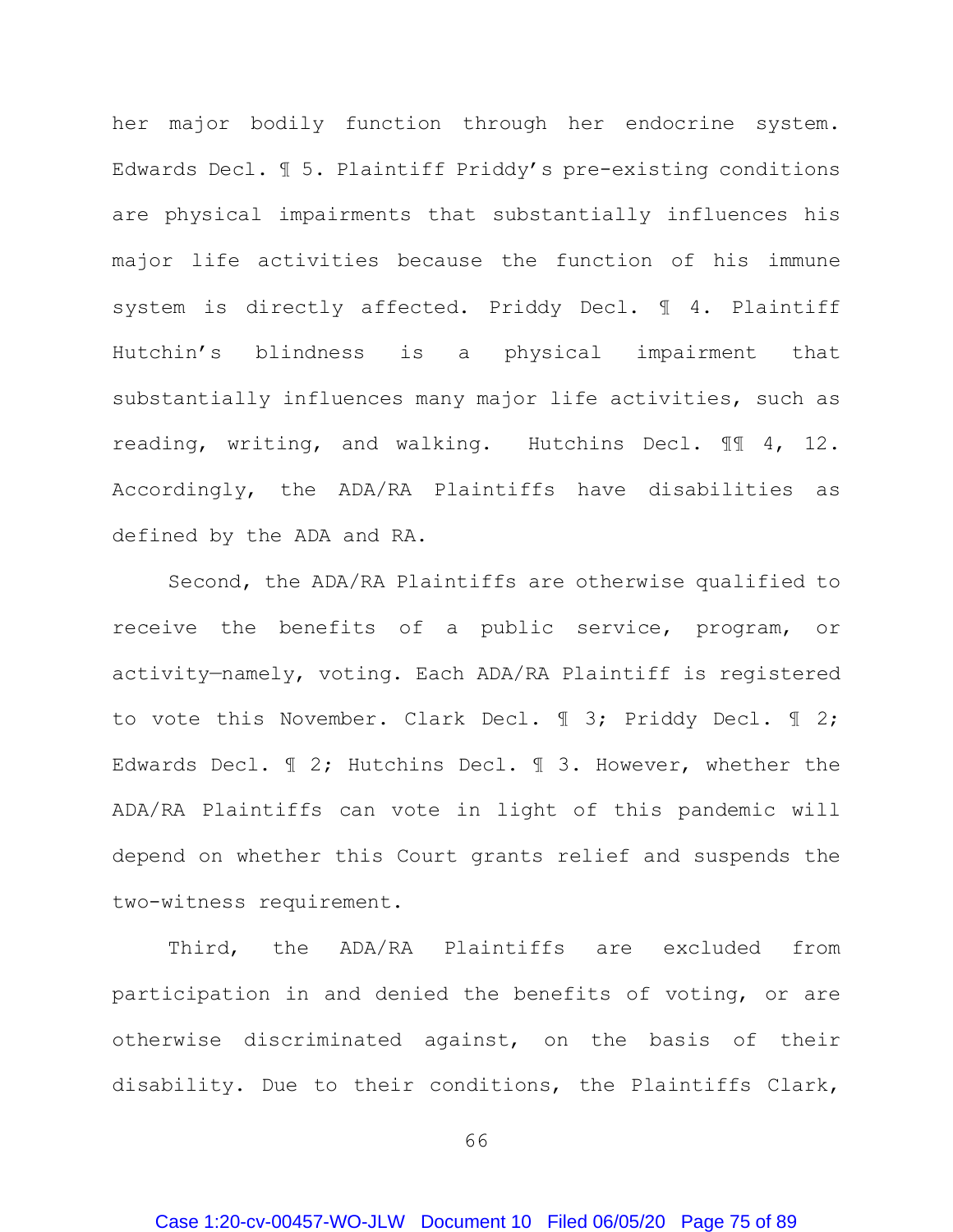Edwards, and Priddy cannot vote safely in person and must vote by mail. However, they are unable to safely obtain two witness signatures without ignoring the CDC's guidance and putting themselves at unreasonable risk of contracting COVID-19 and suffering serious health consequences, including death. Furthermore, Plaintiff Hutchins would like to vote by mail because his age puts him at risk of serious illness or death from COVID-19. Hutchins Decl. ¶ 6. Due to his disability, he cannot fill out and return his absentee ballot himself and needs assistance. His nursing home is closed to visitors in light of the COVID-19 pandemic and he is not able to receive assistance from his wife. Thus, he would like his nursing home staff to help him. *Id.* ¶¶ 10–12. However, under North Carolina law, the nursing home staff and nurses are not allowed to assist him with returning an absentee ballot request form, marking and completing an absentee ballot, and submitting an absentee ballot. *See* N.C. Gen. State. §§ 163- 226.3(a)(4)-(6), 163-230.2(e)(4); 163-231(b)(1)*; see also Lamone*, 813 F.3d at 504 (because Maryland allowed no-excuse absentee voting, defendants violated the ADA by failing to make reasonable accommodations to allow individuals who were blind to vote by mail).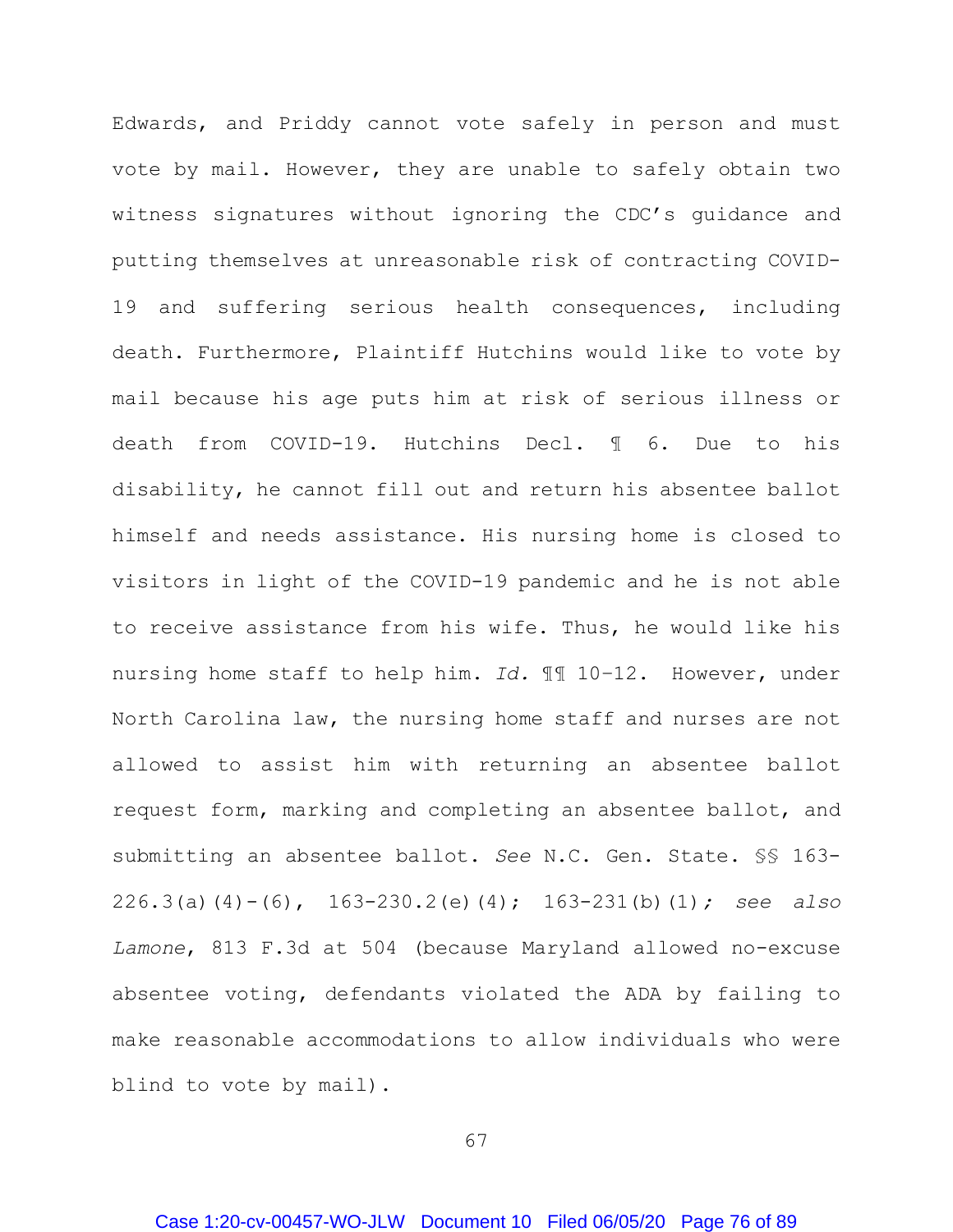Thus, unless this Court grants relief, by omitting the Two Witnesses Requirement and by allowing nursing home staff to assist voters fill out and submit absentee ballots, voters like the ADA/RA Plaintiffs will confront a dilemma that they should never have to face: vote and risk exposure to a highlycontagious and deadly disease, or forego voting. Indeed, it was out of concern for the pandemic that Defendant Director Bell recommended that the witness requirement be reduced or eliminated "[i]n light of social distancing requirements to prevent the spread of COVID-19." Even if Defendants are not intentionally discriminating against individuals with disabilities, Defendants are nevertheless violating the ADA and RA because reasonable modification or accommodation claims do not require discriminatory intent. *See Lamone*, 813 F.3d at 510 (Maryland violated ADA for "failure to make reasonable accommodations" for visually-impaired voters even though "the record is devoid of any evidence that the defendants acted with discriminatory animus"). Furthermore, no discriminatory intent is necessary because Defendants' policies have a disparate impact on vulnerable voters like the ADA/RA Plaintiffs. *See A Helping Hand, LLC v. Baltimore Cty.*, 515 F.3d 356, 362 (4th Cir. 2008).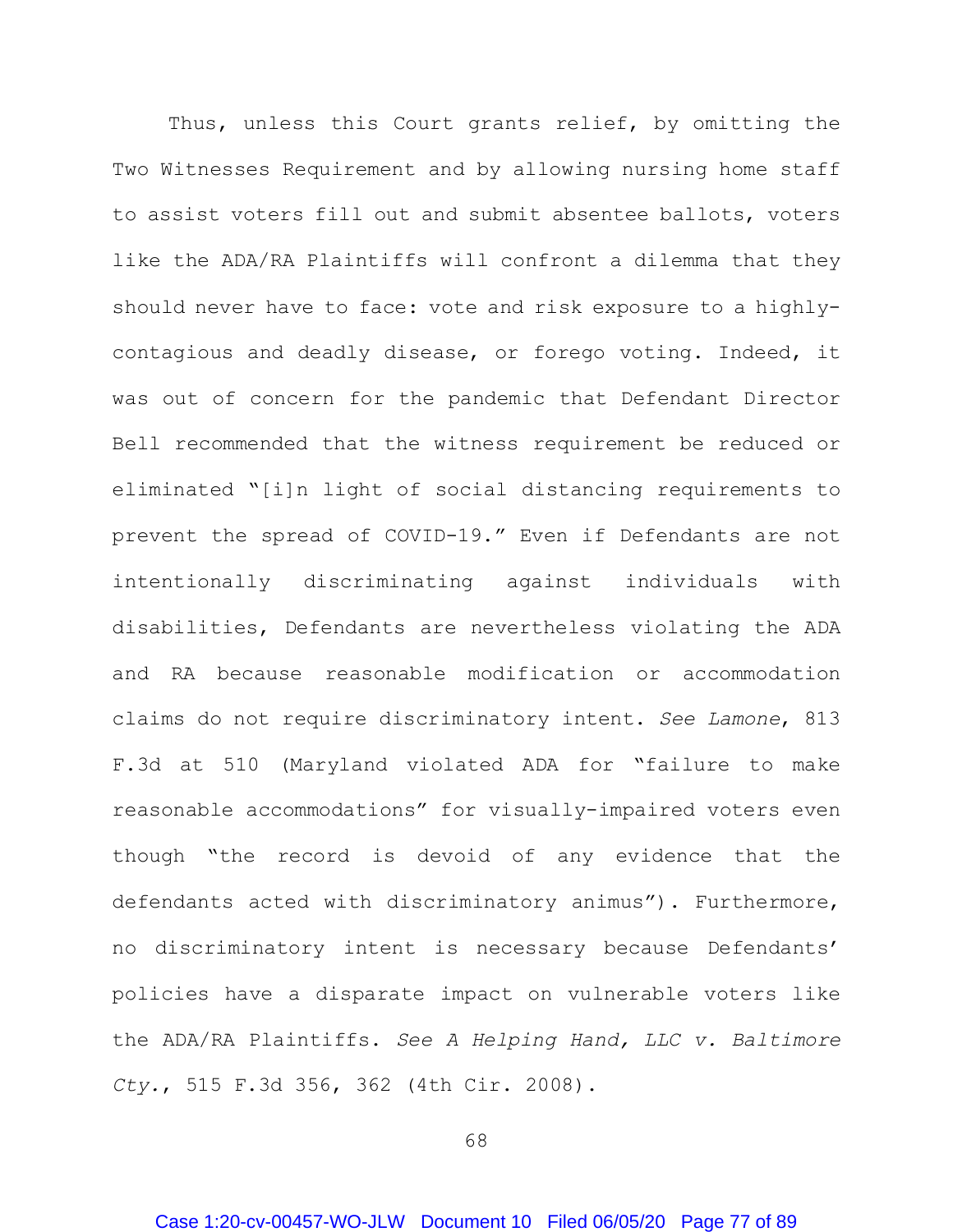Finally, Defendants will not succeed in arguing that eliminating the two-witness requirement or the prohibition on nursing staff assistance pose an undue burden. Under ADA regulations, a public entity is not required to take any action "that it can demonstrate would result in a fundamental alteration in the nature of a service, program, or activity or in undue financial and administrative burdens." 28 C.F.R. § 35.164. Defendants bear the burden of proving this undue burden. *See id*. ("[A] public entity has the burden of proving that compliance with this subpart would result in such alteration or burdens"). Eliminating the two-witness requirement is clearly not burdensome, as it merely requires Defendants to cease disqualifying absentee ballots lacking two witness signatures, make minor modifications to the ballots, and include instructions regarding the rule change. *See Lamone*, 813 F.3d at 508 (proposed online ballot marking tool for absentee voting for visually impaired did not pose undue burden). There can be no serious argument that eliminating the two-witness "results in a fundamental alteration in the nature" of voting. Furthermore, allowing nursing home staff to assist voters complete and submit absentee ballots cannot pose burdens on the Defendants.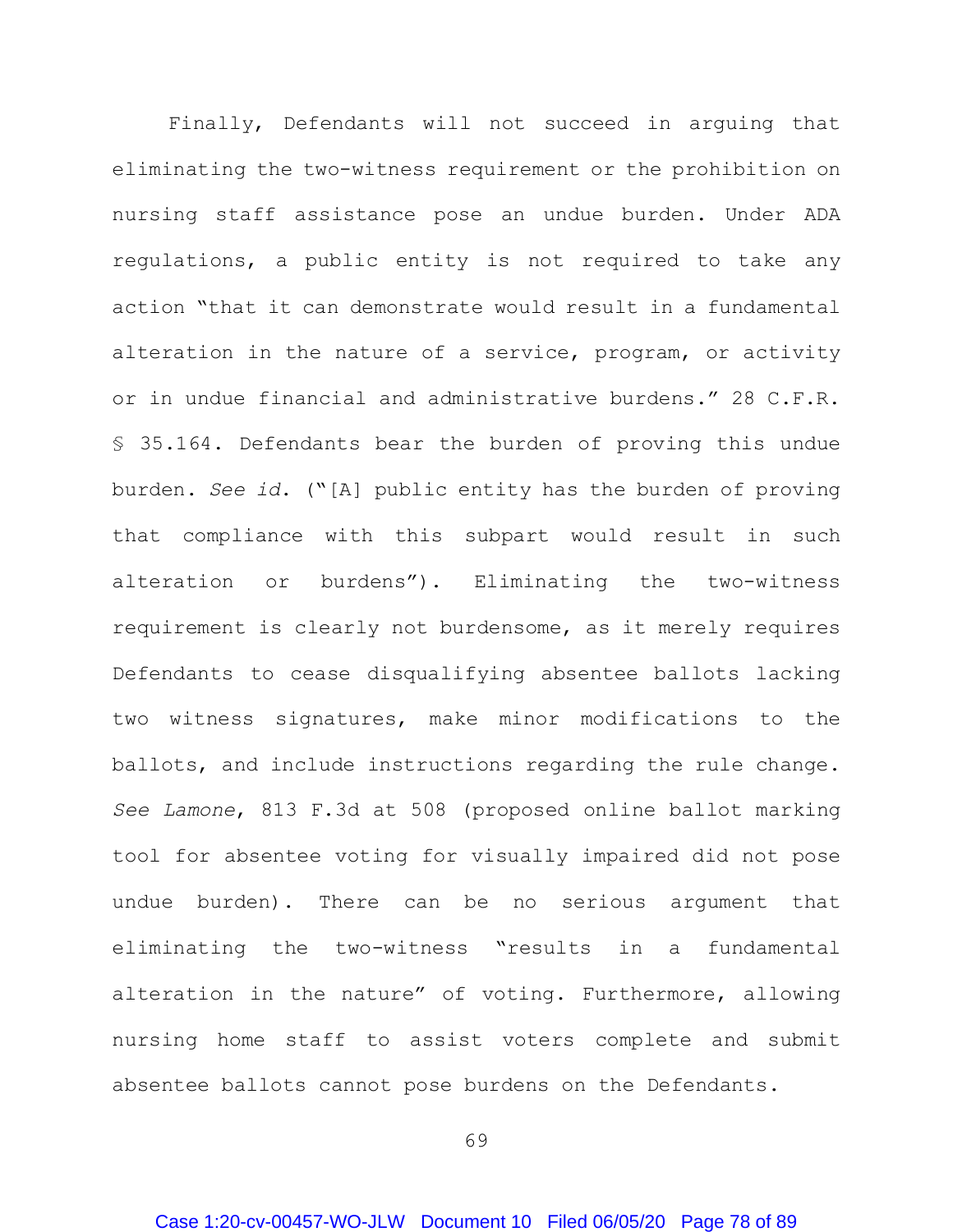Accordingly, the ADA/RA Plaintiffs are likely to prevail on their ADA and RA claims. Defendants' failure to accommodate these voters constitutes a condition on access to the ballot box that has the effect of screening out individuals from participating in the November general election because of their disabilities, in violations of Title II of the ADA and Section 504 of the RA.

## F. Violation of Section 208 of the Voting Rights Act of 1965, 52 U.S.C. § 10508)

Under Section 208, a voter who needs assistance for reason of blindness, disability, or inability to read or write ("208-covered voter") possesses the right to choose *any* person other than their employer/union representative regardless of whether the person is a near relative, legal guardian, or nursing home staff—to assist them with the voting process, including the steps necessary to obtain, cast, and submit an absentee ballot. 52 U.S.C. § 10508; *OCA-Greater Houston v. Texas*, 867 F.3d 604, 614–15 (5th Cir. 2017). Defendants are violating Section 208 of the VRA by preventing 208-covered voters from selecting their assistor of choice who is not their employer or union representative to assist them with submitting their absentee ballot request form (N.C. Gen. Stat.  $\frac{163-230.2(e)(4)}{100}$ , or with marking, completing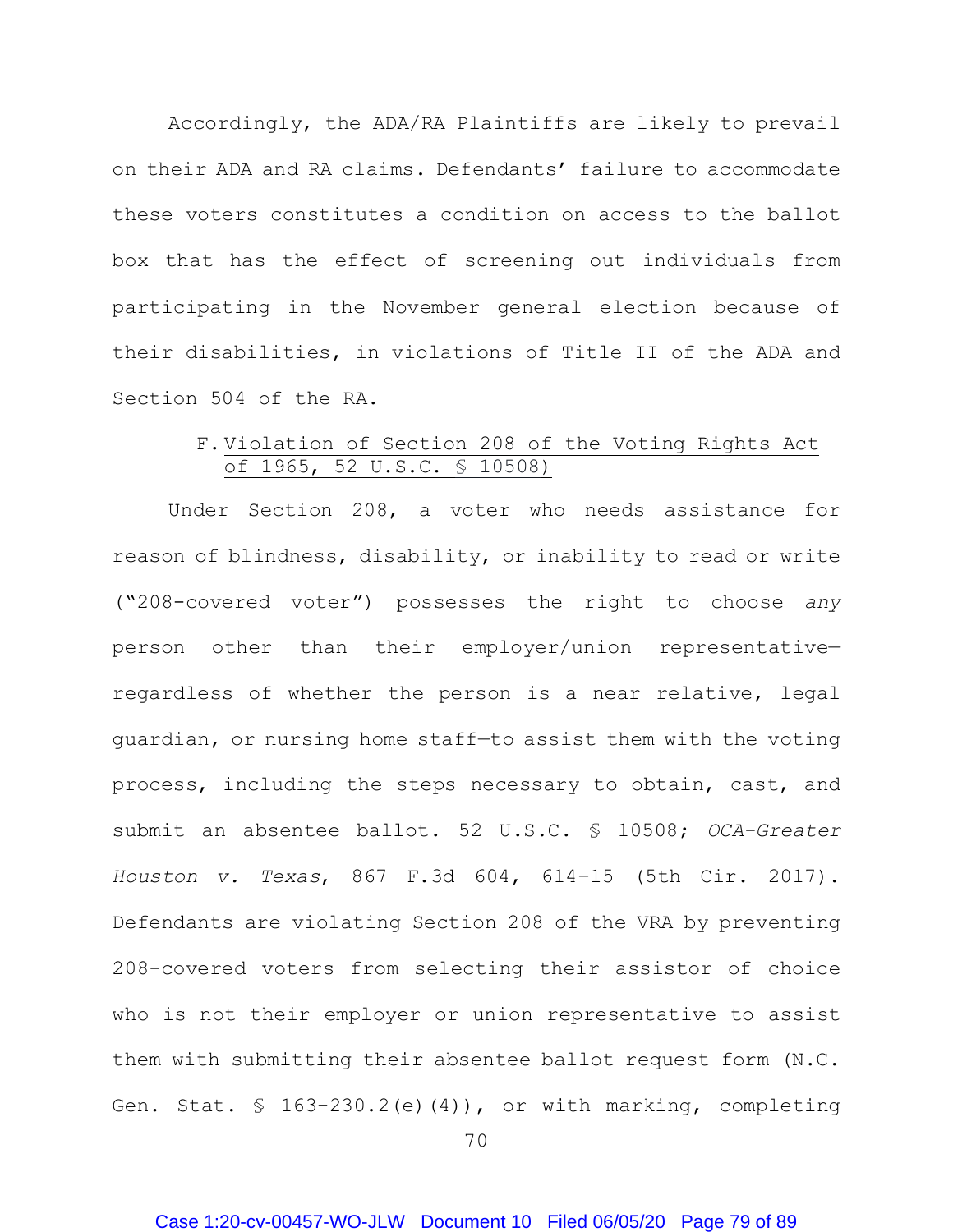and submitting their absentee ballot (N.C. Gen. Stat. §§ 163- 226.3,  $163-231$ (b)(1)). States cannot "deny the assistance at some stages of the voting process during which assistance [is] needed." S. Rep. 97-417. For Plaintiff Hutchins, applying for a mail ballot is a prerequisite to safely voting, and he requires assistance with submitting his request for a ballot, marking and completing the ballot, and delivering it. Hutchins Decl. ¶¶ 4–12. Defendants provide an exception to 208-covered voters only for completing the request form. N.C. Gen. Stat. § 163-230.2(e1). Plaintiff Hutchins is entitled to any assistor of choice other than an employer/union representative at all stages of the absentee voting process. *See OCA-Greater Houston v. Texas*, 867 F.3d 604, 614–15 (5th Cir. 2017).

## **II. Absent injunctive relief, Plaintiffs will suffer irreparable harm in the November general election.**

Absent an injunction suspending or modifying the challenged restrictions, voters will suffer irreparable injuries in the November general election. "[O]nce [an] election occurs, there can be no do-over and no redress." *League of Women Voters of N.C. v. North Carolina*, 769 F.3d 224, 247 (4th Cir. 2014). For that reason, "[c]ourts routinely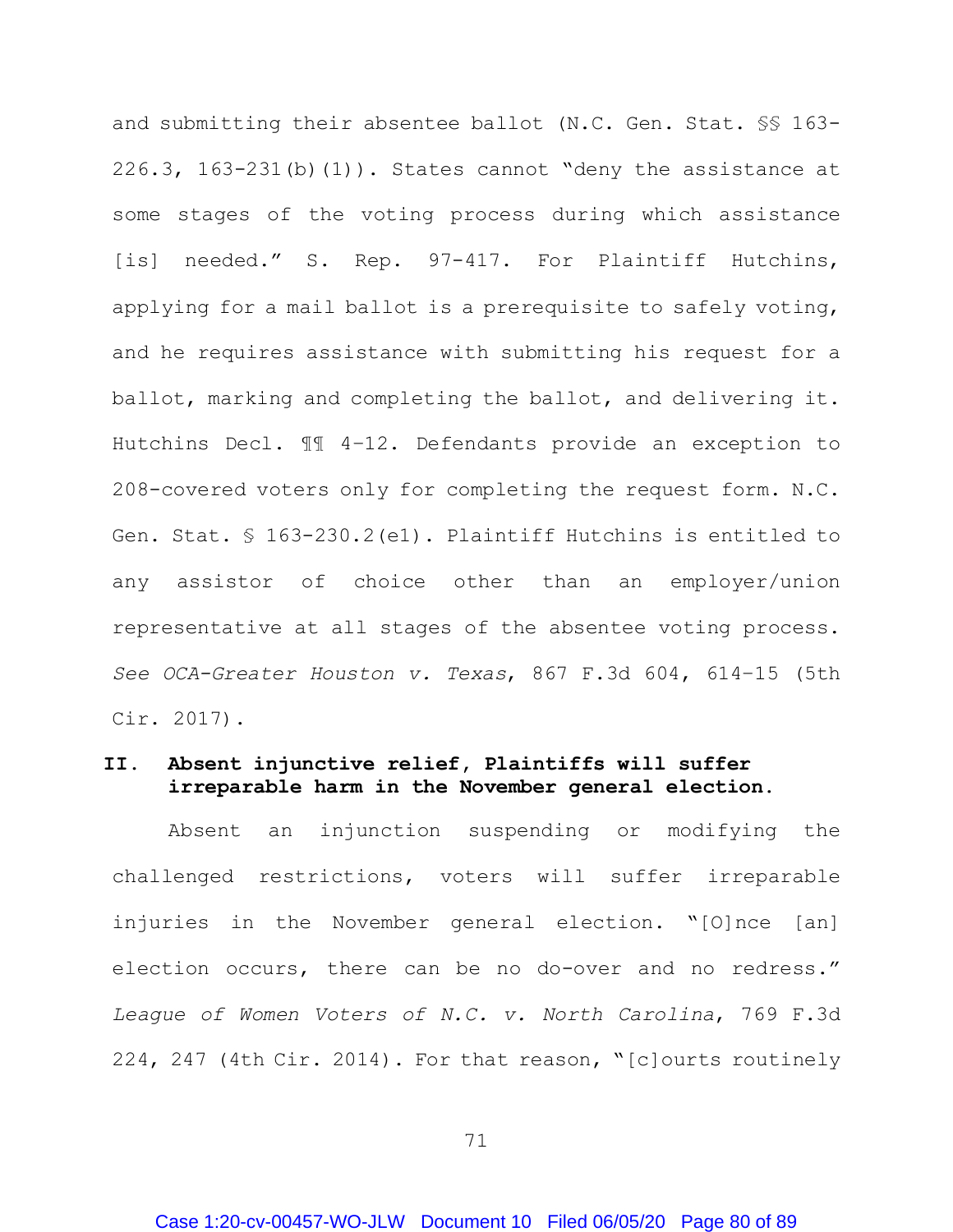deem restrictions on fundamental voting rights irreparable injury." *Id.* (collecting cases).

To demonstrate irreparable harm, a party must establish that (1) the harm is "certain and great, actual and not theoretical, and so imminen[t] that there is a clear and present need for equitable relief"; and (2) that, once incurred, the threatened harm would be "beyond remediation." *League of Women Voters of U.S. v. Newby*, 838 F.3d 1, 7–8 (D.C. Cir. 2016) (internal quotation marks omitted) (alteration in original). Dr. Murray's report demonstrates that this fall the pandemic's transmission dynamics and the corresponding risk to voters are highly likely to be equal to or worse than the current situation. Murray Decl. ¶¶ 33, 42, 44. Absent relief from this Court, in-person and mail-in absentee voters alike will face severe risks and severe burdens in casting their ballots in person or by mail. Some may overcome these obstacles; many others will not. But these unconstitutional hardships will remain without an injunction.

Further, denial or abridgment of the right to vote in a particular election is the archetypal irreparable injury. *See N.C. State Conf. of NAACP v. Cooper*, 430 F. Supp. 3d 15, 51 (M.D.N.C. 2019) ("By their very nature, laws impacting the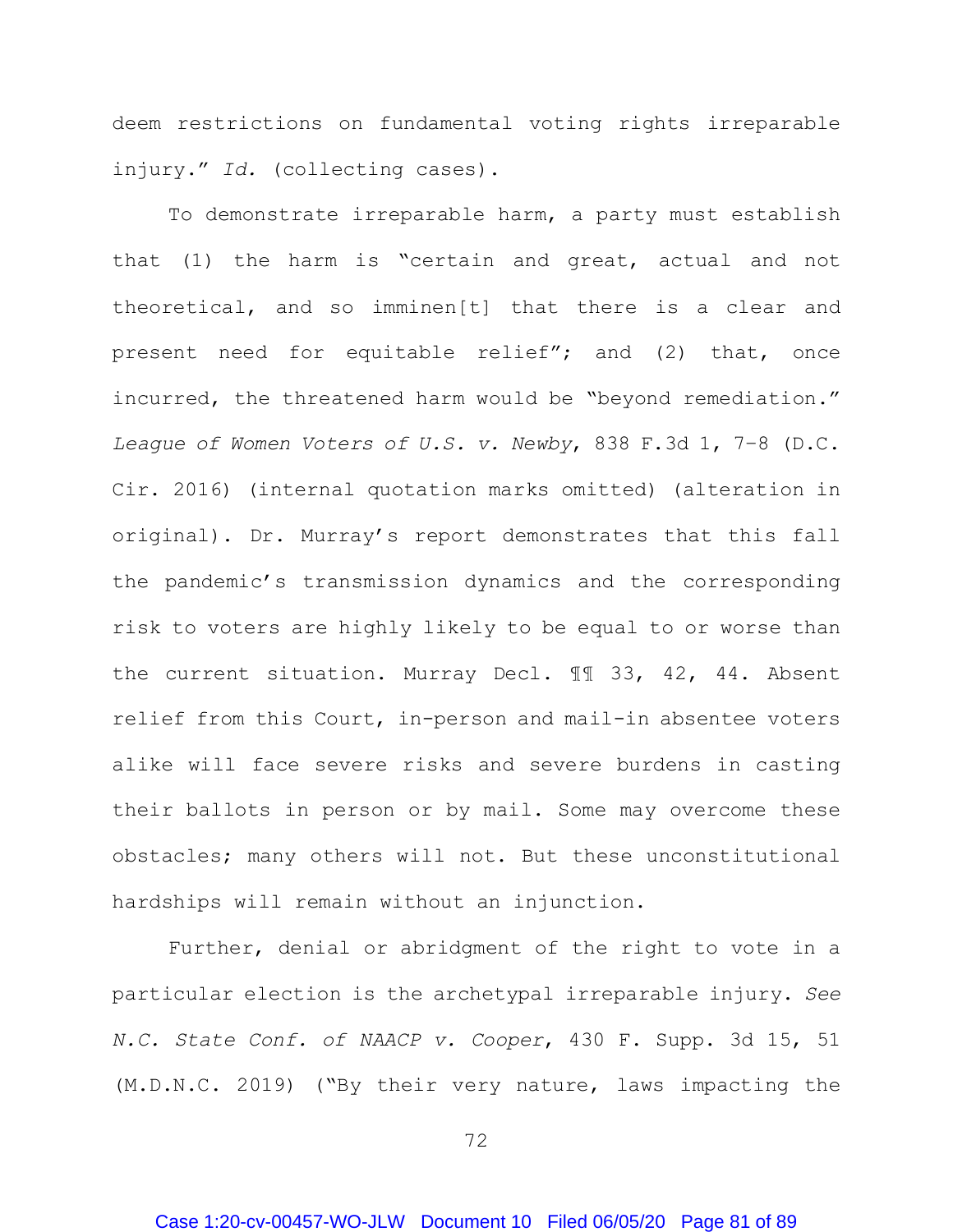right to vote create the potential for irreparable harm . . . ."). Once the burdens cause a denial or undue burdening of the right to vote, this injury cannot be undone. Once the results are certified, it is nearly impossible to set aside the results of an election, and voters deprived of their voice cannot be made whole. An injury is typically deemed irreparable if monetary damages are inadequate or difficult to ascertain and, typically, there are no damages in voting rights cases. *See Multi-Channel TV Cable Co. v. Charlottesville Quality Cable Operating Co.*, 22 F.3d 546, 551 (4th Cir. 1994), *abrogated on other grounds by Winter v. Natural Res. Def. Council, Inc.*, 555 U.S. 7, 22 (2008).

Just as individual voters face irreparable harm in November, so do organizations engaged in voter engagement like LWVNC and DemNC, as Defendants' "actions 'perceptibly impair[ ]' the organization's programs, making it more difficult to carry out its mission." *Action NC v. Strach*, 216 F. Supp. 3d 597, 642 (M.D.N.C. 2016) (quoting *Lane v. Holder*, 703 F.3d 668, 674–75 (4th Cir. 2012)); *Newby*, 838 F.3d at 9 (holding that plaintiffs suffered an irreparable harm when newly enacted barriers to registering voters "ma[de] it more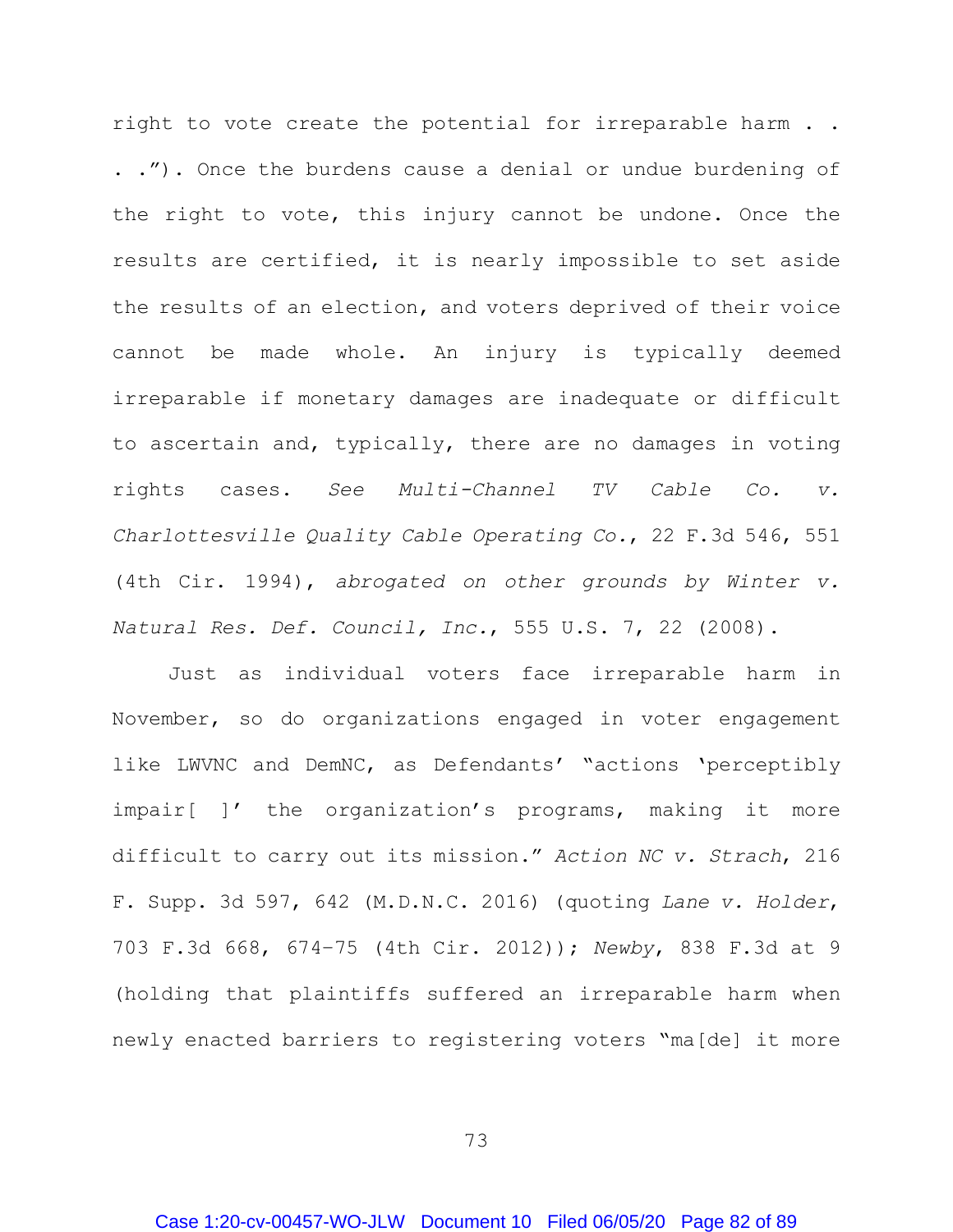difficult for [them] to accomplish their primary mission of registering voters").

A voter engagement and advocacy organization is also irreparably harmed when its members' constitutional and statutory rights related to voting are unlawfully burdened and otherwise infringed. *See Common Cause Ga. v. Kemp*, 347 F. Supp. 3d 1270, 1295 (N.D. Ga. 2018) (holding that harm organizational plaintiff suffered was "coterminous" with harm its members would suffer if voting was made more difficult); *Common Cause Ind. v. Lawson*, 327 F. Supp. 3d 1139, 1154 (S.D. Ind. 2018) (holding that organizational plaintiff would suffer irreparable harm if voters were wrongfully disenfranchised), *aff'd*, 937 F.3d 944 (7th Cir. 2019).

## **III. Given the dire circumstances of this deadly global pandemic, the balance of hardships tips heavily in Plaintiffs' favor.**

Many of the challenged laws in this case are quite burdensome even in normal times. As voters are now facing a virus that transmits extremely easily from person to person and can cause severe complications, lasting physical injury, and death in a wide range of people, the harm to voters far outweighs any harm to the state from the requested injunction. The injunctive relief requested seeks to strike a balance,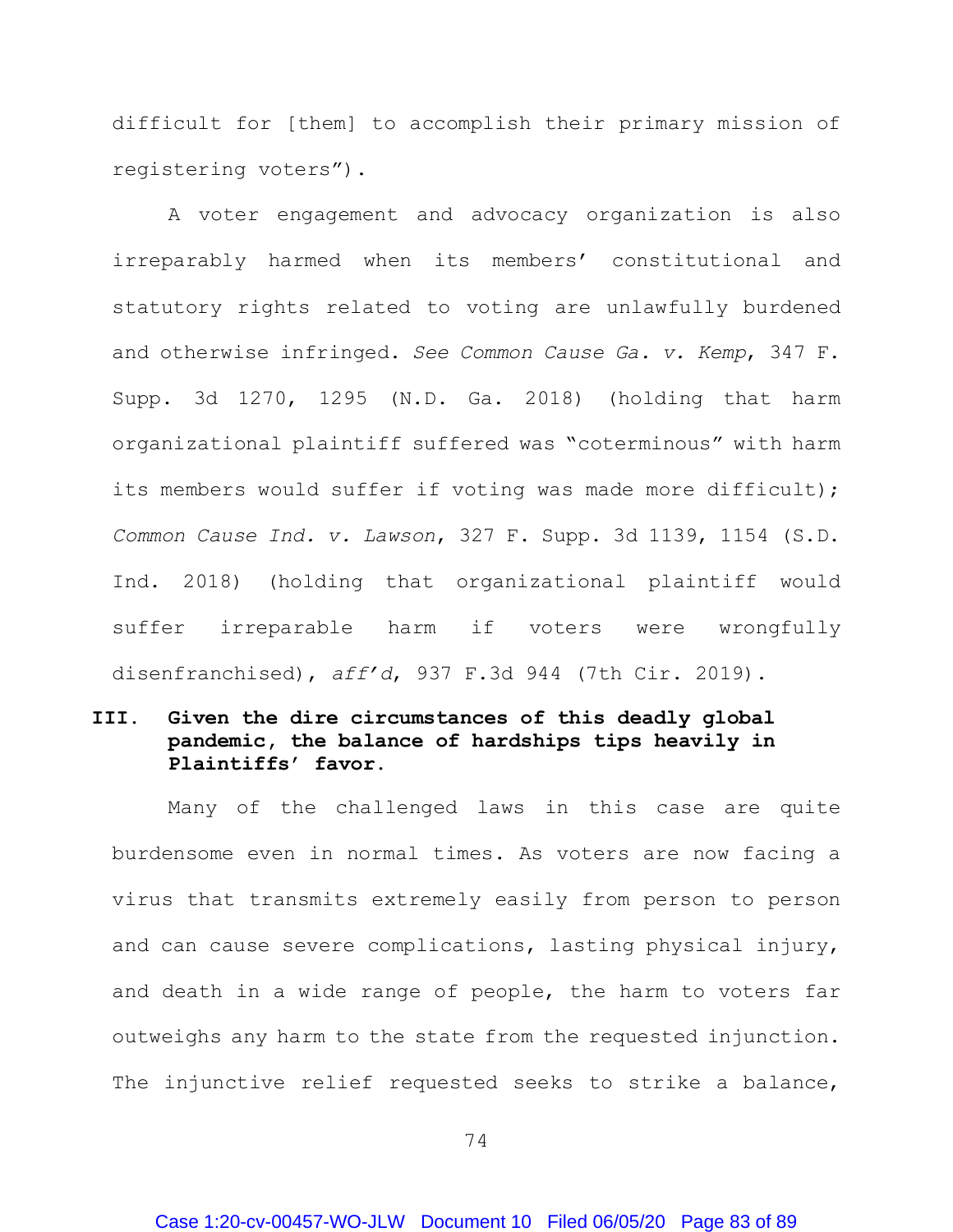and Plaintiffs have herein proposed alternative solutions that safeguard election integrity while advancing voter participation and safety. For example, Plaintiffs seek the invalidation of the double-witness requirement but have suggested no fewer than three alternative remedies that would mitigate, if not eliminate, the constitutional harm. Further, Plaintiffs also do not seek invalidation or noncompliance with other requirements of the absentee ballot envelope; rather, they seek only an option for voters to cure deficiencies. In light of the pandemic's severe disruption to the normal course of voting and the threat it poses to every manner of voting, Plaintiffs have demonstrated why it is necessary to enjoin or modify the targeted restrictions, and how this will facilitate safe and equal participation and can be achieved without undermining the general election's integrity.

# **IV. The public interest strongly favors granting Plaintiffs' requested relief to facilitate participation in the general election.**

Entering a preliminary injunction would serve the public interest as well, as non-parties to this action will stand to benefit from the requested injunction. Election integrity is not only served by *effective* anti-fraud measures but equally,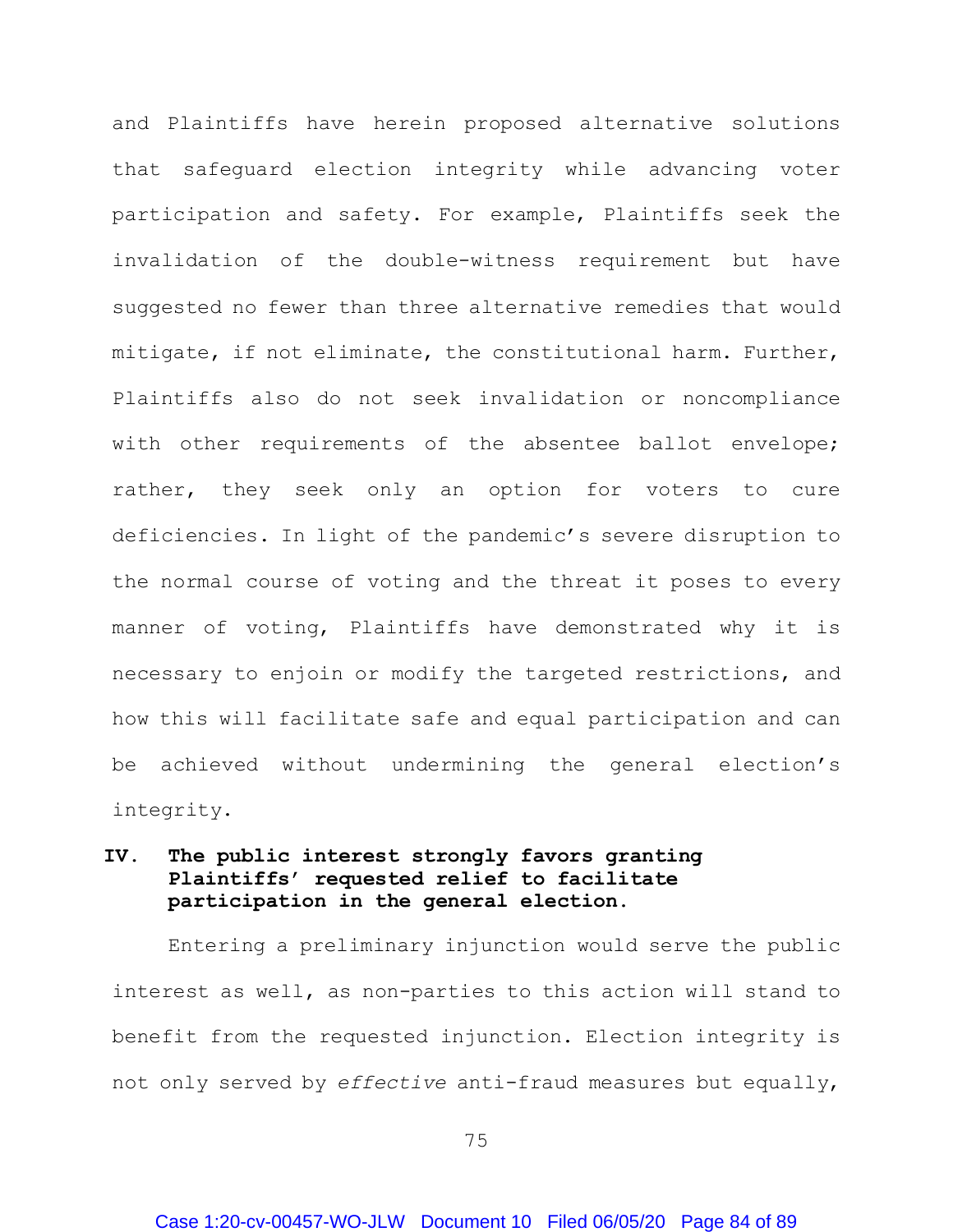if not more so, by ensuring that all eligible, registered voters can make their voices heard. Indeed, courts have often said that the public interest "favors permitting as many qualified voters to vote as possible." *League of Women Voters of N.C.*, 769 F.3d at 247 (quoting *Obama for Am. v. Husted*, 697 F.3d 423, 437 (6th Cir. 2012)). As this Court recently put it, "electoral integrity is enhanced, not diminished, when all eligible voters are allowed to exercise their right to vote free from interference and burden unnecessarily imposed by others." *N.C. State Conf. of NAACP*, 430 F. Supp. 3d at 53. The public interest is also served by "upholding constitutional rights." *Newsom ex rel. Newsom v. Albemarle Cty. Sch. Bd.*, 354 F.3d 249, 261 (4th Cir. 2003).

#### **REQUEST FOR EXPEDITED CONSIDERATION**

Plaintiffs respectfully request expedited briefing and consideration of this motion. As discussed *supra* p. [12](#page-20-0) (Election Administration Timing), any changes to election administration must be made immediately to avoid irreparable harm, and specifically to allow for ordering and printing of election-related materials, recruitment of poll workers, and voter education regarding voting processes and election-day location information and other logistics. As Director Bell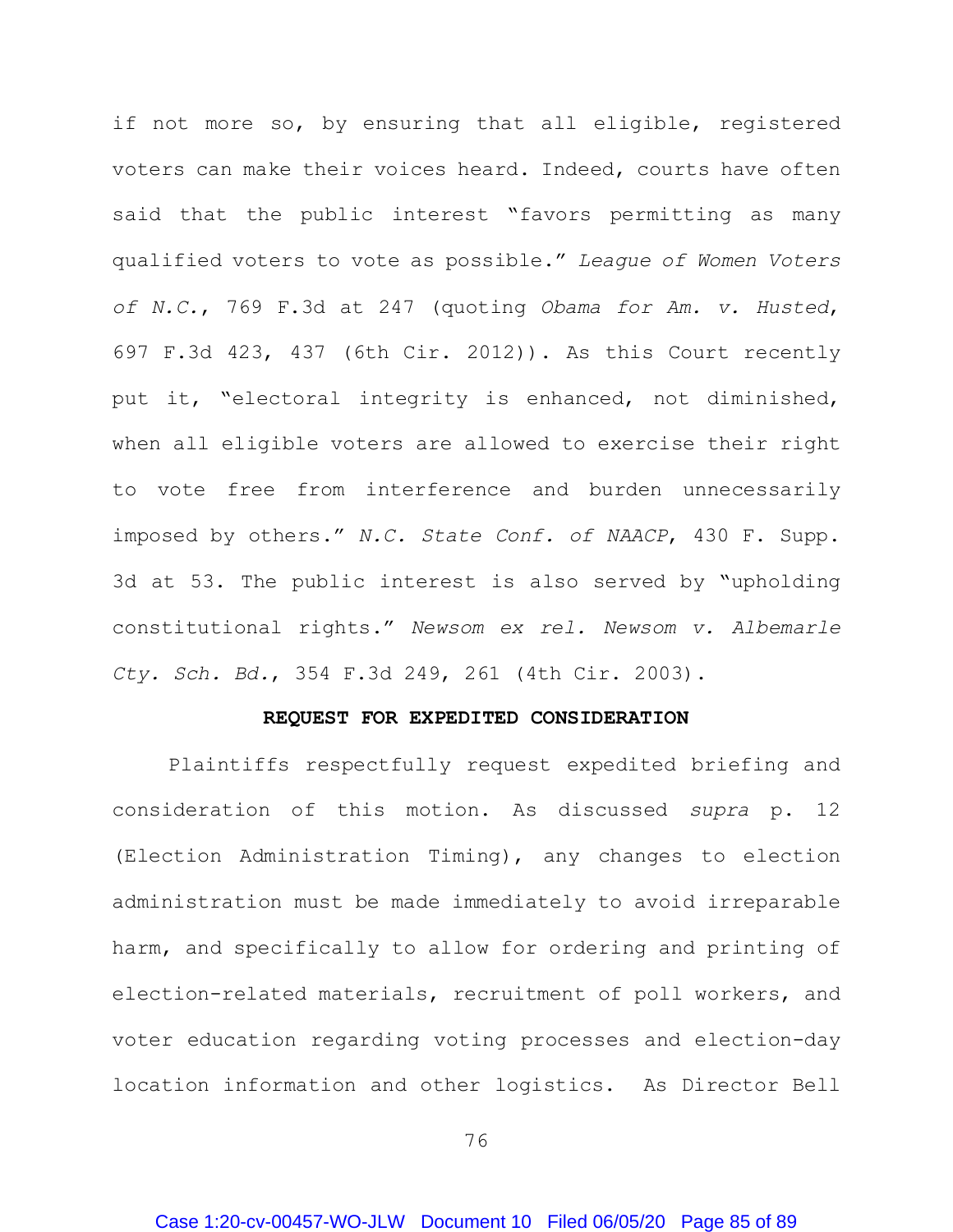stated in her April 22, 2020 letter, "[b]ecause of deadlines associated with the 2020 General Election . . . there is an immediate need to prepare for a coronavirus response." Riggs Decl. ¶ 4. Accordingly, there is good cause to expedite briefing and consideration here, and Plaintiffs respectfully request that the Court shorten the requirements of Local Civil Rule 7.3(f) to require Defendants' response within 14 days of service of this Motion and Plaintiffs' reply within 7 days of service of the response, and thereafter that the Court provide expedited consideration of a hearing date and decision on Plaintiffs' motion.

#### **CONCLUSION**

For the reasons set forth above, Plaintiffs respectfully request that this Court grant their Motion for a Preliminary Injunction.

Dated: June 5, 2020.

/s/ *Jon Sherman* Jon Sherman D.C. Bar No. 998271 Michelle Kanter Cohen D.C. Bar No. 989164 Cecilia Aguilera D.C. Bar No. 1617884 FAIR ELECTIONS CENTER 1825 K St. NW, Ste. 450 Washington, D.C. 20006

Respectfully submitted,

*/s/ Allison Riggs* Allison J. Riggs (State Bar #40028) Jeffrey Loperfido (State Bar #52939) Southern Coalition for Social Justice 1415 West Highway 54, Suite 101 Durham, NC 27707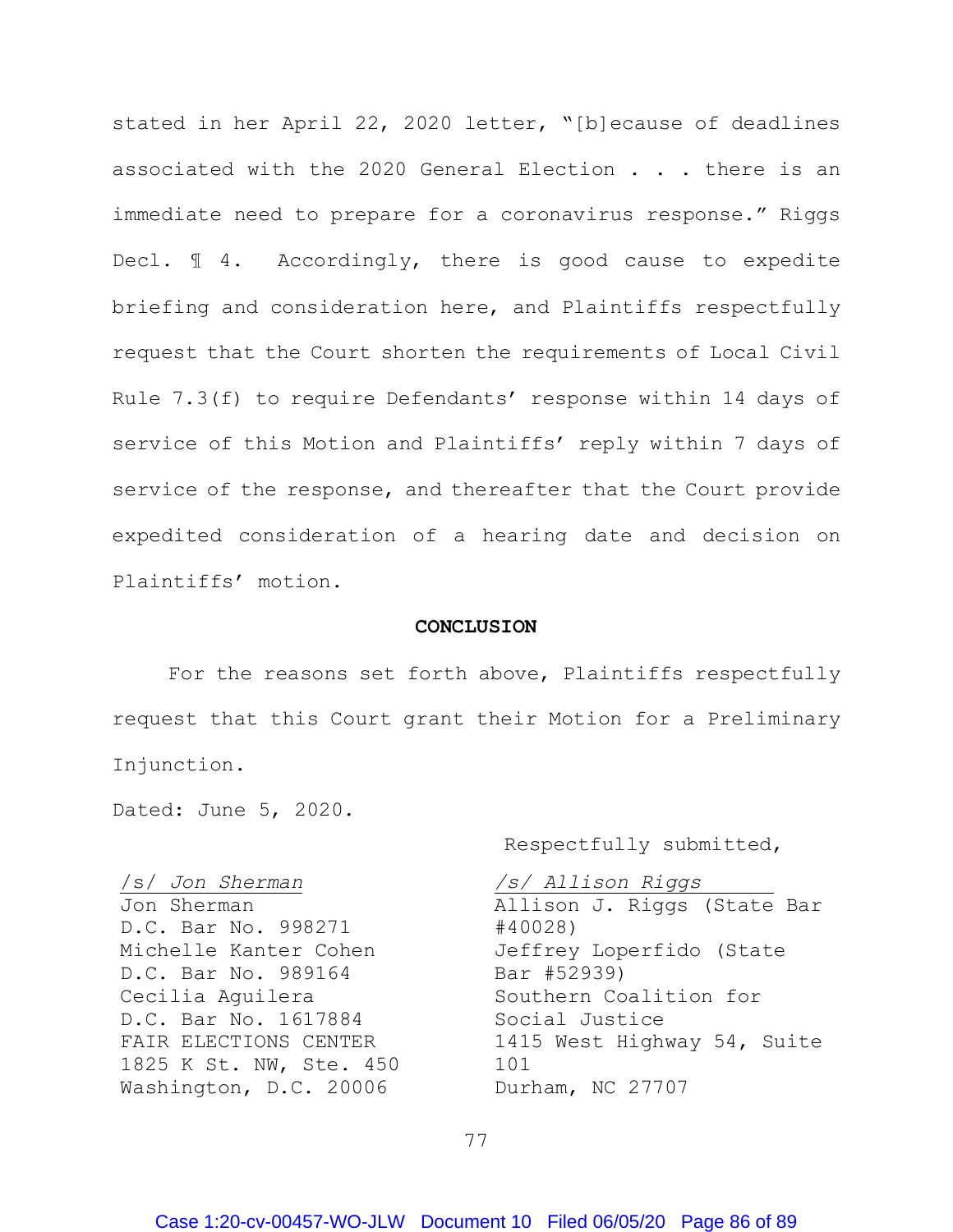```
Telephone: (202) 331-0114
Email: 
    jsherman@fairelectionsce
    nter.org
mkantercohen@fairelectionscen
rg
    ter.org
caguilera@fairelectionscenter
org
    .org
```
Telephone: 919-323-3380 Facsimile: 919-323-3942 Email: Allison@southerncoalition.o jeff@southerncoalition. /s/ *George Varghese* George P. Varghese (Pa. Bar No. 94329) Joseph J. Yu (NY Bar No. 4765392) Stephanie Lin (MA Bar No. 690909) Rebecca Lee (DC Bar No. 229651) Richard A. Ingram (DC Bar No. 1657532) WILMER CUTLER PICKERING HALE AND DORR LLP 60 State Street Boston, MA 02109 Telephone: (617) 526-6000 Facsimile: (617) 526-5000 Email: george.varghese@wilmerh ale.com joseph.yu@wilmerhale.com stephanie.lin@wilmerhale.co m rebecca.lee@wilmerhale.com rick.ingram@wilmerhale.com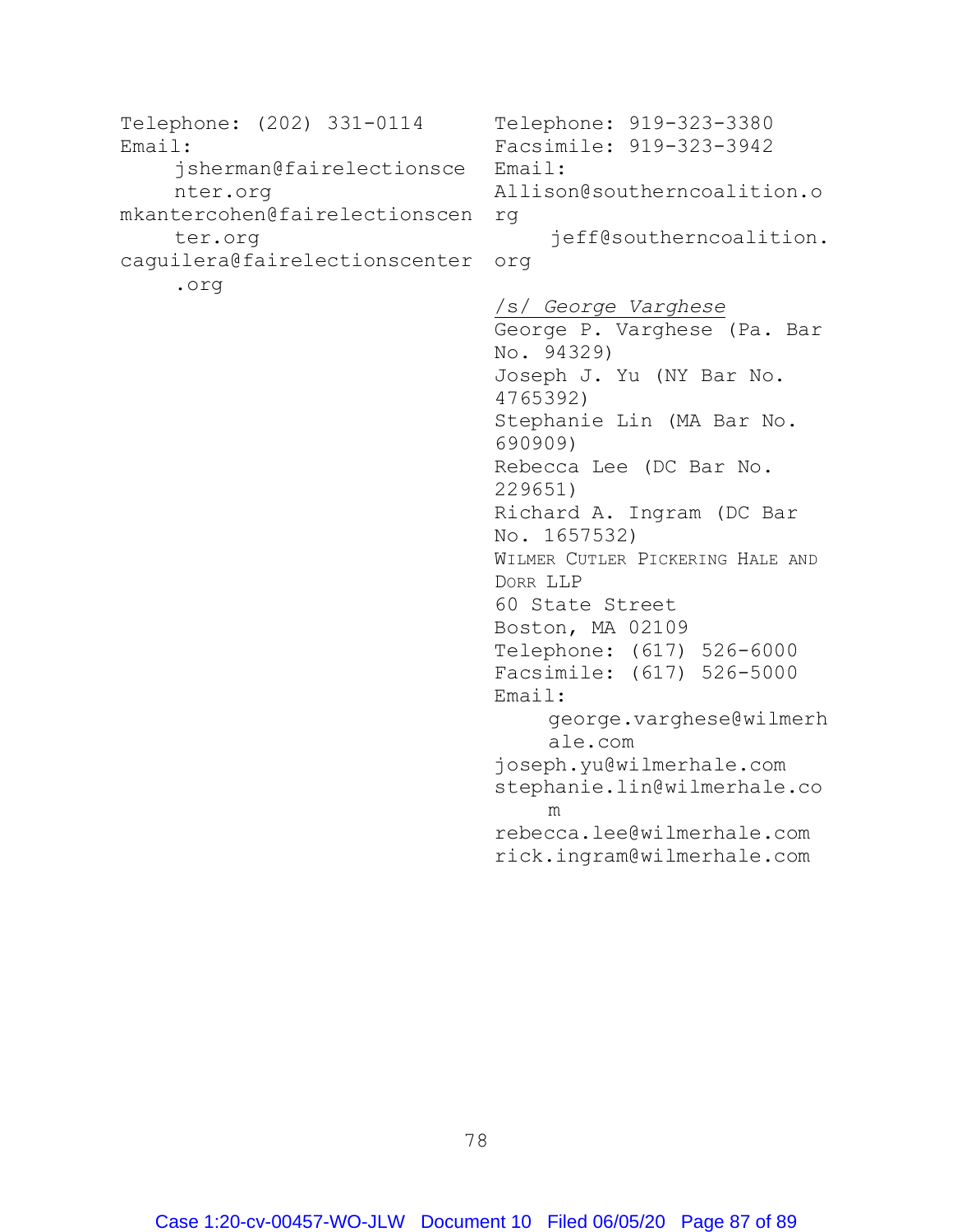## **CERTIFICATE OF WORD COUNT**

Pursuant to Local Rule 7.3(d)(1), the undersigned counsel hereby certified that the foregoing Memorandum in Support of Plaintiffs' Motion for Preliminary Injunction and to Expedite contains 14973 words (including headings and footnotes) as measured by Microsoft Word.

> /s/ Allison J. Riggs Allison J. Riggs